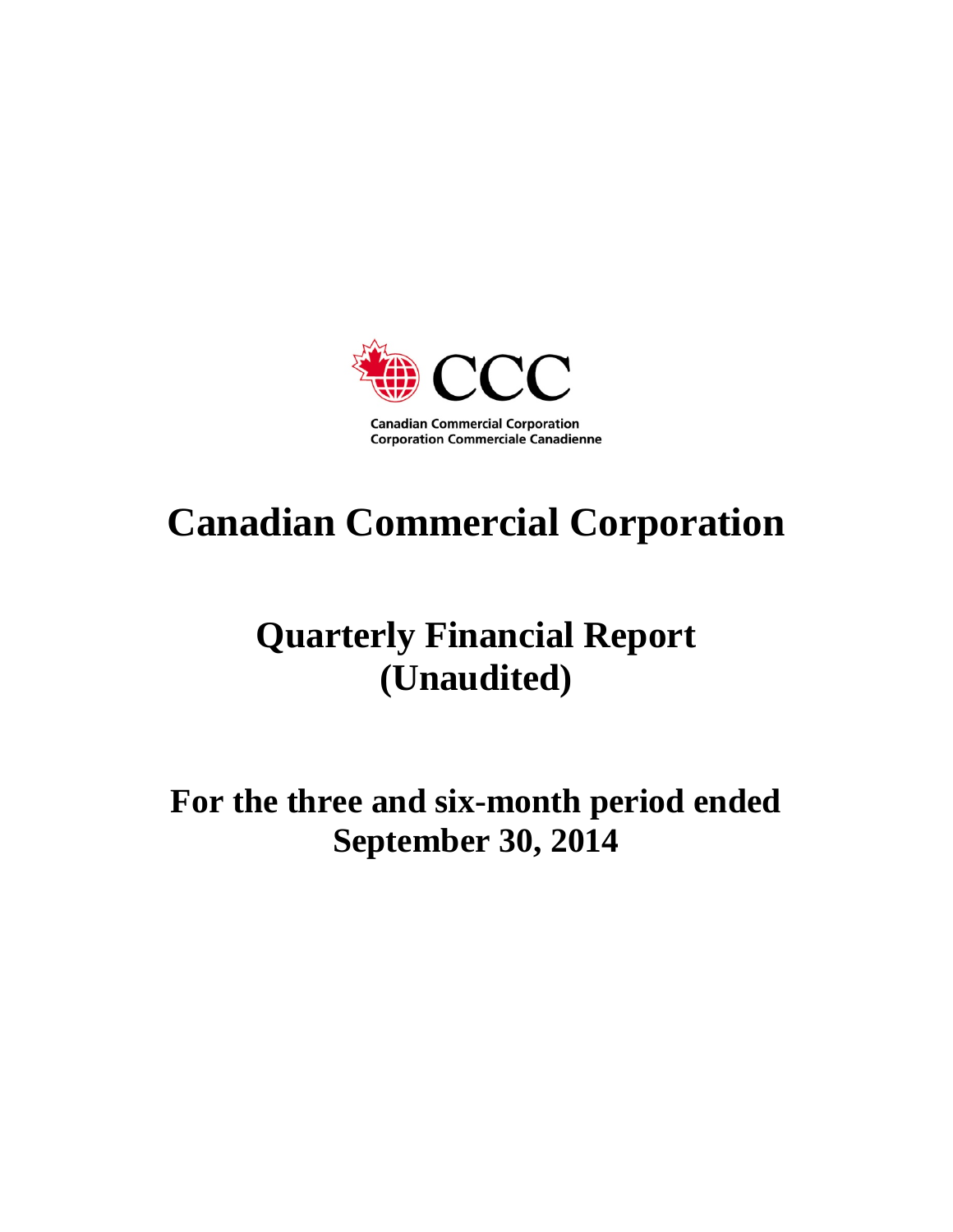#### **MANAGEMENT'S DISCUSSION AND ANALYSIS**

#### **Overview**

Canadian Commercial Corporation (CCC) was established in 1946 under the *Canadian Commercial Corporation Act*. The Act outlines CCC's broad mandate, which is to assist in the development of trade by helping Canadian exporters access markets abroad and by helping foreign customers obtain goods from Canada. The legislation also provides the Corporation with a range of powers, including the ability to export goods from Canada either as principal or as agent in such a manner and to such an extent as it deems appropriate. As a result, CCC negotiates and executes bilateral government-togovernment procurement arrangements, facilitating export transactions on behalf of Canadian exporters.

#### **Nature of Business and Operating Environment**

Overall, although there exists a consensus that the deep recession of 2008 is over and while there are signs of growth, some weaknesses remain and global economic recovery is viewed as fragile. World trade is expected to grow at a modest pace to about 5 percent annually over the next few years following years of recession and there is a global economic shift from developed to emerging countries.

Most developed nations are expected to continue the trend to reduce their defence expenditures and seek to shift the terms of engagement towards limited interventions and burden-sharing through participation in alliances, conflict prevention and contracting out security. Emerging countries will move toward expanding their military capacities. Countries are expected to continue to purchase defence equipment in efforts to contain illegal activities and terrorism within their borders. Military spending in the U.S. is expected to have continued pressure to decrease given constrained budgets and the reduction of resources in Iraq and Afghanistan.

For the CCC, this shift is manifested in the decreasing volume of the Defence Production Sharing Agreement (DPSA) related business in the U.S.; nevertheless, the Corporation plays an important role in promoting Canadian capabilities and increasing exports beyond the U.S. CCC works with its base of exporters in global defence and security markets to leverage Canadian and U.S. military and security related procurements that are exportready in order to open new markets with allied nations. The DPSA, Global Defense and Security (GDS) and International Commercial Business (ICB) business line strategy that CCC has developed continues to prove its effectiveness through increased sales for Canadian exporters and a greater number of jobs for Canadians. These accomplishments are being achieved while managing the Corporation in a cost efficient manner.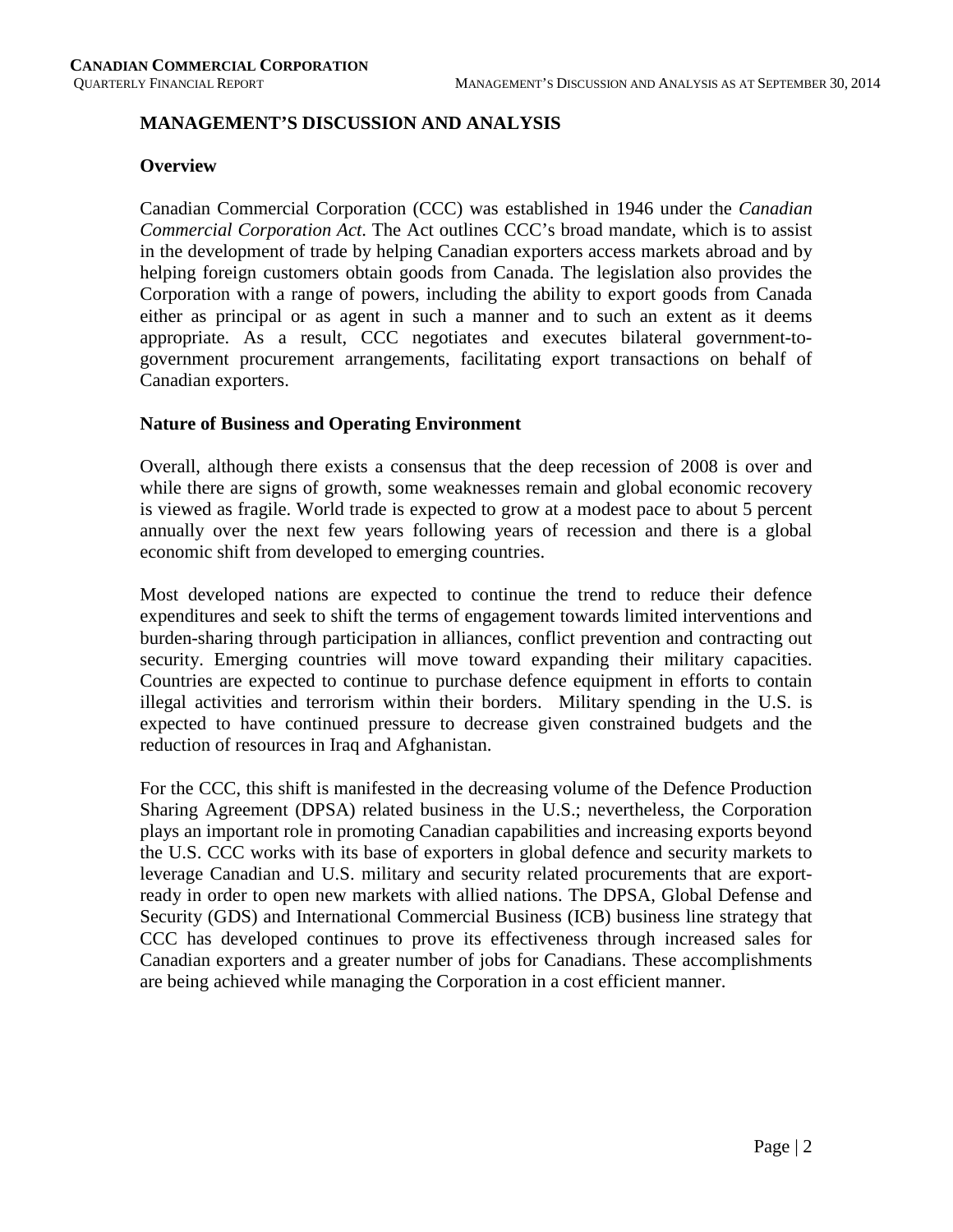#### **Financial Highlights**

Historically, large contracts have materially impacted the Corporation's financial statements and can often cause significant variations in certain year-over-year amounts on the Statement of Financial Position and the Statement of Comprehensive Income. In late 2009-2010, a \$2.2 billion multi-year contract was signed with the U.S. DoD Foreign Military Sales (FMS) organization for the supply of Light Armoured Vehicles (LAVs) manufactured by General Dynamics Land Systems Canada (GDLS). This contract signing was followed by the signing in late 2013-2014 of the historic multi-billion dollar Armoured Brigades Program (ABP) contract in the Middle East for the supply of LAVs and associated equipment, training and support services manufactured and provided by GDLS. This activity will result in advances and progress payments to Canadian exporters and from foreign customers, commercial trading transactions, cost of commercial trading transactions and fees for service showing significant increases from last year to the current year.

For the six-month period ended September 30, 2014, the net result of operations was a surplus of \$4.6 million, compared to a deficit of \$48 thousand reported for the six-month period ended September 30, 2013. The increase of \$4.6 million was due to a significant increase in fees for service earned on the initial progress work related to the ABP contract during the six-month period.

A more detailed discussion of CCC's three-month and six-month period ended September 30, 2014 financial highlights follows: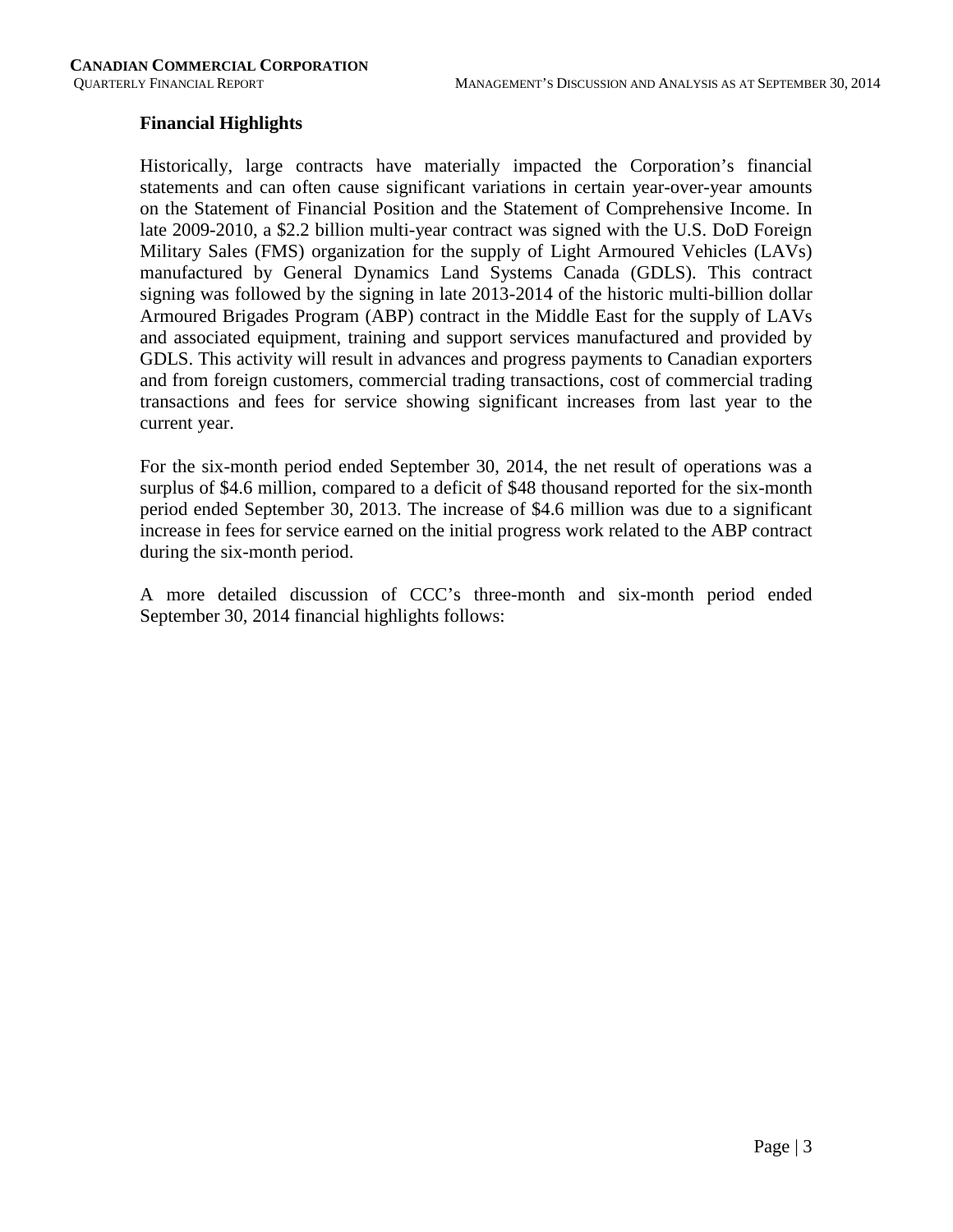#### **Statement of Comprehensive Income Discussion**

#### *Summary results*

|                           |               | FOR THE THREE MONTHS ENDED |            |    |               | <b>FOR THE SIX MONTHS ENDED</b> |            |
|---------------------------|---------------|----------------------------|------------|----|---------------|---------------------------------|------------|
|                           |               | September 30 September 30  | % Increase |    |               | September 30 September 30       | % Increase |
|                           | 2014          | 2013                       | (Decrease) |    | 2014          | 2013                            | (Decrease) |
|                           | (\$ Millions) | (\$ Millions)              |            |    | (\$ Millions) | (\$ Millions)                   |            |
| <b>Revenues:</b>          |               |                            |            |    |               |                                 |            |
| Commercial trading        |               |                            |            |    |               |                                 |            |
| transactions - prime      |               |                            |            |    |               |                                 |            |
| contracts                 | \$<br>639.1   | $\mathbb{S}$<br>348.1      | 84%        | \$ | 1,176.2       | $\mathcal{S}$<br>721.9          | 63%        |
| Cost of commercial        |               |                            |            |    |               |                                 |            |
| trading transactions -    |               |                            |            |    |               |                                 |            |
| prime contracts           | (639.1)       | (348.1)                    | (84%)      |    | (1,176.2)     | (721.85)                        | (63%)      |
| Fees for service          | 6.1           | 3.4                        | 76%        |    | 10.5          | 6.1                             | 72%        |
| Other revenues            | 0.3           | 0.1                        | 440%       |    | 0.4           | 0.3                             | 21%        |
| <b>Total Revenues</b>     | 6.4           | 3.5                        | 81%        |    | 10.9          | 6.4                             | 70%        |
| <b>Expenses:</b>          |               |                            |            |    |               |                                 |            |
| Administrative expenses   | 6.9           | 6.9                        |            |    | 14.1          | 14.2                            | $(1\%)$    |
| Contract remediation      |               |                            |            |    |               |                                 |            |
| expenses                  |               |                            |            |    |               |                                 |            |
| <b>Total Expenses</b>     | 6.9           | 6.9                        |            |    | 14.1          | 14.2                            | $(1\%)$    |
| Sourcing services         |               |                            |            |    |               |                                 |            |
| transactions              | 17.4          | 20.4                       | (15%)      |    | 25.9          | 30.6                            | (16%)      |
| Cost of sourcing services |               |                            |            |    |               |                                 |            |
| transactions              | (17.4)        | (20.4)                     | 15%        |    | (25.9)        | (30.6)                          | 16%        |
| Parliamentary             |               |                            |            |    |               |                                 |            |
| appropriations            | 3.9           | 3.9                        |            |    | 7.8           | 7.7                             | 1%         |
| Net results of operations | \$<br>3.4     | \$<br>0.4                  | 724%       | \$ | 4.6           | \$<br>(0.1)                     | 9240%      |

#### *Revenues: General*

Revenues consist of commercial trading transactions on prime contracts, fees for service, other income, net interest income, and gains (losses) on foreign exchange. It is important to note that as an international trade intermediary, revenues from commercial trading transactions on prime contracts are fully offset by the cost of commercial trading transactions on prime contracts.

After offsetting the cost of commercial trading transactions, total revenues were \$10.9 million for the six-month period ended September 30, 2014 compared to \$6.4 million for the six-month period ended September 30, 2013, an increase of \$4.5 million or 70%.

After offsetting the cost of commercial trading transactions, total revenues were \$6.3 million for the three-month period ended September 30, 2014 compared to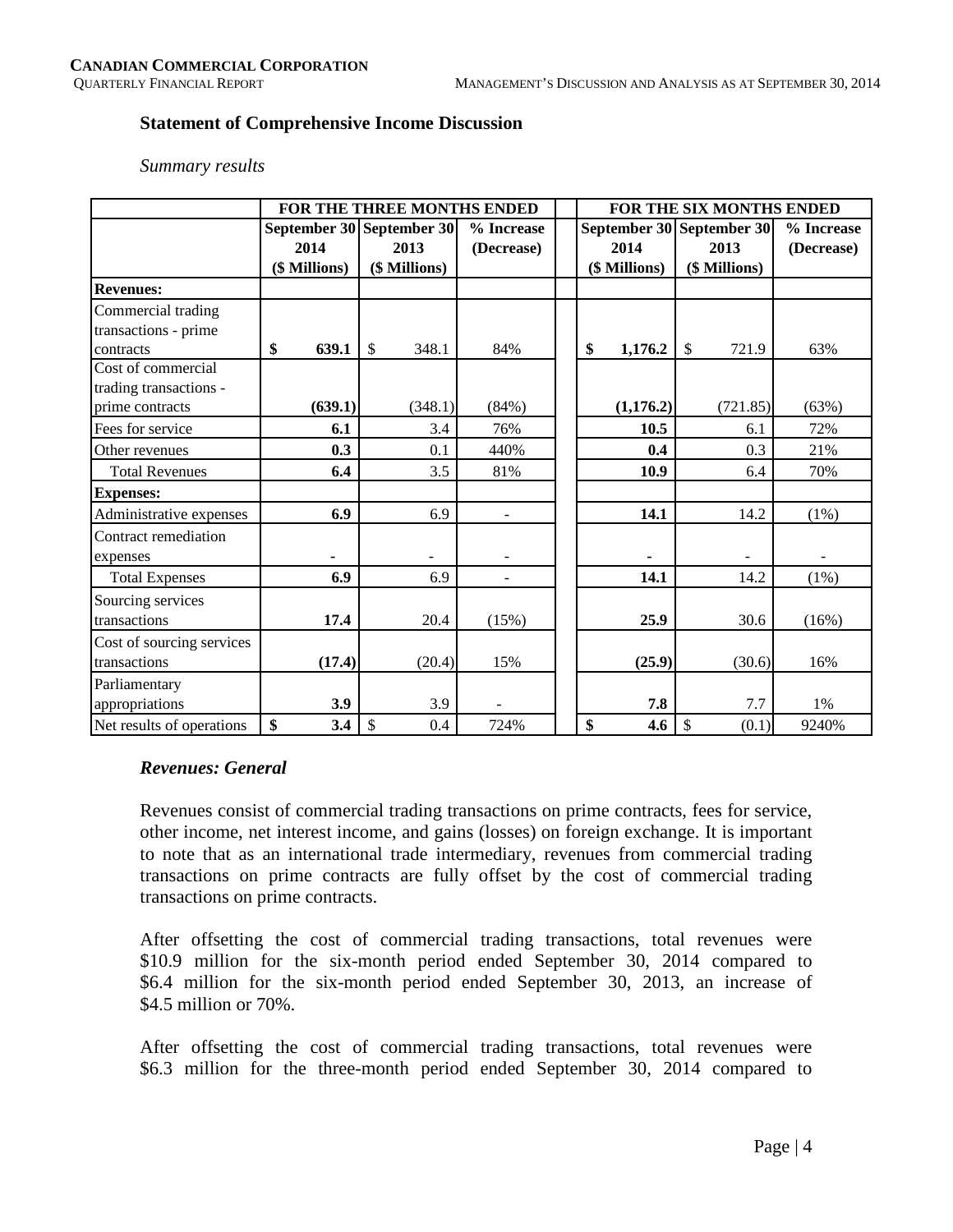\$3.5 million for the three-month period ended September 30, 2013, an increase of \$2.8 million or 81%.

#### *Revenues: Commercial Trading Transactions*

Commercial trading transactions measure the value of delivery of a good or service or progress work once a contract is signed and becomes effective. Commercial trading transactions were \$1,176.2 million for the six-month period ended September 30, 2014, compared to \$721.9 million for the six-month period ended September 30, 2013, an increase of \$454.3 million or 63%. Commercial trading transactions were \$639.1 million for the three-month period ended September 30, 2014, compared to \$348.1 million for the three-month period ended September 30, 2013, an increase of \$291.0 million or 84%.

DPSA commercial trading transactions of \$277.5 million, representing 24% of the Corporation's total commercial trading transactions were \$281.7 million or 50% lower compared to the six-month period ended September 30, 2013. Of the total DPSA commercial trading transactions, \$61.8 million were recorded on DPSA LAV related projects compared to \$263.9 million recorded on DPSA LAV related projects for the six-month period ended September 30, 2013. DPSA commercial trading transactions are anticipated to trend downward through the remaining delivery period of the \$2.2 billion LAV contract signed with the U.S. FMS in 2009. This LAV contract was the largest contract signed by the Corporation prior to 2013-2014 and has contributed to significantly higher levels of commercial trading transactions for the last several years.

GDS commercial trading transactions of \$763.4 million, representing 65% of the Corporation's total commercial trading transactions were \$696.9 million or 1048% higher compared to the six-month period ended September 30, 2013. The Corporation is beginning to benefit from the consistent and increasing number of GDS contracts that have been signed over the last several years that contribute a regular and increasing number of delivery transactions per year. Of significance, \$705.7 million or 92% of the total GDS commercial trading transactions were recorded for initial progress work related to the ABP contract.

ICB commercial trading transactions of \$135.3 million, representing 11% of the Corporation's total commercial trading transactions were \$39.1 million or 41% higher compared to the six-month period ended September 30, 2013. ICB commercial trading transactions were higher than the previous year due to increased activity related to projects under the Corporation's lottery program in Central America and the signing of a \$40.5 million contract with Bangladesh for the supply of potash.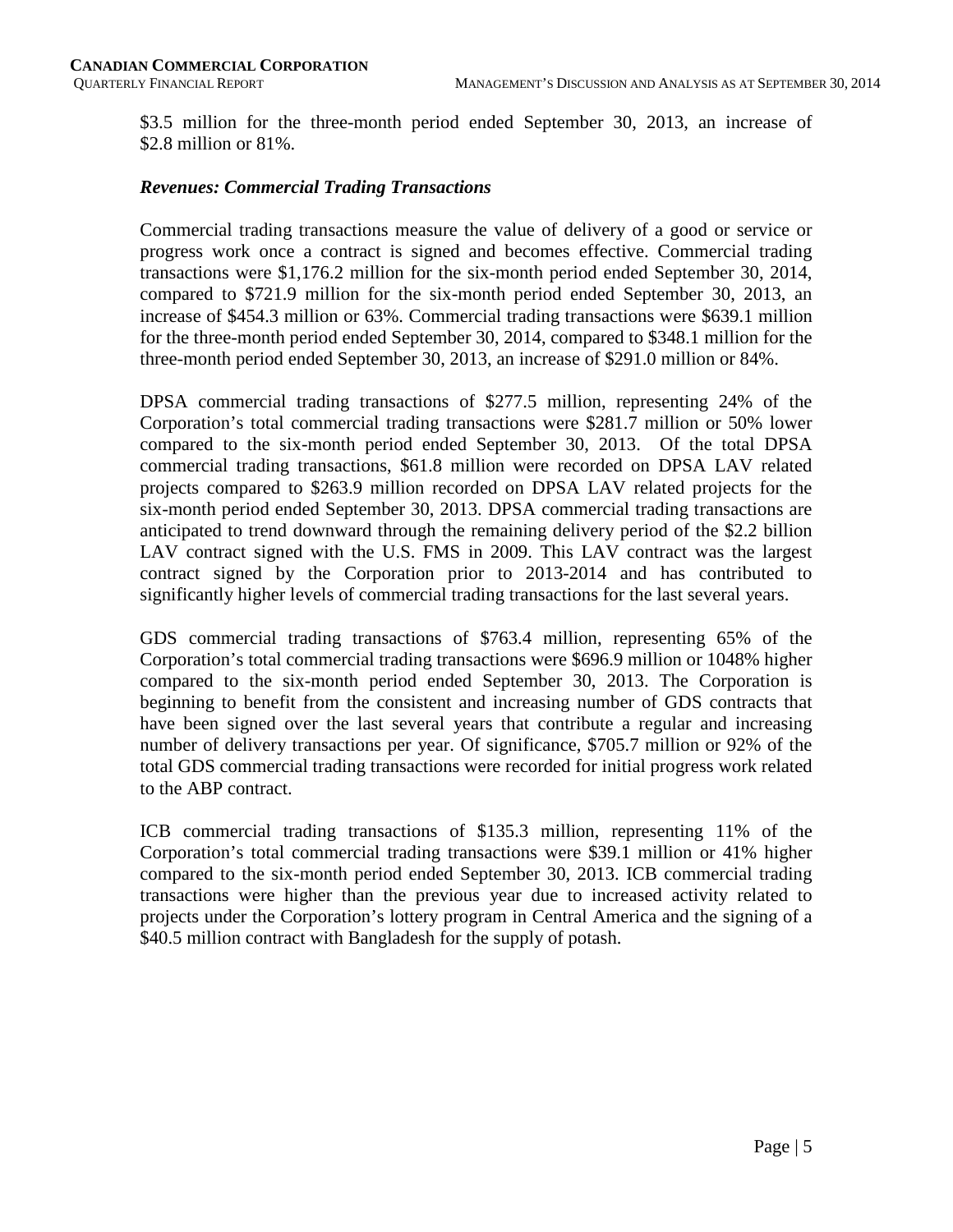#### *Revenues: Fees for Service*

CCC does not charge fees for its DPSA business line transactions as these are fully funded through a parliamentary appropriation for the six-month period ended September 30, 2014. For GDS and ICB business lines and services, the Corporation charges fees, generally as a percentage of the contract value and on negotiated rates for services provided. Fees are recognized as revenue when services are rendered. Fees for service were \$10.5 million for the six-month period ended September 30, 2014 compared to \$6.1 million for the six-month period ended September 30, 2013, an increase of \$4.4 million or 72%. Fees for service were \$6.1 million for the three-month period ended September 30, 2014 compared to \$3.4 million for the three-month period ended September 30, 2013, an increase of \$2.7 million or 76%.

GDS fees for service of \$6.9 million, which account for 66% of the total fees for service, were \$4.5 million or 185% higher compared to fees of \$2.4 million for the six-month period ended September 30, 2013. The fee increase was commensurate with the increased level of GDS commercial trading transactions discussed previously. Of the \$6.9 million total GDS fees, \$5.4 million or 77% of the total GDS fees were earned based on the initial progress work related to the ABP contract.

ICB fees for service of \$1.7 million, which account for 17% of the total fees for service, were \$0.1 million or 7% lower compared to fees of \$1.8 million for the six-month period ended September 30, 2013. The decrease in ICB fees compared to the six-month period ended September 30, 2013 was primarily due to the transfer of risk components of the Cuba Contracting Program to Export Development Canada.

Fees for service from sourcing and other Government of Canada priorities of \$1.8 million, accounting for 17% of the total fees for service, were consistent with those for the six-month period ended September 30, 2013. Of the \$1.8 million, \$1.0 million or 54% relate to the maintenance and administration of the trade development offices in China on behalf of Department of Foreign Affairs, Trade and Development (DFATD). Another \$0.5 million or 25% of the \$1.8 million fees earned were for services provided by CCC, specifically related to sourcing transactions which occur at the discretion of DFATD and the availability of budget funding to satisfy requirements of their programs.

#### *Revenues: Other*

Other revenues include: (1) foreign exchange gains or losses due to the weakening or strengthening of the Canadian dollar compared to the U.S. dollar on exposed U.S. cash balances; (2) finance income earned on the Corporation's cash balances; and (3) other income comprised of fees earned for providing discounted early payment and payment wiring to Canadian exporters, and other miscellaneous amounts.

For the six-month period ended September 30, 2014: (1) the foreign exchange gain of \$64 thousand, due to the weakening of the Canadian dollar compared to the U.S. dollar was \$40 thousand or 38% lower compared to the foreign exchange gain of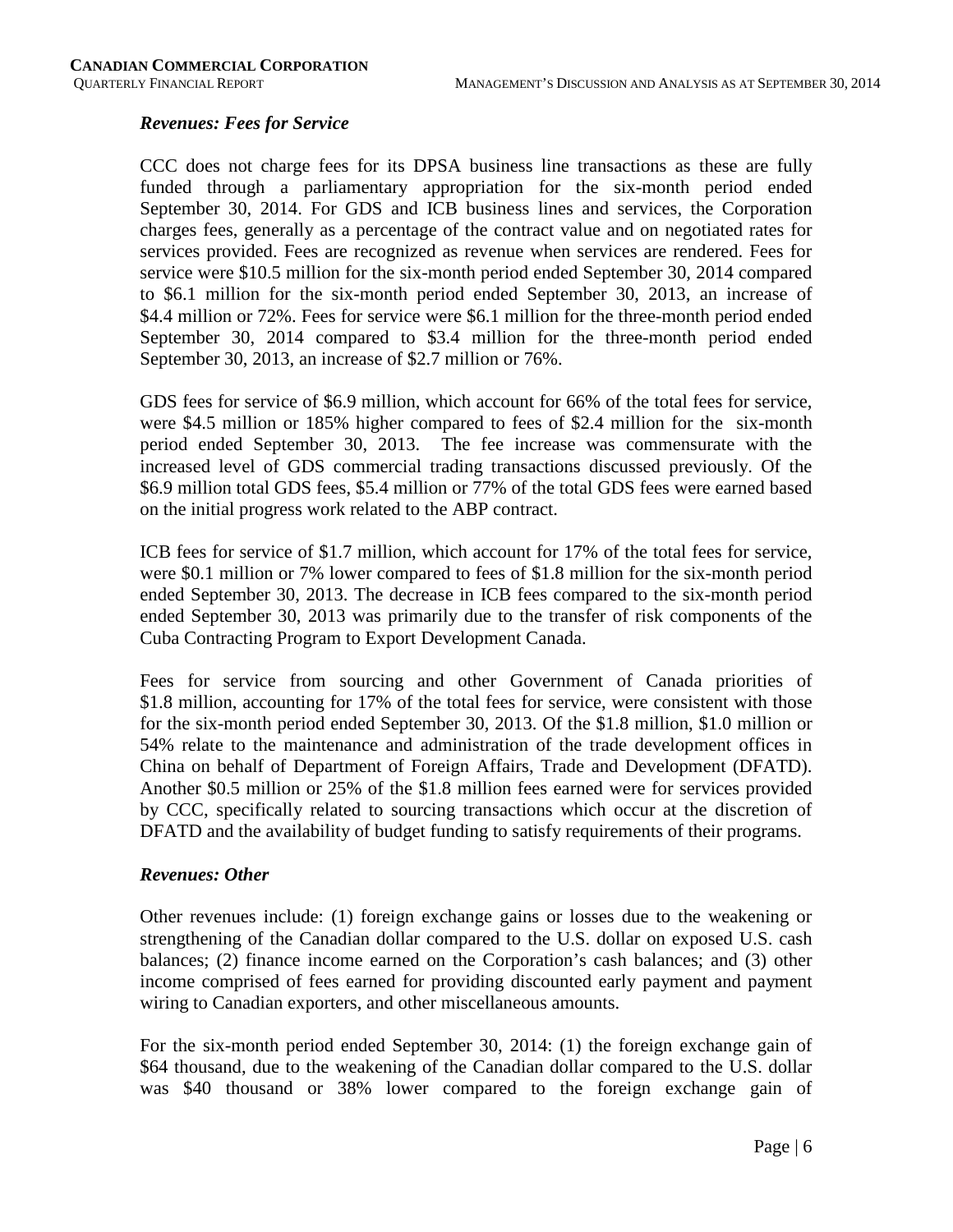\$104 thousand for the six-month period ended September 30, 2013; (2) finance income of \$129 thousand was \$6 thousand or 5% higher compared to the result of \$123 thousand for the six-month period ended September 30, 2013; and (3) other income of \$223 thousand was \$102 thousand or 84% higher compared to the result of \$121 thousand for the six-month period ended September 30, 2013.

For the three-month period ended September 30, 2014: (1) the foreign exchange gain of \$92 thousand, due to the weakening of the Canadian dollar compared to the U.S. dollar was \$190 thousand or 194% higher compared to the foreign exchange loss of \$98 thousand for the three-month period ended September 30, 2013; (2) finance income of \$80 thousand was \$19 thousand or 31% higher compared to the result of \$61 thousand for the three-month period ended September 30, 2013; and (3) other income of \$100 thousand was \$18 thousand or 22% higher compared to the result of \$82 thousand for the three-month period ended September 30, 2013.

#### *Expenses*

For the six-month period ended September 30, 2014, administrative expenses of \$14.1 million were \$0.1 million or 1% lower than the expenses for the six-month period ended September 30, 2013. For the three-month period ended September 30, 2014, administrative expenses of \$6.9 million were consistent with expenses for the three-month period ended September 30, 2013. Administrative expenses are paid primarily in Canadian dollars and are not impacted by foreign exchange fluctuations. Administrative expenses include the following:

- Workforce compensation and related expenses of \$9.1 million for the six-month period ended September 30, 2014 were \$144 thousand or 2% lower than expenses of \$9.3 million for the six-month period ended September 30, 2013. Workforce compensation and related expenses of \$4.7 million for the three-month period ended September 30, 2014 were consistent with the expenses for the three-month period ended September 30, 2013. The favourable result was due to a slight decrease in staff levels. Workforce compensation and related expenses accounts for approximately 65% of CCC's administrative expenditures.
- Public Works Government and Services Canada (PWGSC) is paid for certain core contract management services under the DPSA. In recent years, as part of an initiative to streamline processes in the delivery of the DPSA, CCC has brought in-house certain contract management services previously performed by PWGSC. As a result, total PWGSC expenses of \$1.7 million for the six-month period ended September 30, 2014 were \$338 thousand or 16% lower than expenses of \$2.1 million for the six-month period ended September 30, 2013. Total PWGSC expenses of \$0.9 million for the three-month period ended September 30, 2014 were \$168 thousand or 16% lower than expenses of \$1.0 million for the three-month period ended September 30, 2013.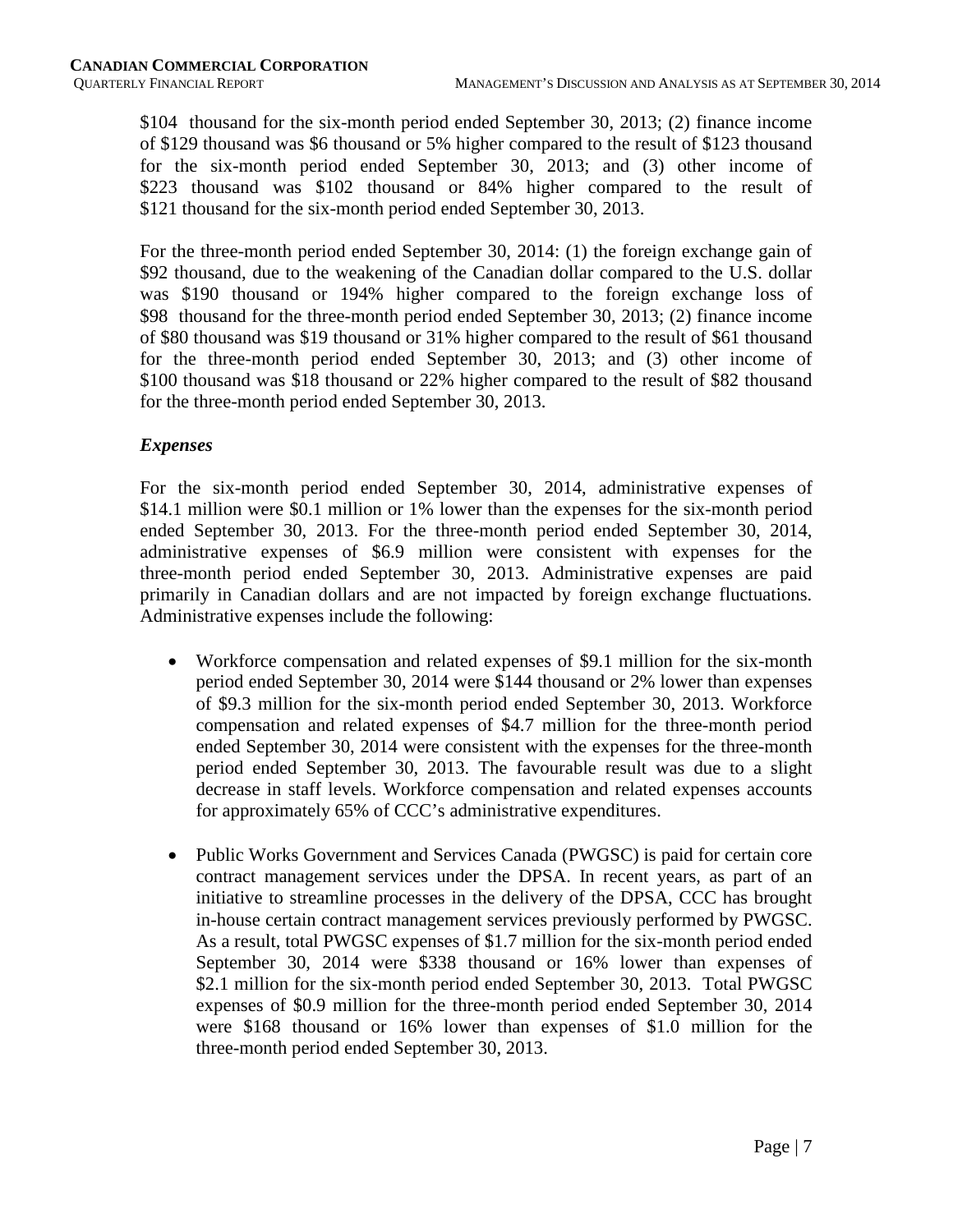- Rent and related expenses of \$1.1 million for the six-month period ended September 30, 2014 were consistent with expenses for the six-month period ended September 30, 2013. Rent and related expenses of \$0.5 million for the three-month period ended September 30, 2014 were consistent with expenses for the three-month period ended September 30, 2013. On September 26, 2014, Management exercised its right to terminate the fifteen-year lease agreement for office space effective September 30, 2015. A new lease is under negotiation for office space to achieve future cost reduction goals.
- Travel and hospitality expenses of \$0.8 million for the six-month period ended September 30, 2014 were \$197 thousand or 33% higher than expenses of \$0.6 million for the six-month period ended September 30, 2013. Travel and hospitality expenses of \$0.3 million for the three-month period ended September 30, 2014 were consistent with expenses for the three-month period ended September 30, 2013. The increase was mostly due to a greater level of activity as travel and hospitality expenses are incurred primarily for business development activity in support of Canadian exporters in pursuit of and to secure projects in Latin America, Africa and the Middle East and the management of the projects once they are signed and effective.
- Consultant expenses of \$0.4 million for the six-month period ended September 30, 2014 were consistent with expenses for the six-month period ended September 30, 2013. Consultant expenses of \$0.2 million for the three-month period ended September 30, 2014 were consistent with expenses for the three-month period ended September 30, 2013. Consultant expenses complement CCC's workforce and perform assignments requiring a specific expertise.
- The amortization of intangible assets and depreciation of property and equipment and leasehold improvement costs of \$84 thousand for the six-month period ended September 30, 2014 were consistent with expenses for the six-month period ended September 30, 2013. The amortization of intangible assets and depreciation of property and equipment and leasehold improvement costs of \$42 thousand for the three-month period ended September 30, 2014 were consistent with expenses for the three-month period ended September 30, 2013.
- Computer software, hardware and support costs of \$0.3 million, over and above the information management personnel included in workforce compensation or consultants, for the six-month period ended September 30, 2014 were consistent with expenses for the six-month period ended September 30, 2013. There were no expenditures made related to computer software, hardware and support for the three-month period ended September 30, 2014, consistent with the three-month period ended September 30, 2013.
- Other expenses of \$0.5 million were \$127 thousand or 33% higher for the six-month period ended September 30, 2014 compared to expenses of \$0.4 million for the six-month period ended September 30, 2013. Other expenses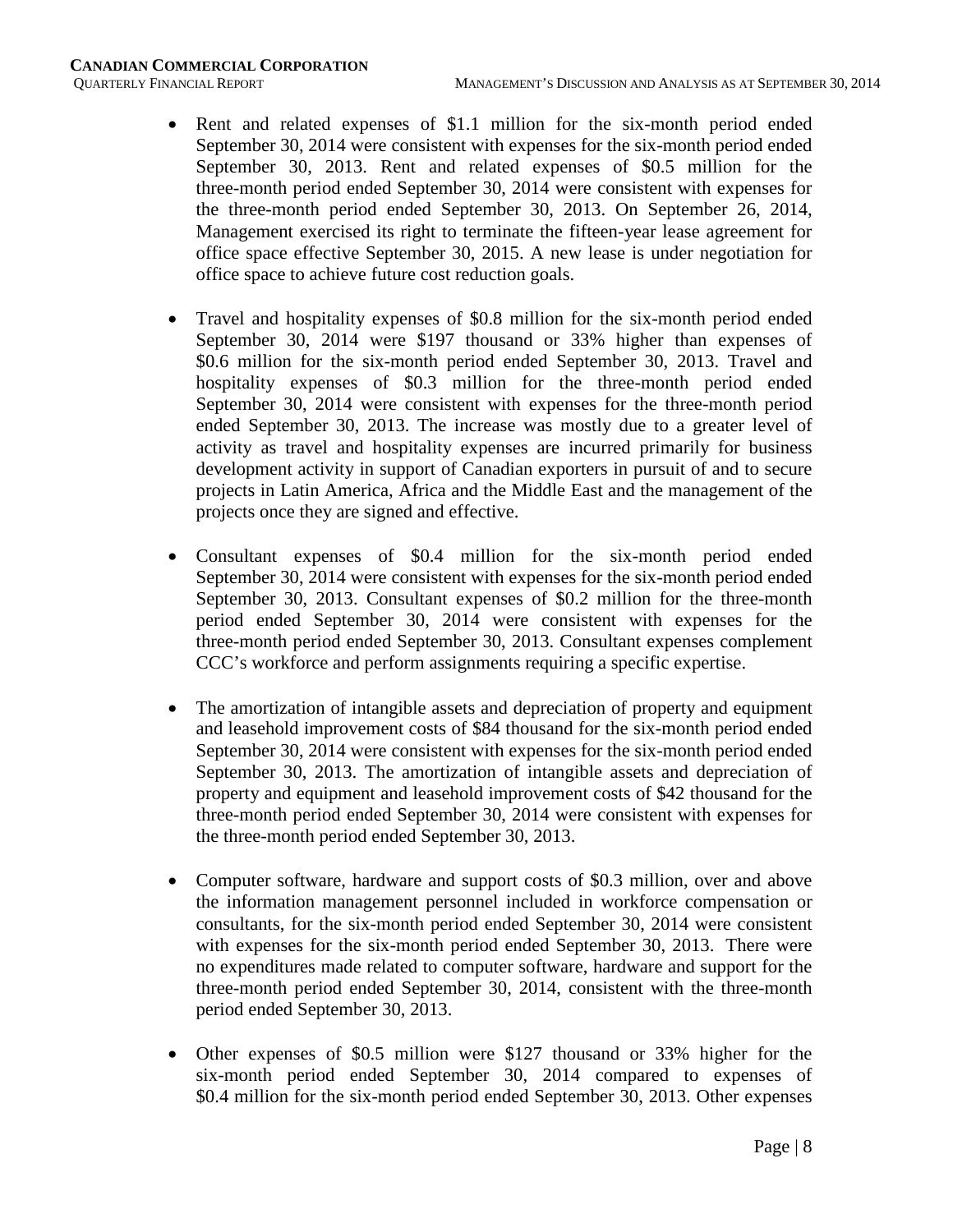of \$0.2 million for the three-month period ended September 30, 2014 were consistent with the three-month period ended September 30, 2013. Other expenses include Corporate communication costs (e.g. marketing, advertising, and the design and printing of corporate promotional material), telecommunications, bank charges and other miscellaneous amounts.

For the six-month period ended September 30, 2014, the Corporation recorded \$21 thousand in contract remediation expenses which are recorded as actual amounts are incurred or can be determined. For the three-month period ended September 30, 2014, the Corporation recorded \$10 thousand in contract remediation expenses which are recorded as actual amounts are incurred or can be determined. The Corporation has robust risk management practices, including the Enterprise Risk Management (ERM) framework and contract management practices, which contribute to containing these expenses.

#### *Parliamentary Appropriation*

The Corporation received a parliamentary appropriation of \$7.8 million for the six-month period ended September 30, 2014, which was \$0.1 million or 1% higher than the amount received for the six-month period ended September 30, 2013. The Corporation received a parliamentary appropriation of \$3.9 million for the three-month period ended September 30, 2014, consistent with the amount received for the three-month period ended September 30, 2013.

The Corporation's approved annual parliamentary appropriation as tabled in the 2014-2015 Main Estimates of \$15.7 million will be limited to \$14.2 million consistent with the recently approved 2014-2015 to 2018-2019 Corporate Plan.

#### **Statement of Financial Position Discussion**

|                          | <b>September 30</b><br>2014<br>(\$ Millions) | <b>March 31</b><br>2014<br>(\$ Millions) | % Increase<br>(Decrease) |  |  |
|--------------------------|----------------------------------------------|------------------------------------------|--------------------------|--|--|
| Total assets             | \$<br>3,420.4                                | 1,039.9                                  | 229%                     |  |  |
| <b>Total liabilities</b> | \$<br>3,403.3                                | 1,027.4                                  | 231%                     |  |  |
| Shareholder's equity     | \$<br>17.1                                   | 12.5                                     | 37%                      |  |  |

*Summary of financial position*

CCC's total assets were \$3,420.4 million as at September 30, 2014, \$2,380.5 million, or 229%, higher than at March 31, 2014. The increase from March 31, 2014 was primarily due to an increase in the amount of advances to Canadian exporters of \$1,868.5 million or 3460%. All other assets increased by a combined \$512.0 million or 52%. The increases were directly the result of the initial progress work related to the ABP contract.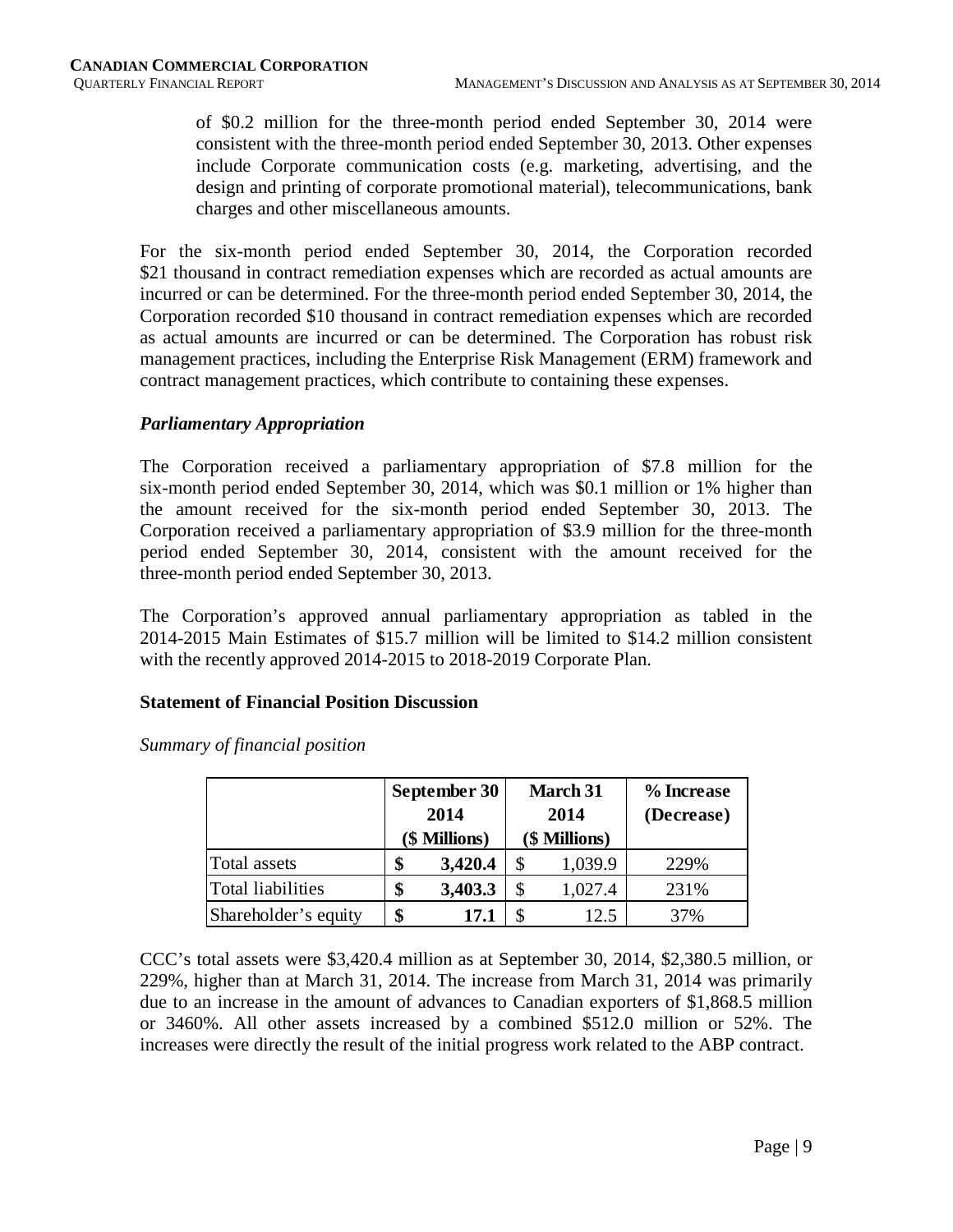CCC's total liabilities were \$3,403.3 million as at September 30, 2014, \$2,376.0 million, or 231%, higher than at March 31, 2014. The increase from March 31, 2014 was primarily due to an increase in the amount of advances from foreign customers of \$1,858.0 million or 1763%. All other liabilities increased by a combined \$518.0 million or 56%. The increases were the result of the initial progress work related to the ABP contract.

As an international trade intermediary, CCC offsets its trade-related assets with matching liabilities. Therefore, trade receivables from foreign customers and progress payments to Canadian exporters are normally offset by trade payables and accrued liabilities to Canadian exporters and progress payments from foreign customers, respectively.

Trade receivables of \$160.0 million were \$142.9 million or 47% lower than the balance at March 31, 2014 and represents 5% of the total assets of \$3,420.4 million. Trade payables and accrued liabilities of \$191.5 million were \$135.9 million or 42% lower than the balance at March 31, 2014 and represent 6% of the total liability of \$3,403.3 million.

Progress payments to Canadian exporters of \$1,246.3 million represent 36% of the total assets of \$3,420.4 million. Progress payments from foreign customers of \$1,246.3 million represent 37% of the total liabilities of \$3,403.3 million. Contractually, progress payments occur most frequently on the DPSA business line contracts and are required to flow through in their entirety to the Canadian exporter. Of the total progress payments to Canadian exporters and from foreign customers, \$278.8 million or 9% related to the significant \$2.3 billion U.S. DoD FMS LAV contract and \$807.8 million or 65% related to progress work associated with the ABP contract.

Advances from foreign customers of \$1,963.4 million, increased by \$1,858.0 million or 1763% compared to the balance at March 31, 2014. Advances to Canadian exporters of \$1,922.6 million, increased by \$1,868.6 million or 3460% compared to the balance at March 31, 2014. Of the \$1,963.4 million in advances from foreign customers and the \$1,922.6 million in advances to Canadian exporters, \$1,843.0 million was related to the ABP contract. Another \$100.3 million was related to projects in Argentina, Ghana, Mexico, Norway, Peru and Philippines. Of these advances from foreign customers, \$76.6 million were passed on to Canadian exporters. Contractually, advances are not offered on the DPSA business line. For all other business lines, CCC's risk mitigation practices require that for most projects CCC hold back some advance payments made by foreign customers and release them to Canadian exporters as delivery obligations are fulfilled. This explains the period-over-period variations that occur.

As at September 30, 2014, CCC's equity, fully ascribed to the Government of Canada, was \$17.1 million, an increase of \$4.6 million from March 31, 2014. A discussion of commercial and operational risks follows in CCC's Commitment to Performance and Risk Management section.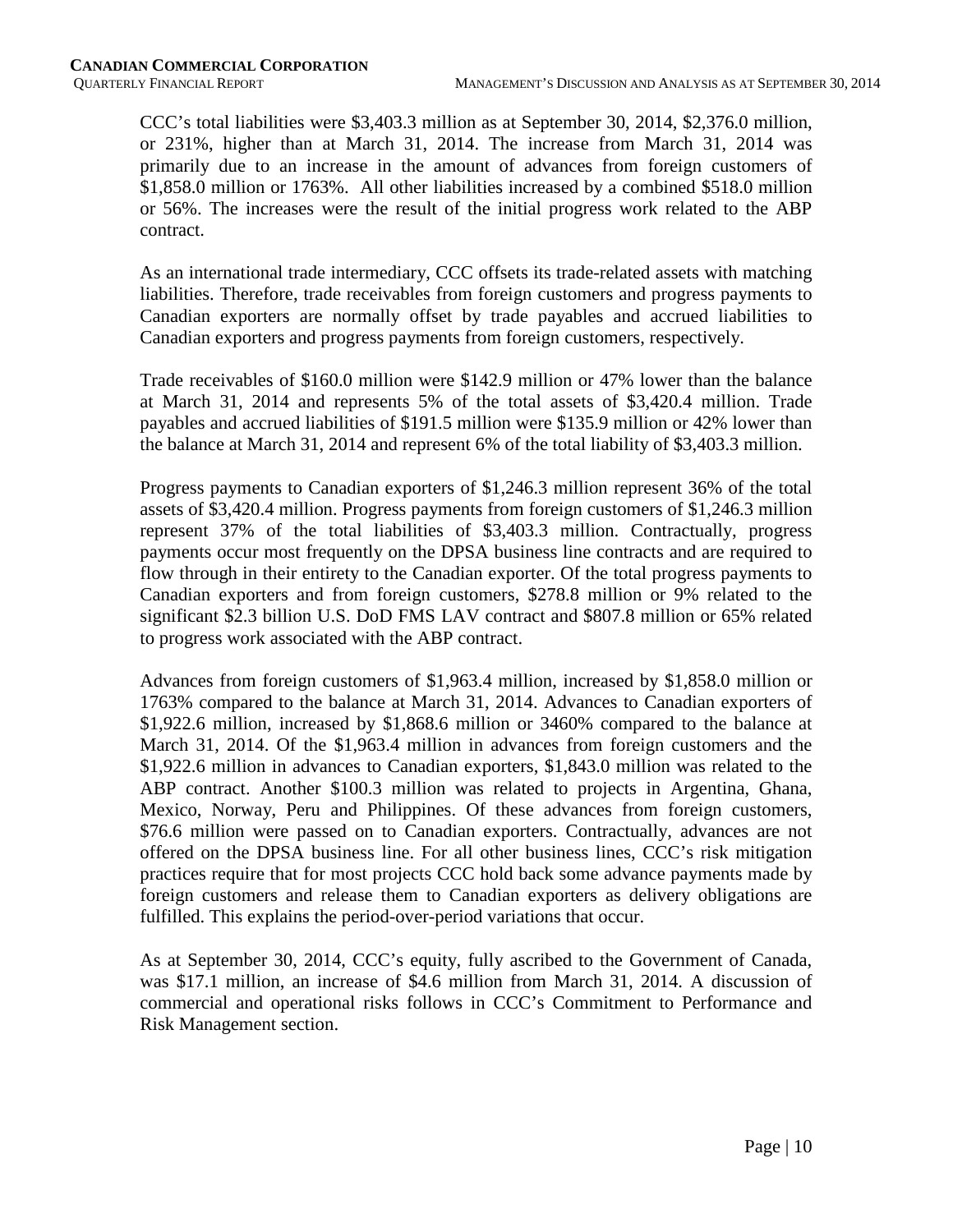#### **Statement of Cash Flows Discussion**

|                                             |      | FOR THE THREE MONTHS ENDED |      |               |                                          |      | <b>FOR THE SIX MONTHS ENDED</b> |                                          |               |          |  |  |  |
|---------------------------------------------|------|----------------------------|------|---------------|------------------------------------------|------|---------------------------------|------------------------------------------|---------------|----------|--|--|--|
|                                             |      |                            |      |               | September 30   September 30   % Increase |      |                                 | September 30   September 30   % Increase |               |          |  |  |  |
|                                             | 2014 |                            | 2013 | (Decrease)    |                                          | 2014 |                                 | 2013                                     | (Decrease)    |          |  |  |  |
|                                             |      | (\$ Millions)              |      | (\$ Millions) |                                          |      | (\$ Millions)                   |                                          | (\$ Millions) |          |  |  |  |
| <b>Operating activities</b>                 |      |                            |      | (17.5)        | 21%                                      |      | 1.1                             |                                          | (1.8)         | 163%     |  |  |  |
| Effect of exchange rate                     |      |                            |      |               |                                          |      |                                 |                                          |               |          |  |  |  |
| changes on cash and cash                    |      |                            |      |               |                                          |      |                                 |                                          |               |          |  |  |  |
| equivalents                                 | \$   | 0.1                        |      | (0.1)         | 190%                                     | \$   | 0.1                             |                                          | 0.1           | $(40\%)$ |  |  |  |
| Increase (decrease) in                      |      |                            |      |               |                                          |      |                                 |                                          |               |          |  |  |  |
| $\vert$ cash and cash equivalents $\vert \$ |      | $(21.0)$ \$                |      | (17.6)        | 20%                                      | \$   | 1.2                             | -S                                       | (1.7)         | 171%     |  |  |  |

*Summary of cash flows* 

#### *Operating activities*

Under the DPSA program, the Corporation generally pays its Canadian exporters within 30 days of receipt of an invoice and substantiating documentation according to the terms and conditions of the contract. Consequently the Corporation may use its own cash to pay Canadian exporters on the  $30<sup>th</sup>$  day funding its trade receivables in instances where there are collection delays and payment is not received from the DPSA customer until beyond the 30 days. On certain contracts (generally outside of the DPSA program), the Corporation only pays its Canadian exporters within five business days after CCC receives payment from the foreign customer. Depending on the timing of receipts compared to payments, the actual execution of these transactions often cross reporting periods and can cause variations in cash flows from one period to the next. In this instance, cash is momentarily provided to the operation at the end of one period until the payment is made to the Canadian exporter, as stipulated in the contract, early in the next period.

During the six-month period ended September 30, 2014, \$1.1 million in cash was provided by operating activities, as compared to \$1.8 million used in operating activities during the six-month period ended September 30, 2013, an increase of \$2.9 million or 161%. Details are as follows:

• Receipts from foreign customers include cash received for deliveries, progress payments and advances as stipulated under the foreign customer contract. Receipts from foreign customers were \$3,204.8 million for the six-month period ended September 30, 2014, \$2,442.4 million or 320% higher than the amount reported for the six-month period ended September 30, 2013. The increase was due to the receipt of \$2,663.7 million from the foreign customer related to the ABP contract in order to commence progress work. The increase related to the ABP contract was offset by \$221.3 million fewer payments received for progress work performed and deliveries made related to the large LAV contracts signed with the U.S. DoD and U.S. DoD FMS during the Corporation's fiscal years ended March 31, 2010 and March 31, 2011 which are nearing completion.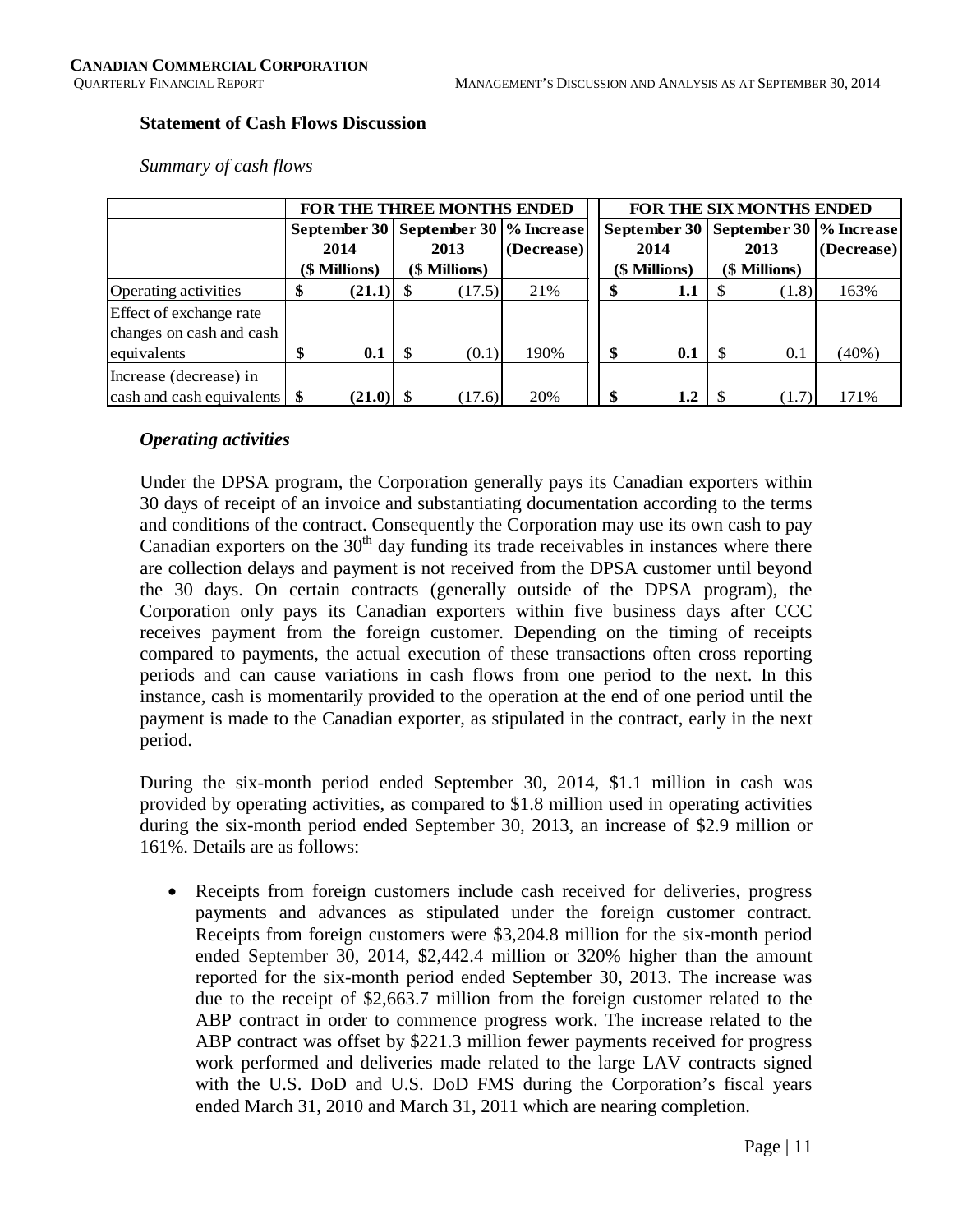- Payments to Canadian exporters include cash paid for deliveries, progress payments and advances as stipulated under the domestic contract. Payments to Canadian exporters were \$3,206.6 million for the six-month period ended September 30, 2014, \$2,443.8 million or 320% higher than the amount reported for the six-month period ended September 30, 2013. The increase was due to the payment of \$2,663.7 million related to the ABP contract in order to commence progress work on multi-billion dollar project. The increase related to the ABP contract was offset by \$219.9 million fewer payments related to progress work performed and deliveries made under the large LAV contracts with the U.S. DoD and U.S. DoD FMS.
- For the six-month period ended September 30, 2014 compared to the six-month period ended September 30, 2013, the increase in receipts from foreign customers was less than the increase in payments to Canadian exporters by \$1.5 million, therefore \$1.5 million of cash was used in operating activities. In addition to the \$1.5 million cash used by export transactions, \$4.5 million in cash was provided by finance income, fees for service and other income received, \$0.2 million in cash was used as there was a net increase in payments made for administrative expenses. The net increase was due to a decrease of \$1.6 million in payments made for administrative expenses offset by a one-time payment of \$1.8 million due to the Corporation exercising its right to terminate its current office space lease. A new lease for office space is under negotiation to achieve future cost reduction goals. An amount of \$0.1 million was provided by an increase in the amount of parliamentary appropriation drawn down during the six-month period ended September 30, 2014 compared to the six-month period ended September 30, 2013.

During the three-month period ended September 30, 2014, CCC used \$21.1 million cash in its operating activities, as compared to the \$17.5 million used in its operating activities the three-month period ended September 30, 2013, an increase of \$3.6 million. Details are as follows:

• Receipts from foreign customers include cash received for deliveries, progress payments and advances as stipulated under the foreign customer contract. Receipts from foreign customers were \$2,913.5 million for the three-month period ended September 30, 2014, \$2,557.7 million or 719% higher than the amount reported for the three-month period ended September 30, 2013. The increase was due to the receipt of \$2,663.7 million from the foreign customer related to the ABP contract in order to commence progress work. The increase related to the ABP contract was offset by \$106.0 million fewer payments received for progress work performed and deliveries made related to the large LAV contracts signed with the U.S. DoD and U.S. DoD FMS during the Corporation's fiscal years ended March 31, 2010 and March 31, 2011 which are nearing completion.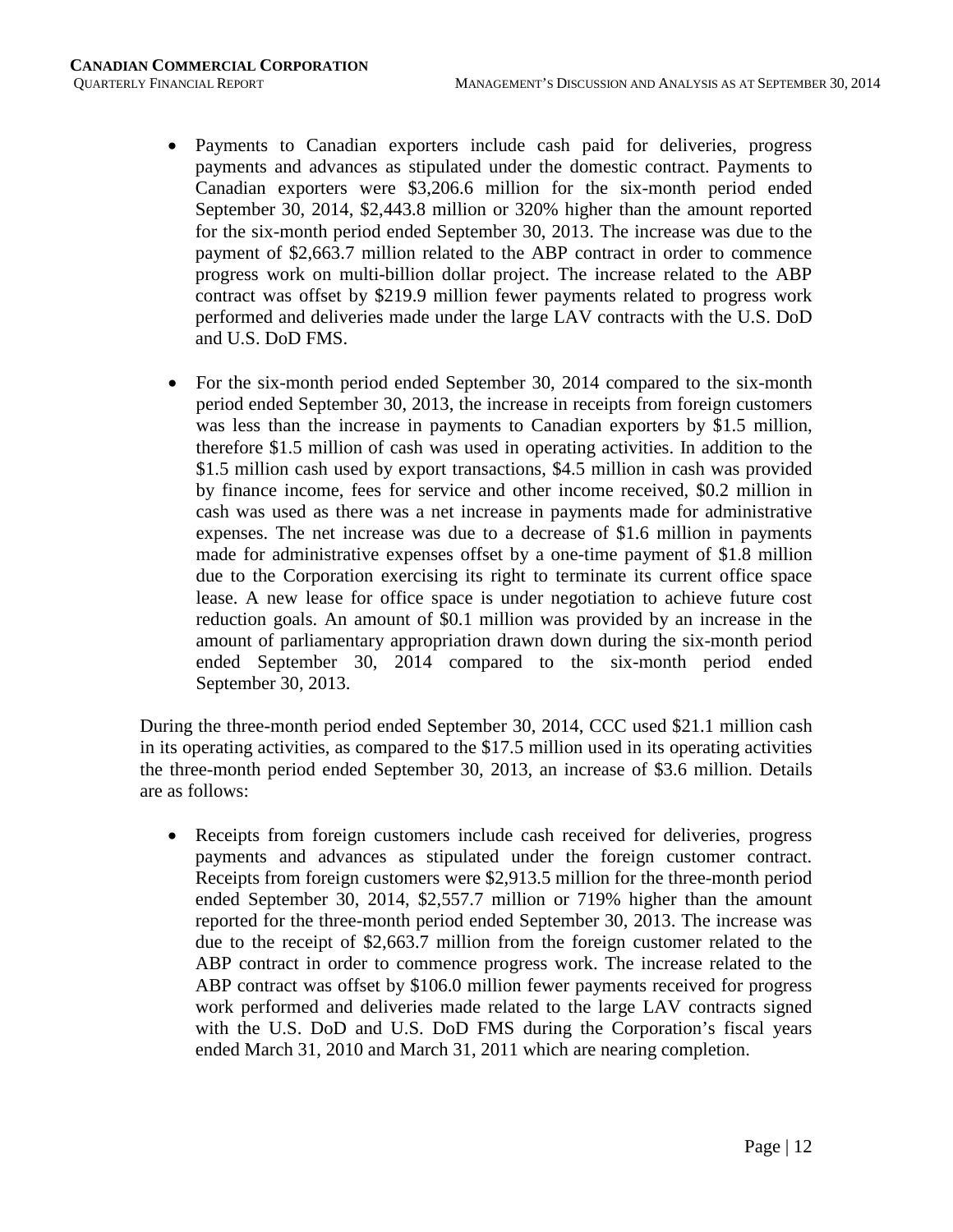- Payments to Canadian exporters include cash paid for deliveries, progress payments and advances as stipulated under the domestic contract. Payments to Canadian exporters were \$2,936.2 million for the three-month period ended September 30, 2014, \$2,562.3 million or 685% higher than the amount reported for the three-month period ended September 30, 2013. The increase was due to the payment of \$2,663.7 million related to the ABP contract in order to commence progress work. The increase related to the ABP contract was offset by \$101.4 million fewer payments related to progress work performed and deliveries made under the large LAV contracts with the U.S. DoD and U.S. DoD FMS.
- For the three-month period ended September 30, 2014 compared to the three-month period ended September 30, 2013, the increase in receipts from foreign customers was less than the increase in payments to Canadian exporters by \$4.6 million, therefore \$4.6 million of cash was used in operating activities. In addition to the \$4.6 million cash used by export transactions, \$2.7 million in cash was provided from finance income, fees for service and other income received and another \$1.7 million in cash was used as there was an increase in payments made for administrative expenses during the three-month period ended September 30, 2014 compared to the three-month period ended September 30, 2013. The increase in payments made for administrative expenses was due to the Corporation exercising its right to terminate its current lease requiring a one-time payment of \$1.8 million.

#### *Investing activities*

For the six-month and three-month periods ended September 30, 2014, the Corporation did not capitalize any amounts related to property, equipment or intangible assets, the same as compared to the six-month and three-month periods ended September 30, 2013.

#### *Effect of exchange rate changes on cash and cash equivalents*

For the six-month period ended September 30, 2014, CCC recorded a foreign exchange translation gain of \$64 thousand as a result of the Canadian dollar's weakening compared to the U.S. dollar, from \$0.9046 USD at March 31, 2014 to \$0.8929 USD at September 30, 2014. For the six-month period ended September 30, 2013, the Corporation had recorded a foreign exchange translation gain of \$104 thousand.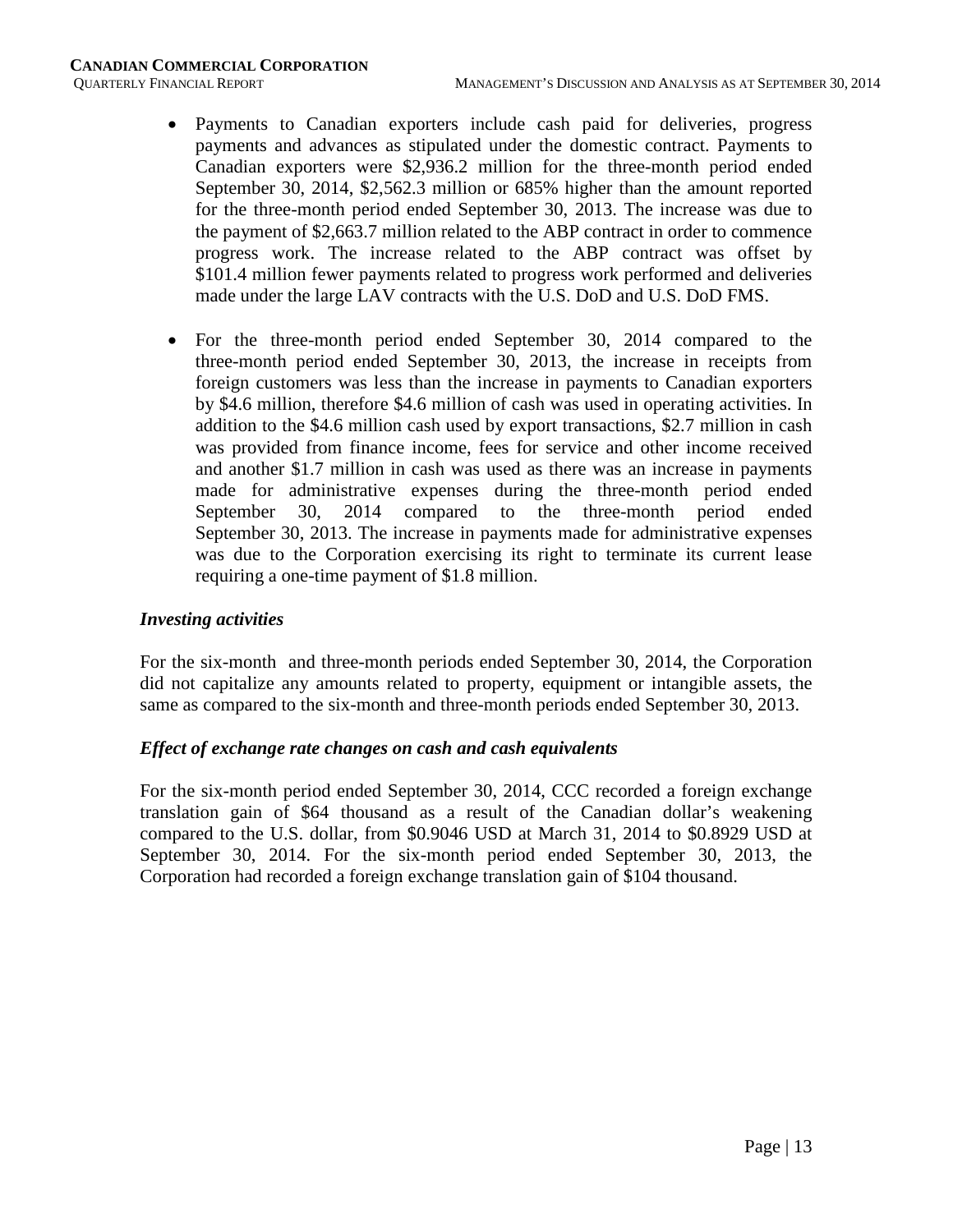#### **Comparison of Financial Results to the Budget contained in the 2014-2015 to 2018-2019 Corporate Plan**

For the six-month period ended September 30, 2014, the net results of operations was a surplus of \$4.6 million, \$4.4 million or 2395% higher than the budgeted surplus of \$0.2 million.

For the six-month period ended September 30, 2014, total commercial trading and sourcing services transactions combined of \$1,202.1 million were \$228.9 million or 24% higher than budget of \$973.1 million. The GDS business line contributed a favourable variance of \$230.3 million, offset by unfavourable variances of a combined \$1.4 million across the other business and service lines. The favourable result contributed by the GDS business line was due to the initial progress work related to the ABP contract.

Fees for service of \$10.5 million were \$1.8 million or 20% higher than the budget of \$8.7 million. Fees for service are earned as contract work is delivered or completed. For the six-month period ended September 30, 2014, fees generated from GDS business line of \$6.9 million were \$1.4 million or 25% higher than budget of \$5.5 million, mainly due to fees earned on the recording of initial progress work related to the ABP contract. In addition, fees generated from the ICB business line of \$1.7 million were \$0.8 million or 77% higher than budget of \$1.0 million, mainly due to Cuba Contracting Program fees of \$1.4 million which were \$1.2 million or 829% higher than budget of \$0.2 million. Fees earned on sourcing and other services of \$1.8 million were \$0.4 million or 17% lower than budget of \$2.2 million, primarily as expenses and recovery of expenses related to the expansion of the China Offices service program that were delayed. CCC also provides sourcing services at the discretion of DFATD and the availability of budget funding to satisfy requirements of their programs. DFATD required fewer services to be provided during the six-month period ended September 30, 2014.

For the six-month period ended September 30, 2014, the Corporation recorded a foreign exchange translation gain of \$64 thousand resulting from the strengthening of the Canadian dollar relative to the U.S. dollar. The Corporation manages exchange gains and losses through monitoring and maintaining of its unhedged foreign currency balances. The Corporation's unhedged U.S. currency balance of \$2.1 million represents less than 0.1% of its U.S. denominated assets. The Corporation does not budget for gains or losses on foreign exchange.

For the six-month period ended September 30, 2014, the Corporation recorded \$21 thousand in contract remediation expenses. As a result, contract remediation expenses contributed a favorable budget variance of \$243 thousand.

For the six-month period ended September 30, 2014, administrative expenses of \$14.1 million were \$1.6 million, or 10%, lower than the budgeted amount of \$15.7 million. Direct expenses of \$9.2 million were \$1.4 million or 13% below budget. Indirect expenses of \$4.9 million were \$0.1 million or 3% under budget.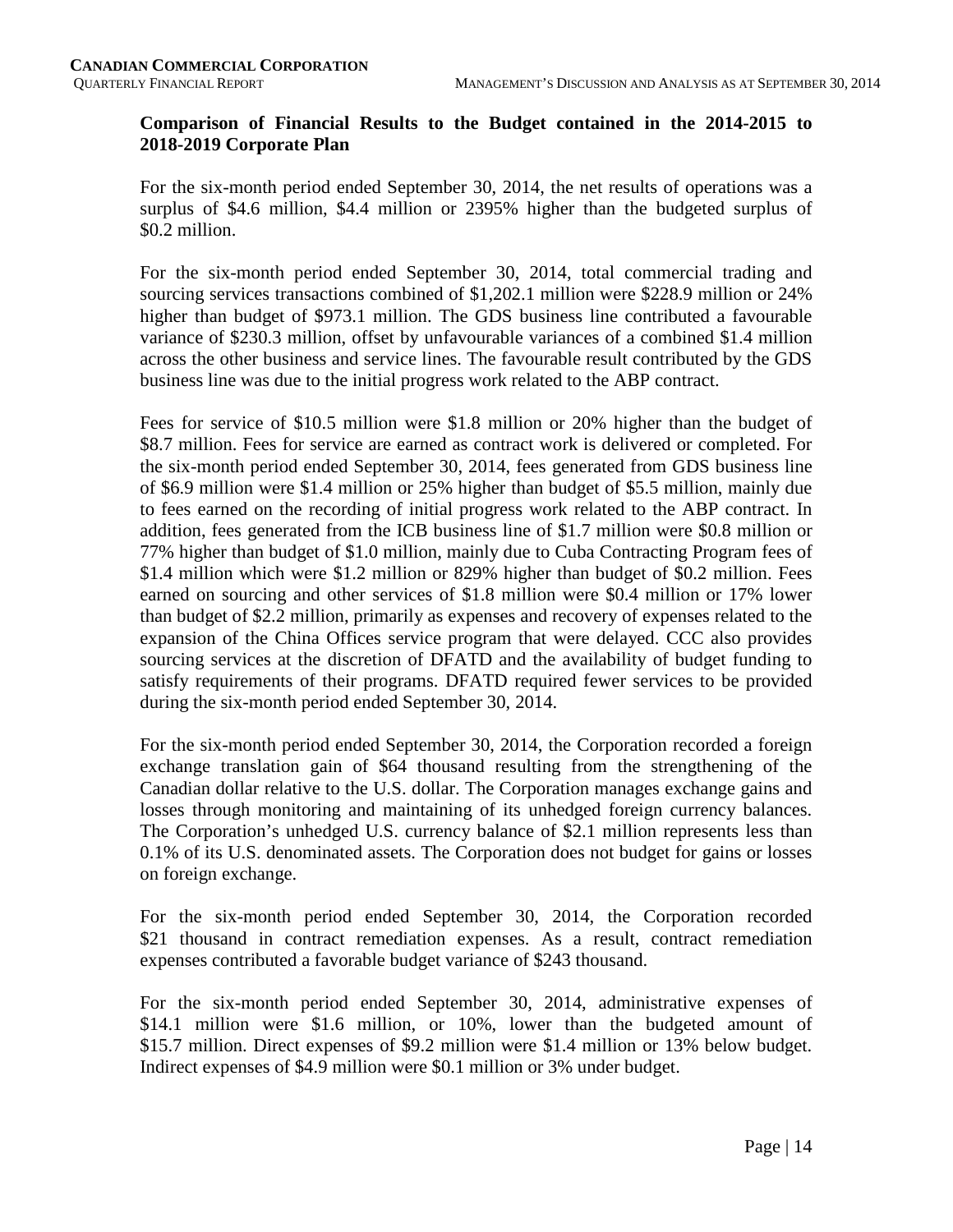As explained under the Parliamentary Appropriation section of the Statement of Comprehensive Income Discussion, the Corporation received a parliamentary appropriation of \$7.8 million for the six-month period ended September 30, 2014, consistent with budgeted amounts.

#### **2014-2015 Forecast**

The planning objectives and assumptions used to forecast the Operating Budget for 2014-2015 and in subsequent years are detailed and discussed in CCC's Corporate Plan 2014-2015 to 2018-2019.

CCC is forecasting an operating surplus of \$7.8 million in 2014-2015, an increase of \$5.7 million or 281% from the operating surplus of \$2.1 million in 2013-2014.

In 2014-2015, commercial trading and sourcing transactions are forecasted to increase to \$2.6 billion, from \$1.7 billion in 2013-2014, an increase of \$0.8 billion or 49%. The ABP contract is expected to contribute \$1.4 billion or 54% of the total \$2.6 billion in 2014-2015.

In 2014-2015, net revenues (which exclude the parliamentary appropriation) are forecasted to increase to \$24.5 million from \$14.7 million in 2013-2014, an increase of \$9.7 million or 66%. This increase is largely attributed to fees for service earned and recognized on the commencement of progress work related to the ABP contract which was signed and became effective at the end of fiscal 2013-2014.

The Corporation's approved annual parliamentary appropriation as tabled in the 2014-2015 Main Estimates of \$15.7 million will be limited to \$14.2 million consistent with the recently approved 2014-2015 to 2018-2019 Corporate Plan.

The Corporation expects to incur contract remediation expenses at reduced levels and provides for them for budgeting and planning purposes. In 2014-2015, contract remediation expenses are budgeted at \$0.5 million, significantly lower than the average contract remediation expenses incurred over the past ten years, representing approximately 0.025% of budgeted commercial trading transactions.

Administrative expenses are forecasted to increase to \$30.5 million in 2014-2015 from \$28.4 million in 2013-2014, an increase of \$2.2 million or 8%. The increase is due primarily to the effort required to manage the ABP contract along with direct expenses related to the start-up and operation of additional representative offices in China and amortized expenses related to the Corporation exercising its right to terminate its current lease in order to negotiate a new lease for office space to achieve future cost reduction goals.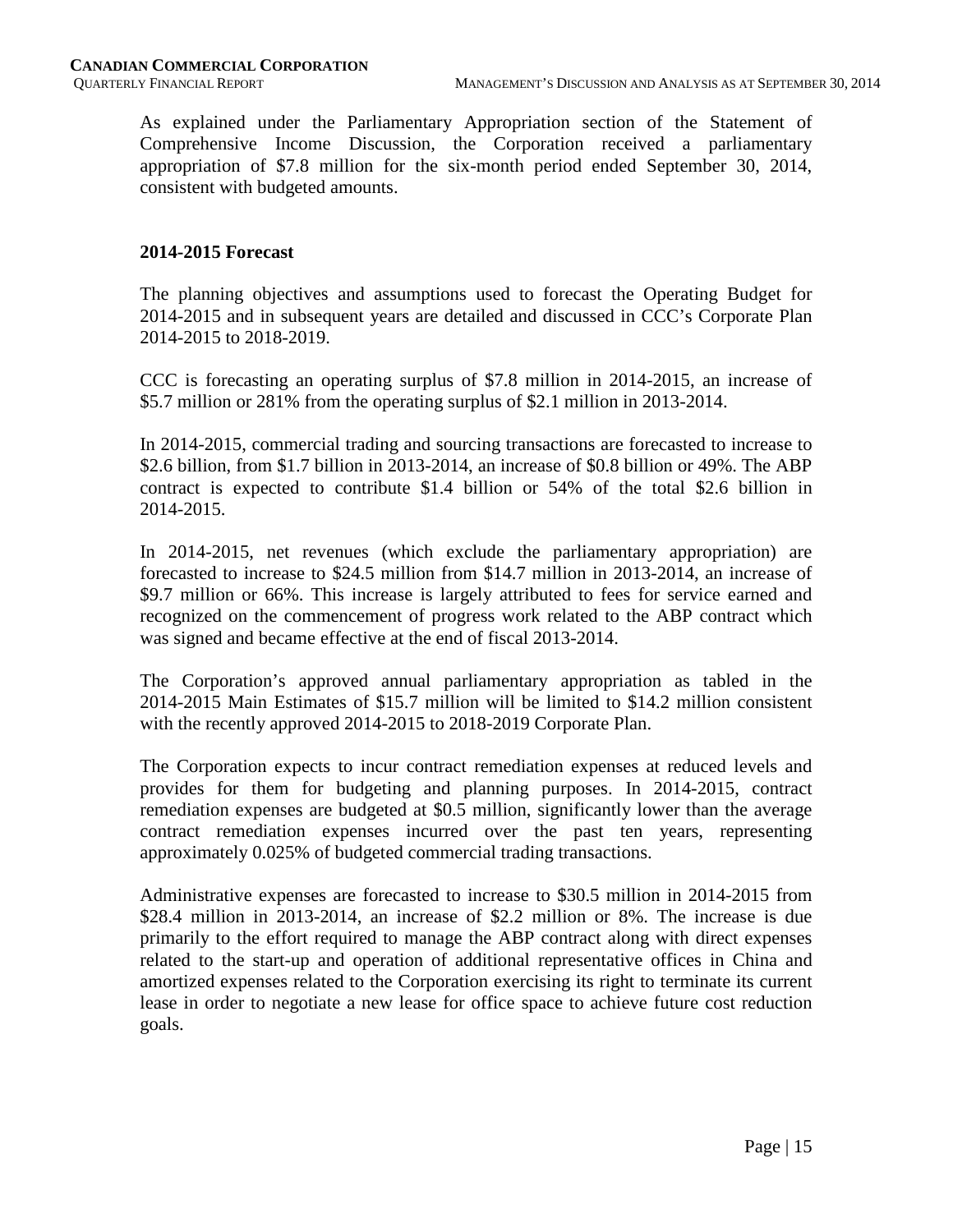#### **CCC's Commitment to Performance and Risk Management**

CCC manages a wide range of risks as it undertakes to fulfill its mandate of promoting and facilitating international trade on behalf of Canadian exporters. The strategy for managing these risks is discussed in detail in the Corporation's fiscal 2013-2014 Annual Report and 2014-2015 Corporate Plan Summary.

Most major ratings agencies have maintained an AAA rating for the Government of the United States. These ratings remain within the requirements of CCC's credit policy.

There are no other significant changes, new risks or uncertainties identified during the six-month period ended September 30, 2014 as compared to those previously reported or discussed.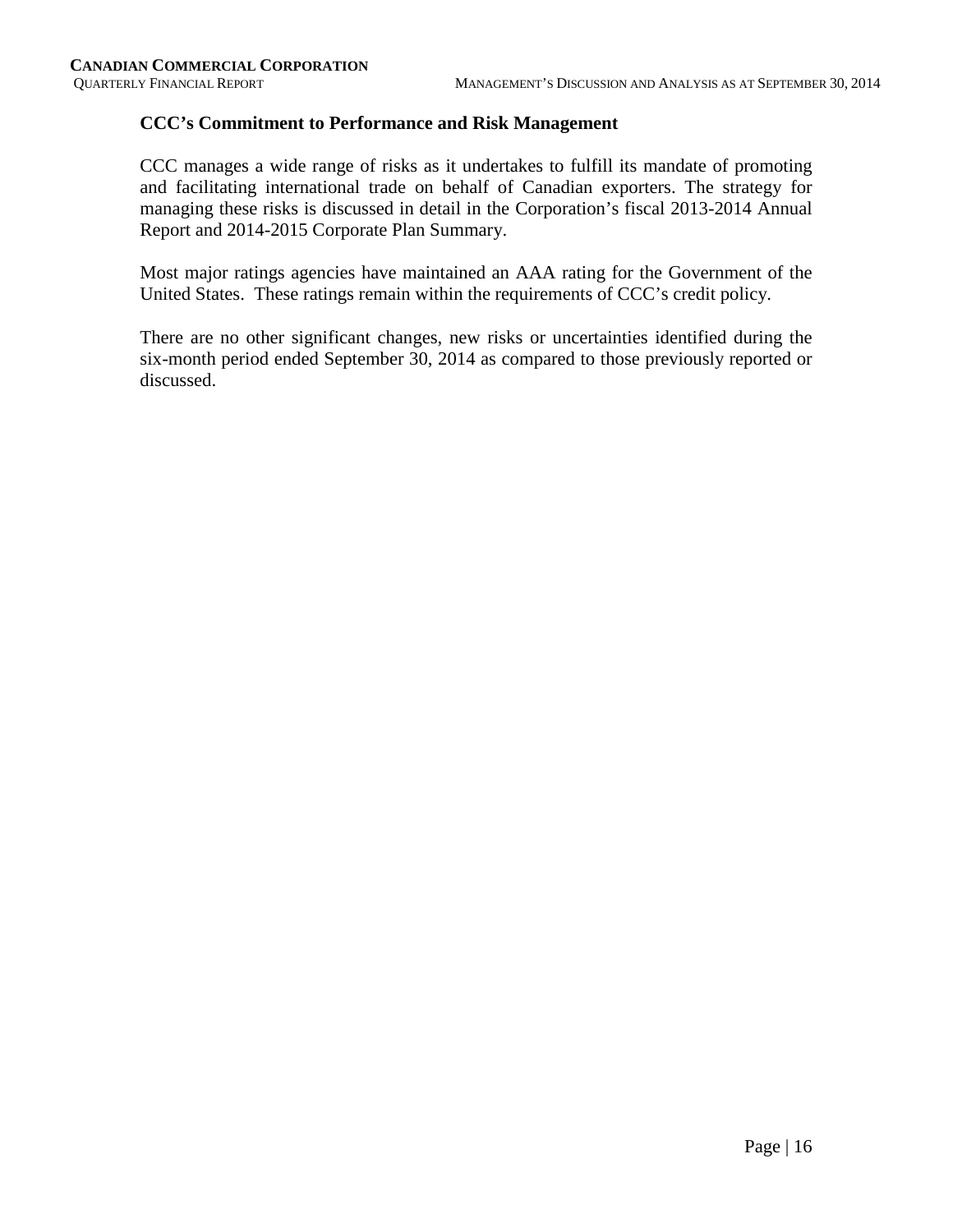#### **Management Representation**

Management is responsible for the preparation and fair presentation of these quarterly financial statements in accordance with the Treasury Board of Canada Standard on Quarterly Financial Reports for Crown Corporations and for such internal controls as Management determines is necessary to enable the preparation of quarterly financial statements that are free from material misstatement. Management is also responsible for ensuring all other information in this quarterly financial report is consistent, where appropriate, with the quarterly financial statements. These quarterly financial statements have not been audited or reviewed by an external auditor.

Based on our knowledge, these unaudited quarterly financial statements present fairly, in all material respects, the financial position, results of operations and cash flows of the corporation, as at the date of and for the periods presented in the quarterly financial statements.

 $\frac{1}{2}$ 

Martin Zablocki Anthony Carty

President and CEO Vice-President, Risk and Finance and CFO

Ottawa, Canada November 7, 2014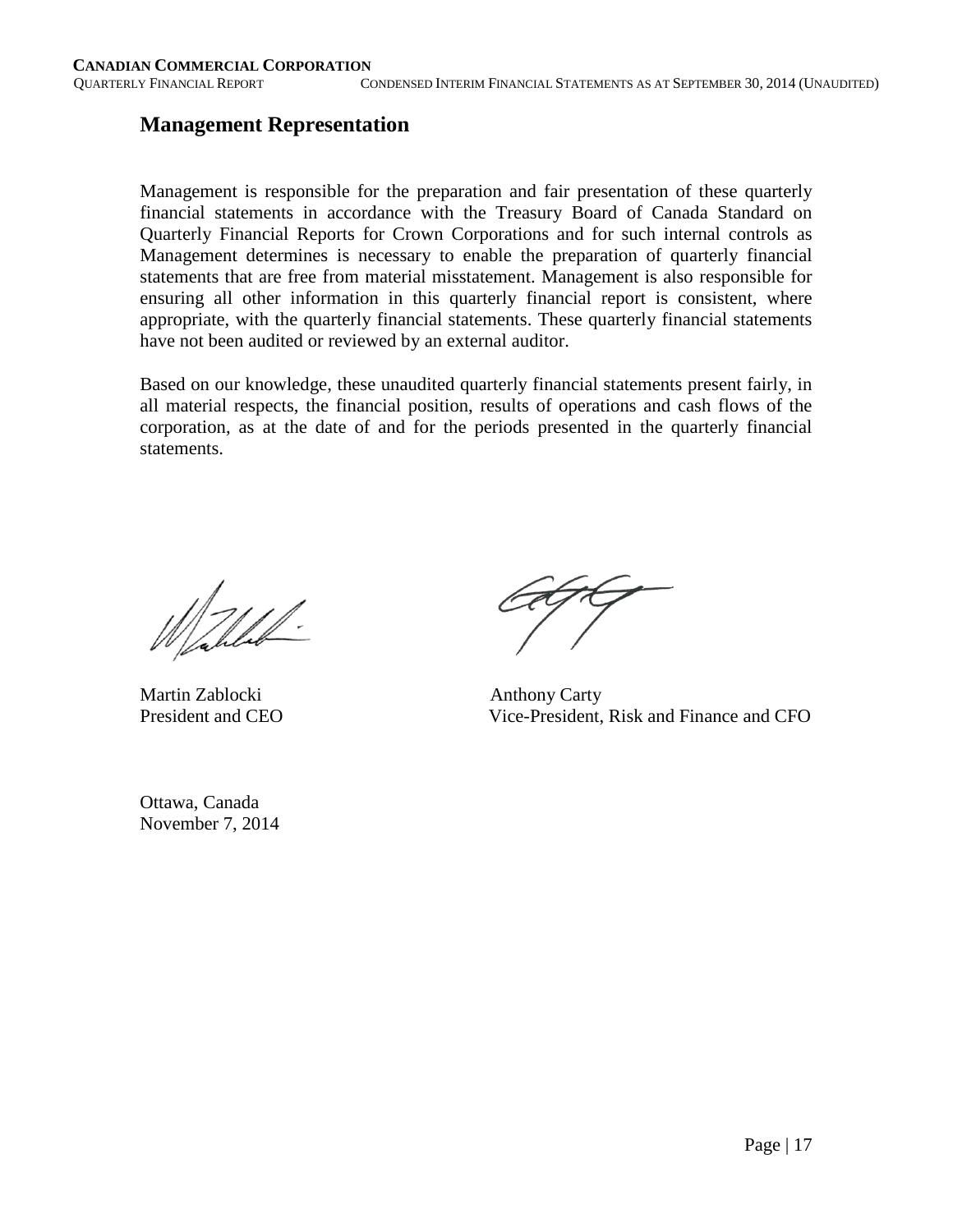### Statement of Financial Position (Unaudited)

|                                                         | September 30    | <b>March 31</b>           |           |  |
|---------------------------------------------------------|-----------------|---------------------------|-----------|--|
| As at (in thousands of Canadian dollars)                | 2014            |                           | 2014      |  |
| <b>Assets</b>                                           |                 |                           |           |  |
| <b>Current assets</b>                                   |                 |                           |           |  |
| Cash and cash equivalents (note 4)                      | \$<br>90,733    | $\mathbb{S}$              | 89,538    |  |
| Trade receivables (notes 5 and 10)                      | 159,980         |                           | 302,901   |  |
| Advances to Canadian exporters                          | 1,922,593       |                           | 53,999    |  |
| Progress payments to Canadian exporters                 | 1,246,316       |                           | 592,559   |  |
|                                                         | 3,419,622       |                           | 1,038,997 |  |
| <b>Non-current assets</b>                               |                 |                           |           |  |
| Property and equipment                                  | 793             |                           | 877       |  |
|                                                         | \$<br>3,420,415 | $\boldsymbol{\mathsf{S}}$ | 1,039,874 |  |
|                                                         |                 |                           |           |  |
| <b>Liabilities</b>                                      |                 |                           |           |  |
| <b>Current liabilities</b>                              |                 |                           |           |  |
| Trade payables and accrued liabilities (notes 5 and 10) | \$<br>191,493   | $\mathcal{S}$             | 327,398   |  |
| Advances from foreign customers                         | 1,963,421       |                           | 105,399   |  |
| Progress payments from foreign customers                | 1,246,316       |                           | 592,559   |  |
| Employee benefits (note 6)                              | 217             |                           | 209       |  |
|                                                         | 3,401,447       |                           | 1,025,565 |  |
| <b>Non-current liabilities</b>                          |                 |                           |           |  |
| Employee benefits (note 6)                              | 1,892           |                           | 1,800     |  |
|                                                         | 3,403,339       |                           | 1,027,365 |  |
| <b>Shareholder's equity</b>                             |                 |                           |           |  |
| Contributed surplus                                     | 10,000          |                           | 10,000    |  |
| Retained earnings                                       | 7,076           |                           | 2,509     |  |
|                                                         | 17,076          |                           | 12,509    |  |
|                                                         | \$<br>3,420,415 | \$                        | 1,039,874 |  |

#### Guarantees (note 15)

*The accompanying notes are an integral part of the financial statements.*

Authorized for issue on November 7, 2014:

**Martin Zablocki Anthony Carty** 

President and CEO Vice-President, Risk and Finance, and CFO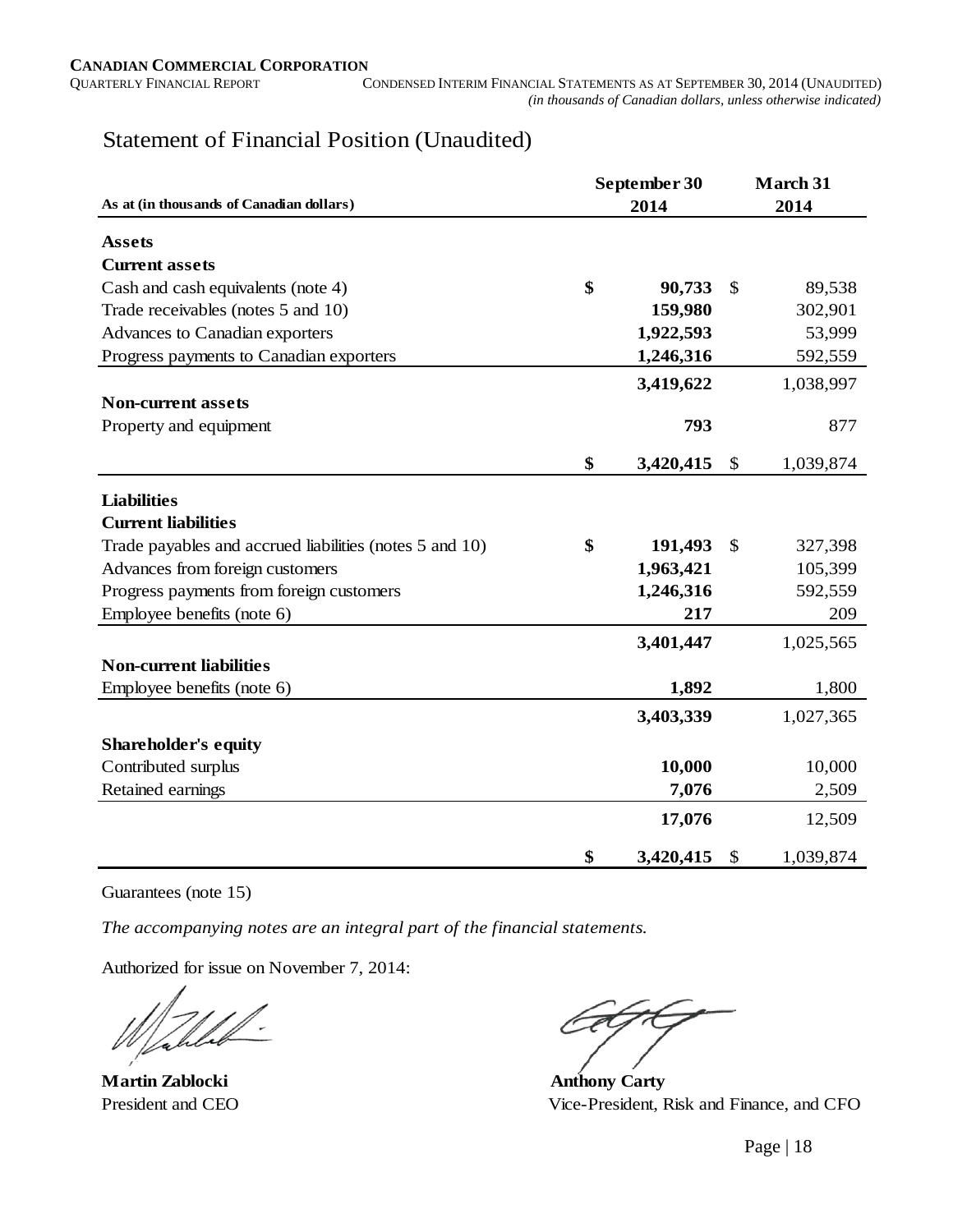|                                                                                                       | For the three months |              |            | For the six months |    |            |
|-------------------------------------------------------------------------------------------------------|----------------------|--------------|------------|--------------------|----|------------|
|                                                                                                       | ended September 30   |              |            | ended September 30 |    |            |
| (in thousands of Canadian dollars)                                                                    | 2014                 |              | 2013       | 2014               |    | 2013       |
| <b>Revenues</b>                                                                                       |                      |              |            |                    |    |            |
| Commercial trading transactions - prime contracts (note 9)                                            | \$<br>639,073        | $\mathbb{S}$ | 348,113    | \$1,176,207        | \$ | 721,851    |
| Less: cost of commercial trading transactions - prime contracts                                       | (639, 073)           |              | (348, 113) | (1,176,207)        |    | (721, 851) |
| Fees for service (note 9)                                                                             | 6,059                |              | 3,436      | 10,471             |    | 6,069      |
| Other income                                                                                          | 100                  |              | 82         | 223                |    | 121        |
| Finance income, net (note 12)                                                                         | 80                   |              | 61         | 129                |    | 123        |
| Gain (loss) on foreign exchange                                                                       | 92                   |              | (98)       | 64                 |    | 104        |
|                                                                                                       | 6,331                |              | 3,481      | 10,887             |    | 6,417      |
| <b>Expenses</b>                                                                                       |                      |              |            |                    |    |            |
| Administrative expenses (note 11)                                                                     | 6,856                |              | 6,943      | 14,126             |    | 14,206     |
| Contract remediation expenses                                                                         | 10                   |              |            | 21                 |    |            |
|                                                                                                       | 6,866                |              | 6,943      | 14,147             |    | 14,206     |
| Sourcing services for support of international                                                        |                      |              |            |                    |    |            |
| government assistance programs                                                                        |                      |              |            |                    |    |            |
| Sourcing services transactions (note 9)                                                               | 17,408               |              | 20,416     | 25,852             |    | 30,613     |
| Less: cost of sourcing services transactions                                                          | (17, 408)            |              | (20, 416)  | (25, 852)          |    | (30,613)   |
|                                                                                                       |                      |              |            |                    |    |            |
| Net results of operations before Parliamentary appropriation                                          | (535)                |              | (3,462)    | (3,260)            |    | (7, 789)   |
| Parliamentary appropriation (note 13)                                                                 | 3,914                |              | 3,870      | 7,827              |    | 7,741      |
| Net results of operations                                                                             | \$<br>3,379          | - \$         | 408        | \$<br>4,567        | \$ | (48)       |
| Other comprehensive income (loss)<br>Items that will not be reclassified to net results of operations |                      |              |            |                    |    |            |
| <b>Total Comprehensive income (loss)</b>                                                              | \$<br>3,379 \$       |              | 408        | \$<br>4,567        | \$ | (48)       |

#### Statement of Comprehensive Income (Unaudited)

*The accompanying notes are an integral part of the financial statements.*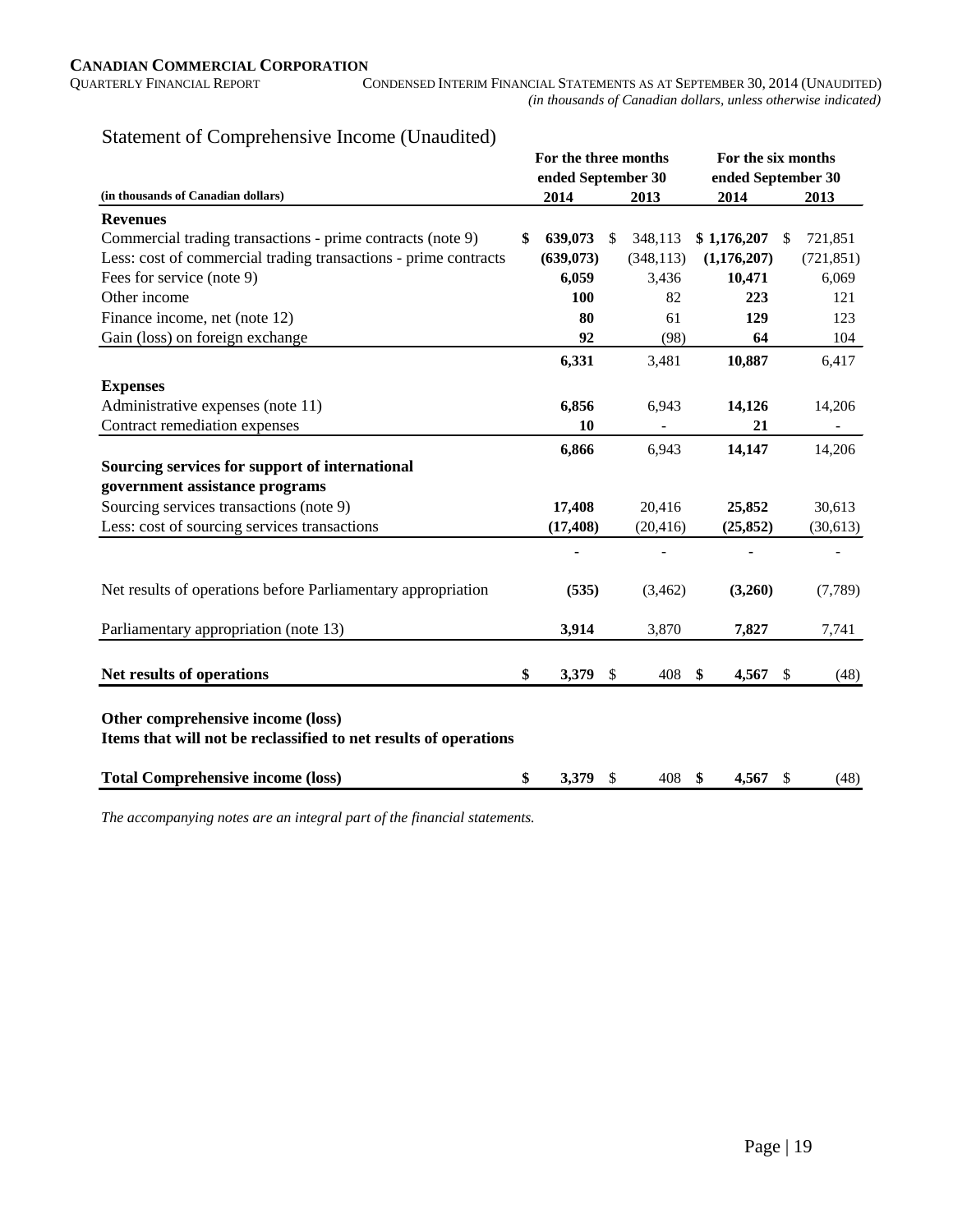## Statement of Changes in Equity (Unaudited)

| For the three and six months ended<br><b>September 30, 2014</b><br>(in thousands of Canadian dollars) | <b>Contributed</b><br><b>Surplus</b> | <b>Retained</b><br><b>Earnings</b> | <b>Total</b> |        |  |
|-------------------------------------------------------------------------------------------------------|--------------------------------------|------------------------------------|--------------|--------|--|
| <b>Balance June 30, 2014</b>                                                                          | \$<br>10,000                         | \$<br>3,697                        | S            | 13,697 |  |
| Net results of operations                                                                             |                                      | 3,379                              |              | 3,379  |  |
| <b>Balance September 30, 2014</b>                                                                     | \$<br>10,000                         | \$<br>7,076                        | -\$          | 17,076 |  |
| <b>Balance March 31, 2014</b>                                                                         | \$<br>10,000                         | \$<br>2,509                        | \$           | 12,509 |  |
| Net results of operations                                                                             | $\blacksquare$                       | 4,567                              |              | 4,567  |  |
| <b>Balance September 30, 2014</b>                                                                     | \$<br>10,000                         | \$<br>7,076                        | \$           | 17,076 |  |

#### **For the three and six months ended**

| <b>September 30, 2013</b><br>(in thousands of Canadian dollars) | <b>Contributed</b><br><b>Surplus</b> |               | <b>Retained</b><br><b>Earnings</b> |               | <b>Total</b> |
|-----------------------------------------------------------------|--------------------------------------|---------------|------------------------------------|---------------|--------------|
| <b>Balance June 30, 2013</b>                                    | \$<br>10,000                         | $\mathcal{S}$ | 39,912                             | \$            | 49,912       |
| Net results of operations                                       |                                      |               | 408                                |               | 408          |
| <b>Balance September 30, 2013</b>                               | \$<br>10,000                         | \$            | 40,320                             | \$            | 50,320       |
| <b>Balance March 31, 2013</b>                                   | \$<br>10,000                         | $\mathbb{S}$  | 40,368                             | $\mathcal{S}$ | 50,368       |
| Net results of operations                                       |                                      |               | (48)                               |               | (48)         |
| <b>Balance September 30, 2013</b>                               | \$<br>10,000                         | S             | 40,320                             | S             | 50,320       |

*The accompanying notes are an integral part of the financial statements.*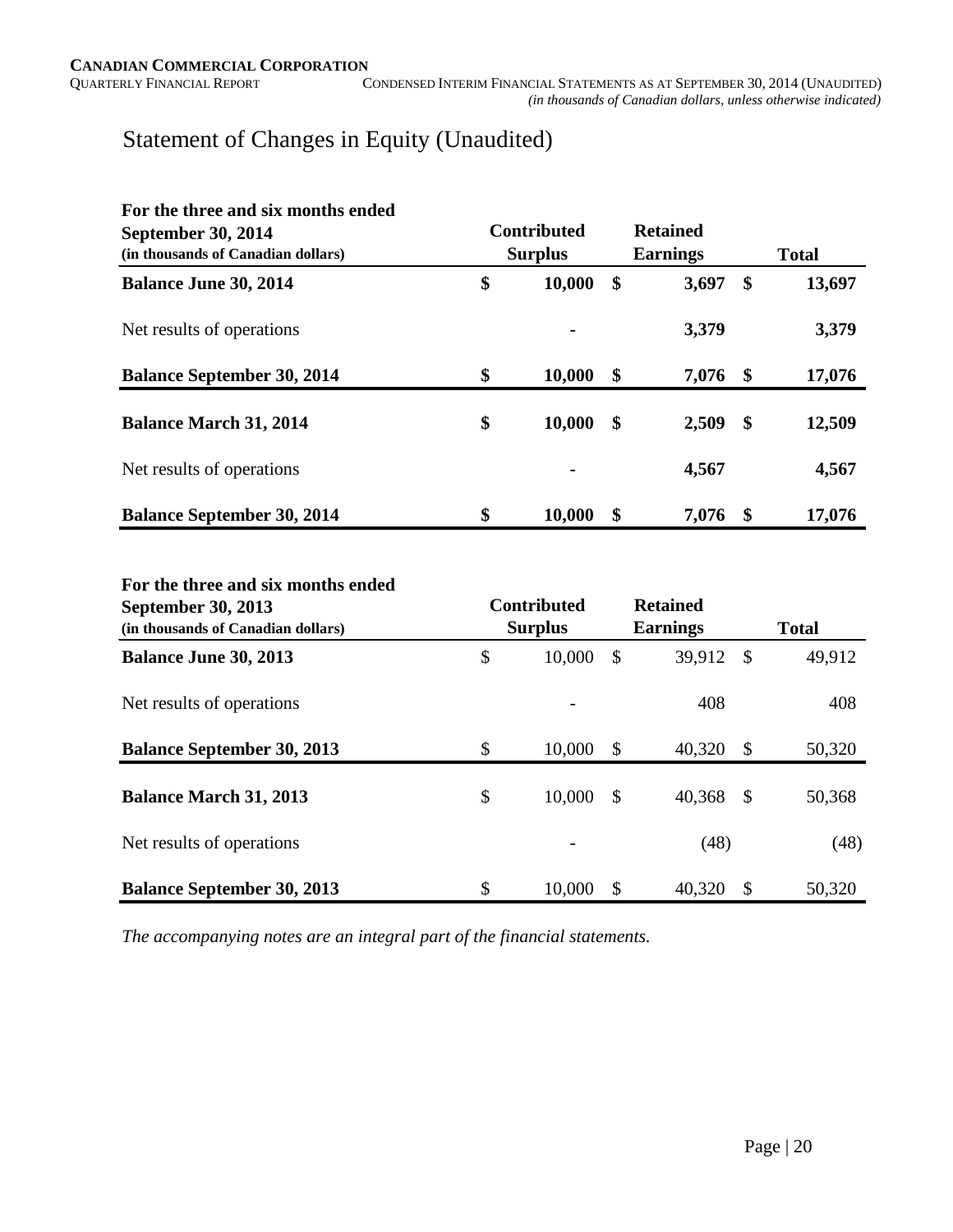#### Statement of Cash Flows (Unaudited)

|                                                              | For the three months |    |     | For the six months |                    |               |                   |  |
|--------------------------------------------------------------|----------------------|----|-----|--------------------|--------------------|---------------|-------------------|--|
|                                                              | ended September 30   |    |     |                    | ended September 30 |               |                   |  |
| (in thousands of Canadian dollars)                           | 2014                 |    |     | 2013               | 2014               |               | 2013              |  |
|                                                              |                      |    |     | Restated (note 3)  |                    |               | Restated (note 3) |  |
| <b>Cash flows from operating activities</b>                  |                      |    |     |                    |                    |               |                   |  |
| Receipts from foreign customers                              | \$2,913,521          |    | \$. | 355,864            | \$3,204,835        | <sup>\$</sup> | 762,472           |  |
| Finance income, net                                          |                      | 80 |     | 61                 | 129                |               | 123               |  |
| Fees for service and other income received                   | 6,159                |    |     | 3,518              | 10,694             |               | 6,190             |  |
| Payments to Canadian exporters                               | (2,936,186)          |    |     | (373, 842)         | (3,206,579)        |               | (762, 744)        |  |
| Administrative payments                                      | (8,597)              |    |     | (6,944)            | (15,775)           |               | (15,586)          |  |
| Parliamentary appropriation                                  | 3,914                |    |     | 3,870              | 7,827              |               | 7,741             |  |
| Cash provided by (used in) operating activities              | (21, 109)            |    |     | (17, 473)          | 1,131              |               | (1,804)           |  |
| Effect of exchange rate changes on cash and cash equivalents |                      | 92 |     | (98)               | 64                 |               | 104               |  |
| Increase (decrease) in cash and cash equivalents             | (21, 017)            |    |     | (17,571)           | 1,195              |               | (1,700)           |  |
| Cash and cash equivalents at the beginning of period         | 111,750              |    |     | 76,939             | 89,538             |               | 61,068            |  |
| Cash and cash equivalents at the end of period               | 90,733<br>\$         |    | \$. | 59,368             | \$<br>90,733       |               | 59,368            |  |

*The accompanying notes are an integral part of the financial statements.*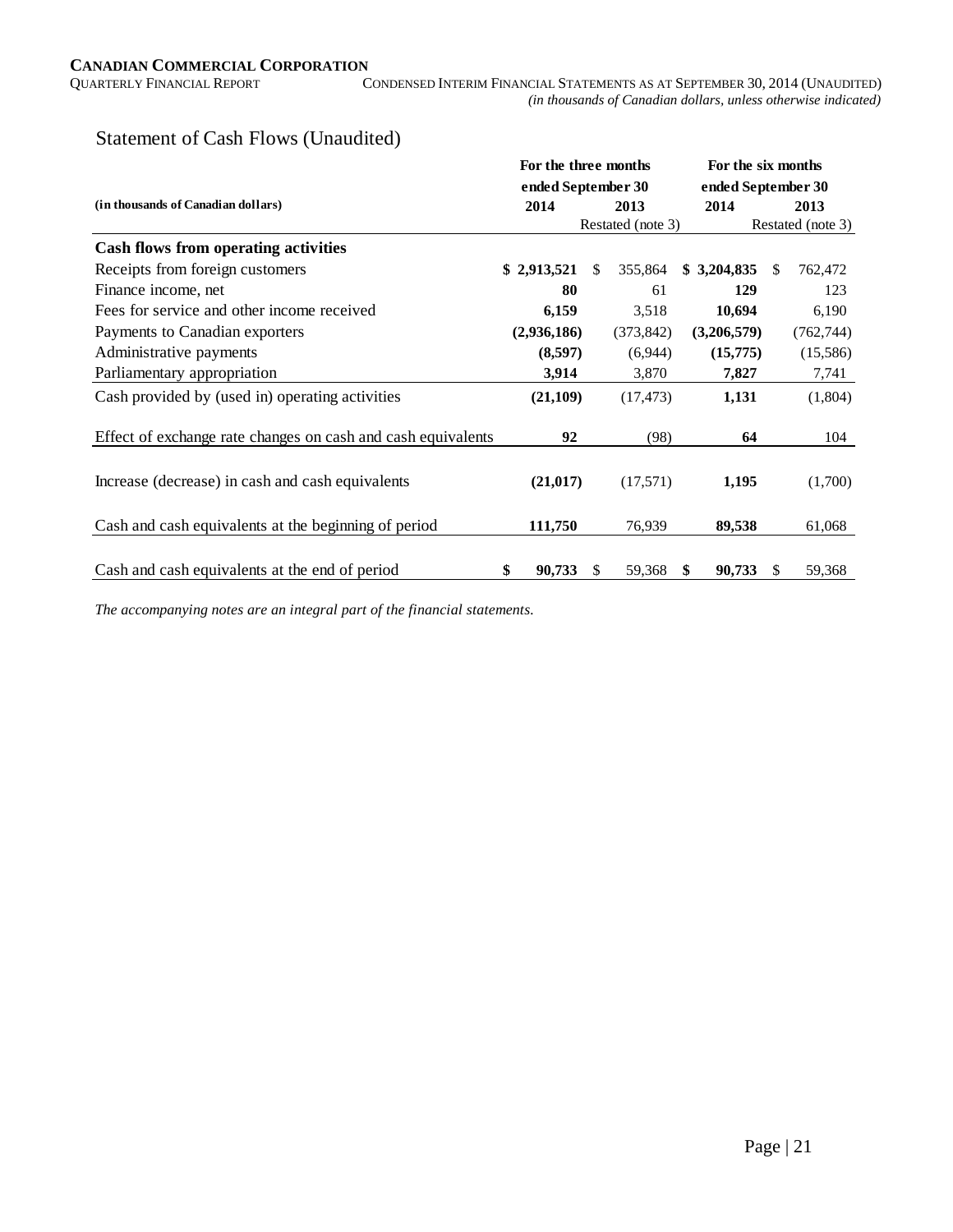## **Notes to Financial Statements**

#### **September 30, 2014**

#### **1. Nature, organization and funding**

The Canadian Commercial Corporation (the "Corporation") was established in 1946 by the *Canadian Commercial Corporation Act* (the "Act"), is wholly owned by the Government of Canada and an agent Crown corporation listed in Part I of Schedule III of the *Financial Administration Act*. The Corporation is a company domiciled in Canada with a head office located at 50 O'Connor Street, Ottawa, Ontario. The Corporation operates primarily in Canada with representative offices in Asia and representation in the Caribbean.

The Corporation generally acts as the prime contracting agency when foreign governments, international organizations, or foreign private sector customers wish to purchase products and services from Canada through the Canadian Government. The Corporation enters into contracts with these foreign customers and into corresponding supply contracts with Canadian exporters. Additionally, the Corporation enters into sourcing services agreements to procure goods and services for international end use on behalf of Canadian and foreign governments.

The Corporation's operations are funded primarily by a parliamentary appropriation, and fees for service.

In September 2008, the Corporation, together with a number of other Crown corporations, was issued a directive (P.C. 2008-1598) pursuant to Section 89 of the *Financial Administration Act*, entitled *Order giving a direction to parent Crown corporations involved in commercial lending to give due consideration to the personal integrity of those they lend to or provide benefits to in accordance with Government's policy to improve the accountability and integrity of federal institutions*. The Corporation has since implemented the directive effective January 1, 2010.

The Corporation is not subject to the provisions of the *Income Tax Act*.

#### **2. Basis of preparation**

#### *Compliance with International Financial Reporting Standards (IFRS)*

These condensed interim financial statements have been prepared in accordance with the Treasury Board of Canada *Standard on Quarterly Financial Reports for Crown Corporations* using the International Financial Reporting Standards ("IFRS") accounting policies adopted in the Corporation's audited annual financial statements as at and for the year ended March 31, 2014. These condensed interim financial statements do not include all of the information required for full annual financial statements and should be read in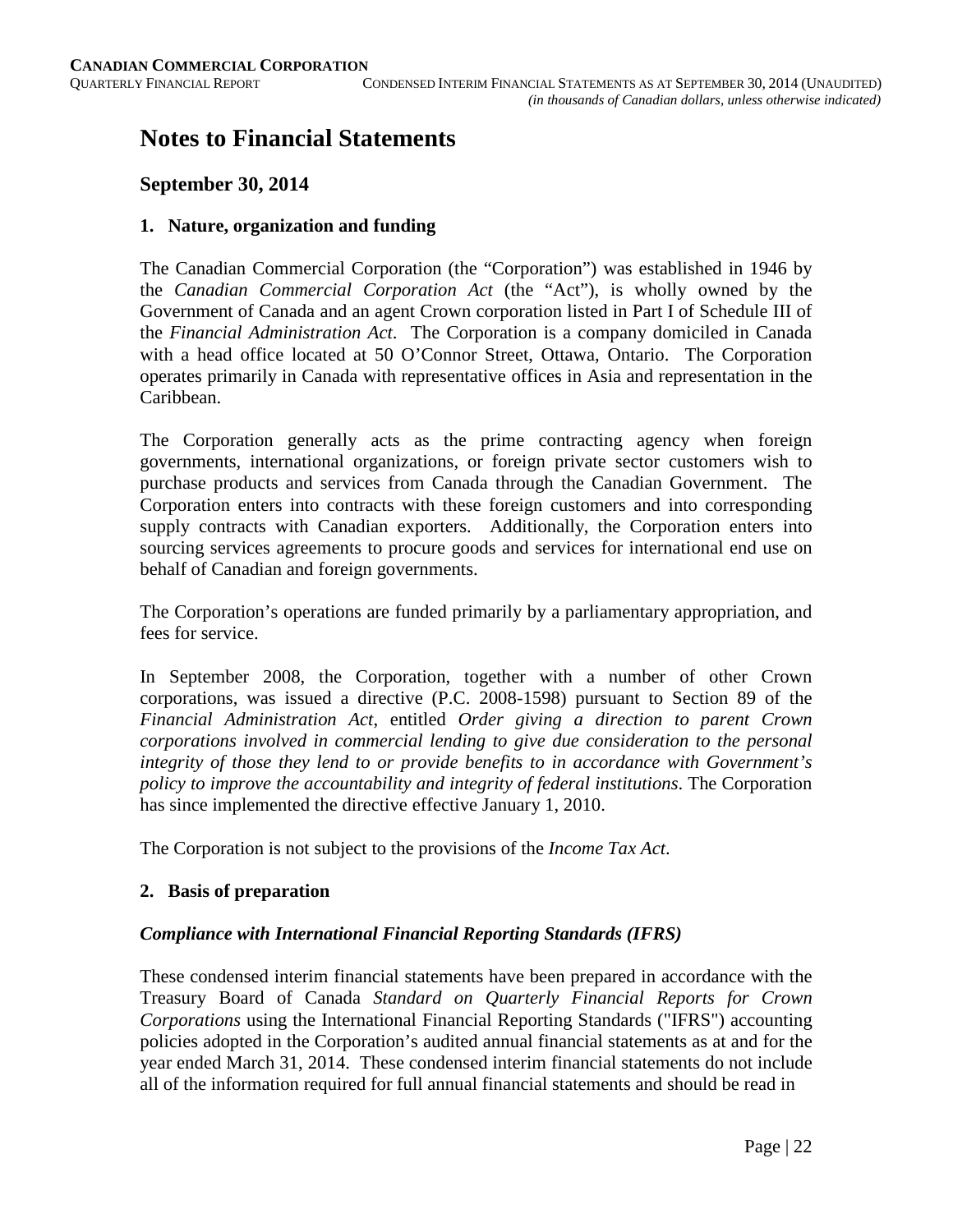conjunction with the Corporation's annual report and audited financial statements for the year ended March 31, 2014.

#### *Basis of measurement*

The financial statements have been prepared on the historical cost basis except for, as permitted by IFRS and to the extent material, the following items in the Statement of Financial Position:

- derivative financial instruments are measured at fair value
- financial instruments at fair value through profit or loss are measured at fair value
- accrued employee benefit liabilities for post-employment benefit plans are recognized at the present value of the defined benefit obligations
- provision for contract remediation expense measured at the present value of future expected cash flows

#### *Use of estimates and judgments*

The preparation of financial statements in accordance with IFRS requires Management to make judgments, estimates and assumptions that affect the application of accounting policies and the reported amounts of assets and liabilities and the disclosure of contingent assets and liabilities at the date of the financial statements and the reported amounts of revenues and expenses during the year. Actual results could differ significantly from estimates resulting in significant differences in the related financial statement balances.

Estimates and underlying assumptions are reviewed on an ongoing basis and in detail as at the date of the financial statements. Any changes in estimates are reflected in the financial statements in the period in which they become known and in any future periods affected. Management has used estimates in determining the useful lives of property and equipment, intangible assets, in accounting for the employee benefits liabilities, the provision for contract remediation expenses, lease commitments and contingencies and used judgment in determining whether a provision for contract remediation expenses should be recognized or disclosed.

Information about areas where Management has exercised judgment and made significant use of estimates and assumptions are included in the following notes:

Note 6 – pension and employee benefits Note 7 – provision for contract remediation expenses Note 15 – guarantees

#### *Functional and presentation currency*

The Corporation's functional and presentation currency is the Canadian dollar.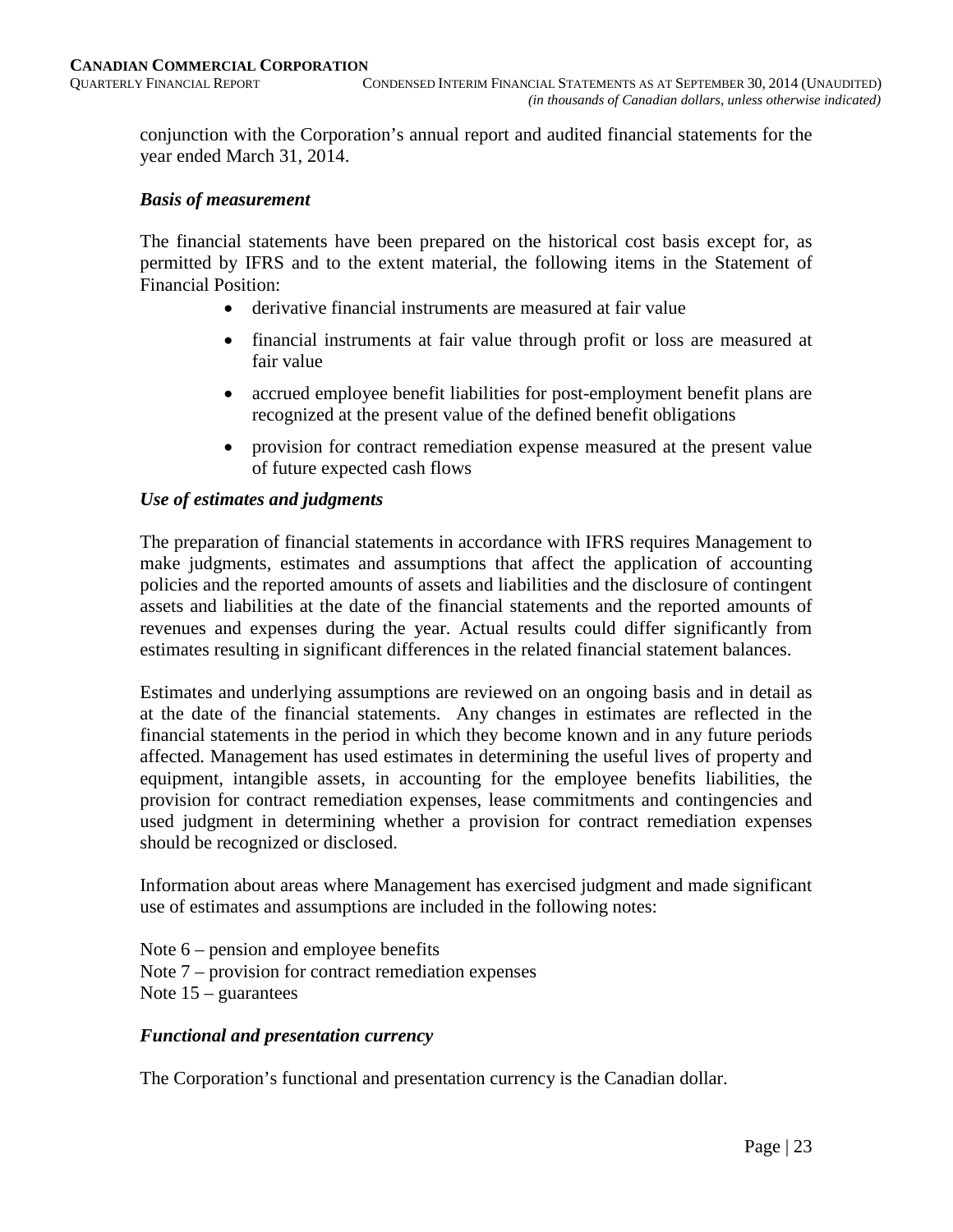#### **3. Significant accounting policies**

The accounting policies applied in the preparation of these condensed interim financial statements are consistent with those disclosed in the Corporation's audited annual financial statements for the year ended March 31, 2014.

#### **Changes in accounting policies -** *Restatement*

As of the year-ended March 31, 2014, the Corporation changed its accounting policy with respect to the presentation of progress payments in the Statement of Financial Position and Statement of Cash Flows and reclassified certain comparative figures to conform to the current presentation which provides more relevant information about the Corporation's cash flows.

The difference between progress payments from foreign customers and progress payments to Canadian exporters is the result of overpayments from foreign customers due to temporary timing differences in their liquidation methods and accounting for work performed. The Corporation has reclassified these overpayments from progress payments from foreign customers to advances from foreign customers.

The cash flow effect of progress payments which is derived solely from overpayments are now reflected in advances from foreign customers and included in receipts from foreign customers on the Statement of Cash Flows. As a result, the Corporation modified the presentation of operating activities with respect to receipts from foreign customers and payments to Canadian exporters in the Statement of Cash flows to exclude progress payments from foreign customers and progress payments to Canadian exporters.

The Corporation decided to retrospectively apply the change in accounting policy and the resulting change has no impact on the Statement of Comprehensive Income, the Statement of Changes in Equity and the cash provided by (used in) operating, investing or financing activities in the Statement of Cash Flows, or a material effect on the Statement of Financial Position at the beginning of the preceding period. As a result the Corporation has not presented a third Statement of Financial Position as at April 1, 2013 and only provided reclassified amounts of the comparative financial statements as at September 30, 2013.

The following tables summarize the impact of the retrospective application of this change in accounting policy on the Statement of Financial Position as at September 30, 2013 and the Statement of Cash Flows for the three and six months ended September 30, 2013: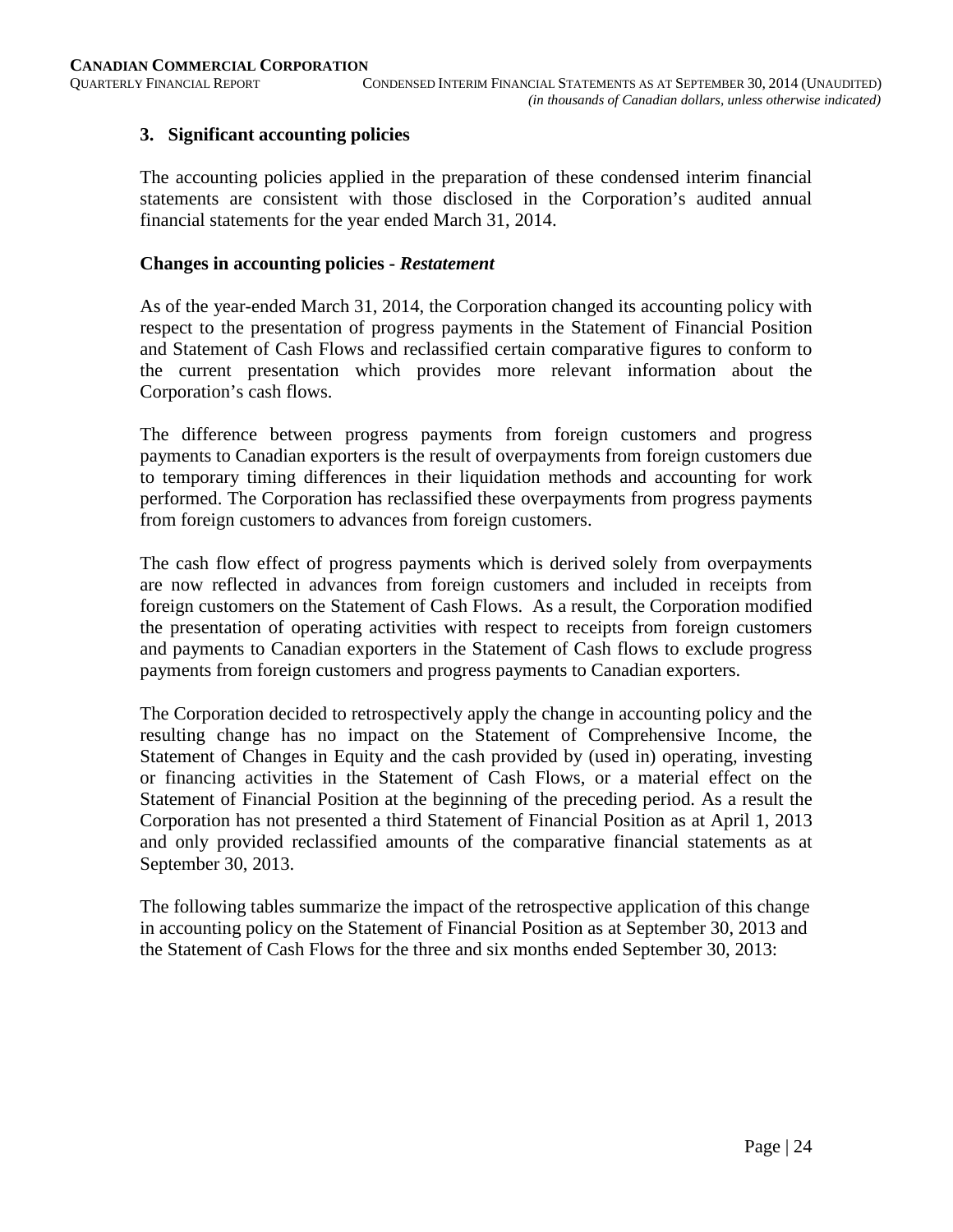Statement of Financial Position as at September 30, 2013:

|                                                            | September 30,<br>2013 |      | <b>Impact of</b><br>change | <b>Adjusted</b><br>September 30,<br>2013 |         |  |  |
|------------------------------------------------------------|-----------------------|------|----------------------------|------------------------------------------|---------|--|--|
| <b>Reclassification in Statement of Financial Position</b> |                       |      |                            |                                          |         |  |  |
| <b>Current liabilities</b>                                 |                       |      |                            |                                          |         |  |  |
| Advances from foreign customers                            | 128.999               | - \$ | 2.263                      | -S                                       | 131.262 |  |  |
| Progress payments from foreign customers                   | 911.851               |      | (2,263)                    |                                          | 909,588 |  |  |

Statement of Cash Flows for the three and six months ended September 30, 2013:

| For the three months ended                    |   | September 30,<br>2013 | <b>Impact of</b><br>change | <b>Adjusted</b><br>September 30,<br>2013 |            |  |
|-----------------------------------------------|---|-----------------------|----------------------------|------------------------------------------|------------|--|
| <b>Restatement of Statement of Cash Flows</b> |   |                       |                            |                                          |            |  |
| Cash flows from operating activities          |   |                       |                            |                                          |            |  |
| Receipts from foreign customers               | S | 378.539 \$            | $(22,675)$ \$              |                                          | 355.864    |  |
| Payments to Canadian exporters                | S | $(396,517)$ \$        | 22.675                     |                                          | (373, 842) |  |

| For the six months ended                      | September 30,<br>2013 | <b>Impact of</b><br>change | <b>Adjusted</b><br>September 30,<br>2013 |            |  |
|-----------------------------------------------|-----------------------|----------------------------|------------------------------------------|------------|--|
| <b>Restatement of Statement of Cash Flows</b> |                       |                            |                                          |            |  |
| Cash flows from operating activities          |                       |                            |                                          |            |  |
| Receipts from foreign customers               | 831.911 \$            | $(69, 439)$ \$             |                                          | 762.472    |  |
| Payments to Canadian exporters                | $(832, 183)$ \$       | 69.439                     | \$.                                      | (762, 744) |  |

#### **4. Cash and cash equivalents**

Cash and cash equivalents included:

|                    |                | September 30, 2014 |                |          |               | <b>March 31, 2014</b> |
|--------------------|----------------|--------------------|----------------|----------|---------------|-----------------------|
|                    | Original       | Canadian           |                | Original |               | Canadian              |
|                    | currency       |                    | dollars        | currency |               | dollars               |
| U.S. dollars       | 51,900         | \$                 | 58,128         | 63,231   | <sup>\$</sup> | 69,901                |
| Canadian dollars   | 32,248         |                    | 32,248         | 19,094   |               | 19,094                |
| Chinese renminbi   | 1,957          |                    | 357            | 2,290    |               | 407                   |
| Australian dollars | $\blacksquare$ |                    | $\blacksquare$ | 133      |               | 136                   |
|                    |                | \$                 | 90,733         |          | \$            | 89,538                |

The Corporation invests in short-term deposits in Canadian banks. At September 30, 2014, the average term to maturity of short-term deposits was one day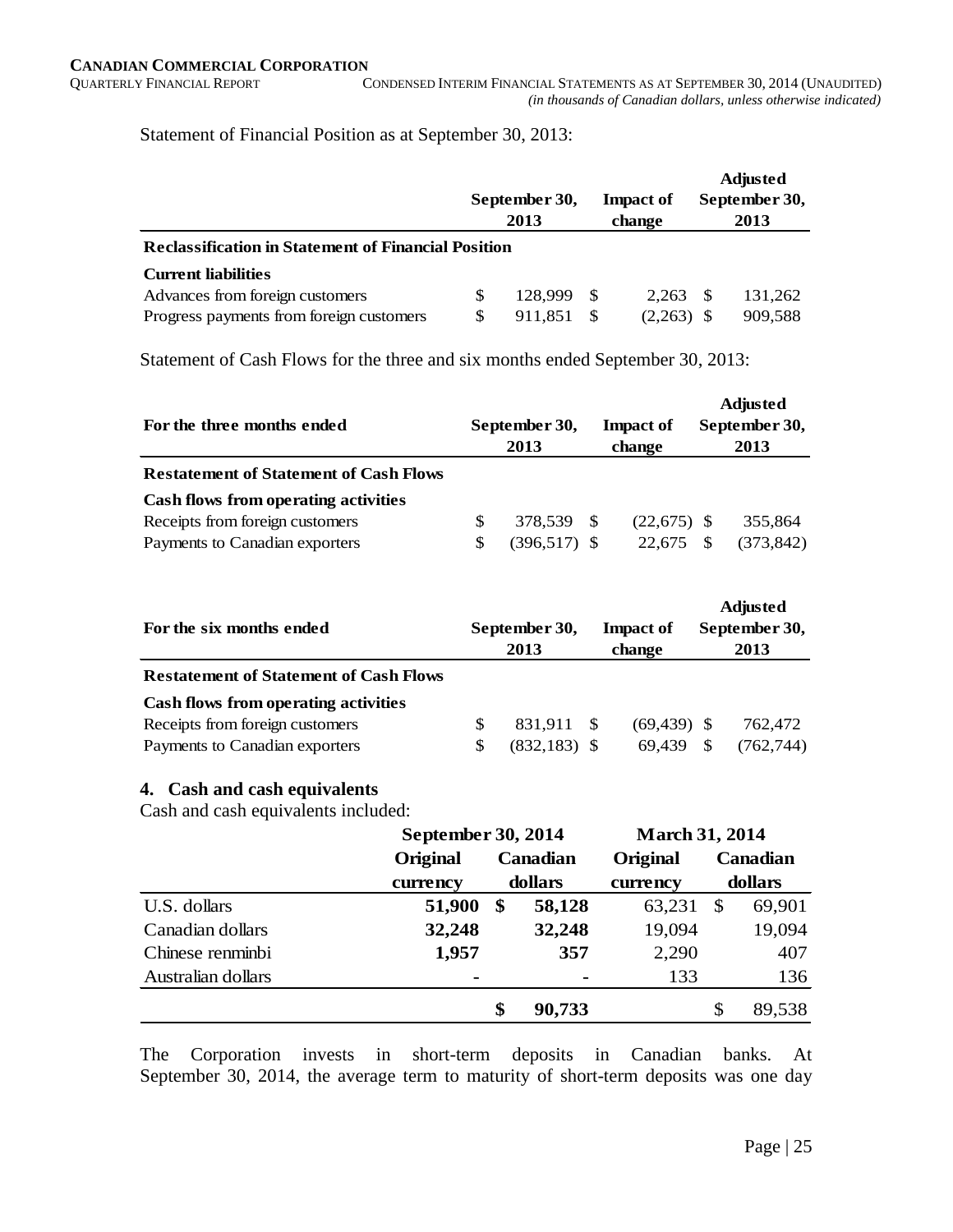(March 31, 2014 - one day) and the portfolio yield to maturity was 0.03% as at September 30, 2014 (March 31, 2014 - 0.03%).

Of the cash and cash equivalents, \$47,654 (March 31, 2014 - \$58,275) represents advances and holdbacks received from foreign customers which will be remitted to Canadian exporters at later dates in accordance with contracts. Where contracted, these funds may accrue interest to the credit of the Canadian exporter or foreign customer.

#### **5. Trade receivables and trade payables and accrued liabilities**

Trade receivables are based on normal international trade terms and are generally noninterest bearing. The currency profile of the Corporation's trade receivables was as follows:

|                  | September 30, 2014 |         |          | <b>March 31, 2014</b> |          |         |  |  |
|------------------|--------------------|---------|----------|-----------------------|----------|---------|--|--|
|                  | Original           |         | Canadian | Original              | Canadian |         |  |  |
|                  | currency           | dollars |          | currency              |          | dollars |  |  |
| U.S. dollars     | 80,454             | \$      | 90,108   | 235,780               | \$       | 260,655 |  |  |
| Canadian dollars | 69,765             |         | 69,765   | 42,243                |          | 42,243  |  |  |
| Chinese renminbi | 588                |         | 107      | 18                    |          | 3       |  |  |
|                  |                    |         | 159,980  |                       |          | 302,901 |  |  |

Trade payables and accrued liabilities are due on normal trade terms. The currency profile of the Corporation's trade payables and accrued liabilities was as follows:

|                    |                | September 30, 2014 |          |          | <b>March 31, 2014</b> |          |  |  |
|--------------------|----------------|--------------------|----------|----------|-----------------------|----------|--|--|
|                    | Original       |                    | Canadian | Original |                       | Canadian |  |  |
|                    | currency       | dollars            |          | currency | dollars               |          |  |  |
| U.S. dollars       | 102,274        | \$                 | 114,548  | 261,277  | \$                    | 288,845  |  |  |
| Canadian dollars   | 76,938         |                    | 76,938   | 38,411   |                       | 38,411   |  |  |
| Chinese renminbi   | 41             |                    | 7        | 31       |                       | 5        |  |  |
| Australian dollars | $\blacksquare$ |                    |          | 133      |                       | 137      |  |  |
|                    |                |                    | 191,493  |          |                       | 327,398  |  |  |

#### **6. Employee benefits**

The Corporation provides non-vested sick leave benefits to its employees, as provided for under labour contracts and conditions of employment. Certain employees are entitled to severance benefits based on years of service and final salary. These benefit plans are unfunded and thus have no assets, resulting in a plan deficit equal to the accrued benefit obligation.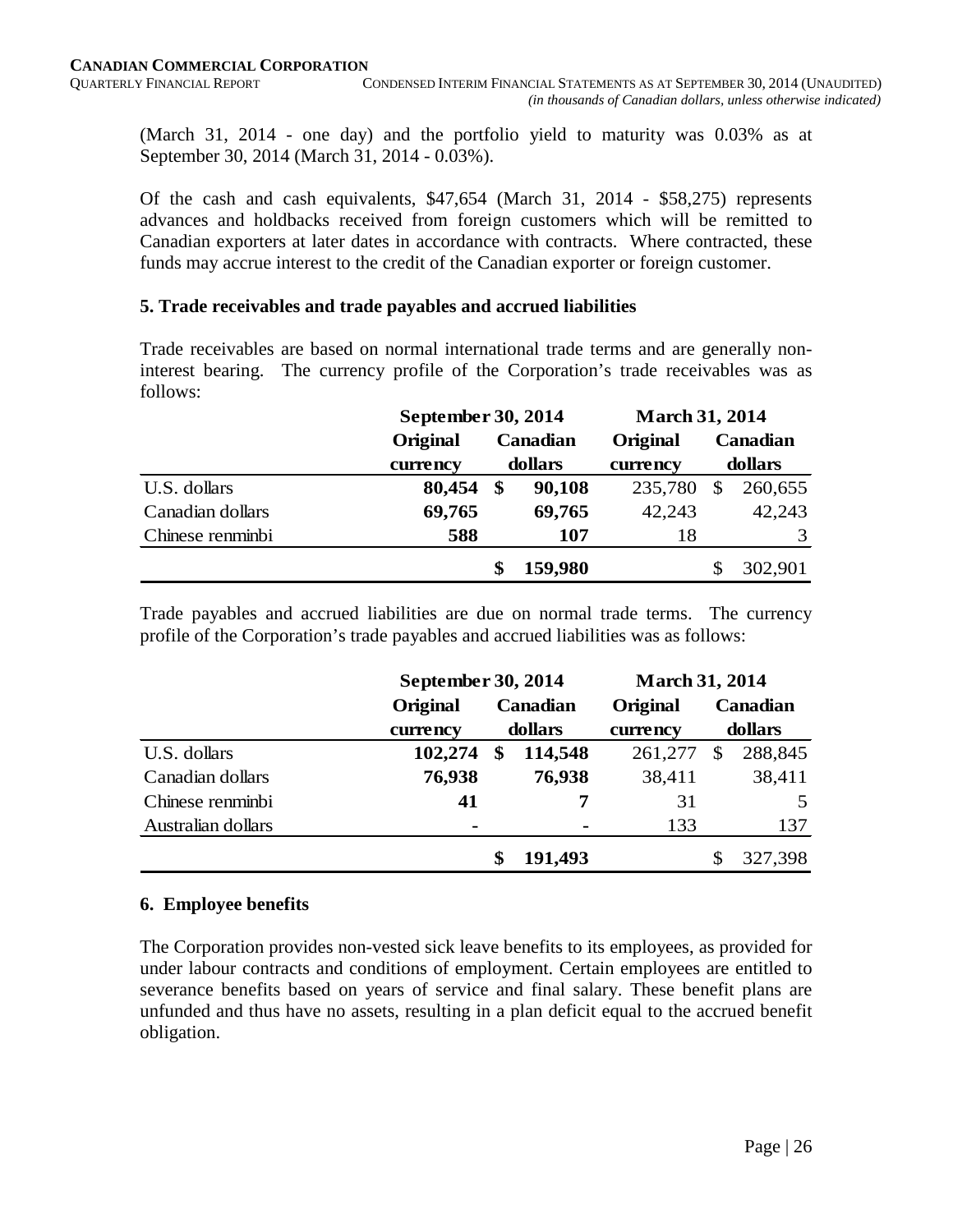The sick leave and severance employee benefits have a current and non-current portion and are presented on the Statement of Financial Position as follows:

|                                    |                      |   | September 30, 2014 |                                 | <b>March 31, 2014</b> |               |    |                  |  |                                 |  |
|------------------------------------|----------------------|---|--------------------|---------------------------------|-----------------------|---------------|----|------------------|--|---------------------------------|--|
|                                    | <b>Sick</b><br>Leave |   | <b>Severance</b>   | <b>Total</b><br><b>Benefits</b> |                       | Sick<br>Leave |    | <b>Severance</b> |  | <b>Total</b><br><b>Benefits</b> |  |
| Total employee benefits \$1,450 \$ |                      |   |                    | 659 \$ 2,109                    | $\mathcal{S}$         | 1,350 \$      |    | 659 \$           |  | 2.009                           |  |
| Less: current portion              | (113)                |   | (104)              | (217)                           |                       | (105)         |    | (104)            |  | (209)                           |  |
| Non-current portion                | 1.337                | S | 555                | \$<br>1,892                     | \$                    | 1,245         | -S | 555              |  | 1.800                           |  |

Information about the sick leave long-term benefit plan and severance post-employment defined benefit plan, as at March 31 was as follows:

|                                           | <b>Sick leave benefits</b> |                      | <b>Severance benefits</b> |         |
|-------------------------------------------|----------------------------|----------------------|---------------------------|---------|
|                                           | 2014                       | 2013                 | 2014                      | 2013    |
| <b>Accrued benefit obligation</b>         |                            |                      |                           |         |
| Balance at beginning of year              | \$1,083                    | $\mathcal{S}$<br>909 | \$2,329                   | \$2,079 |
| Current service cost                      | <b>119</b>                 | 106                  | 11                        | 188     |
| Interest cost                             | 40                         | 36                   | 48                        | 84      |
| Benefits paid                             | (179)                      | (113)                | (1,821)                   | (170)   |
| <b>Actuarial</b> loss                     | 288                        | 145                  | 92                        | 148     |
| Total accrued benefits at end of year     | \$1,350                    | 1,083<br>\$          | \$<br>659                 | \$2,329 |
| <b>Economic assumptions</b>               |                            |                      |                           |         |
| Accrued benefit obligation as of March 31 |                            |                      |                           |         |
| Discount rate                             | 4.34%                      | 3.76%                | 3.76%                     | 3.40%   |
| Rate of economic salary increase          | 2.00%                      | 2.00%                | $2.00\%$                  | 2.00%   |
| Benefit costs for year ended March 31     |                            |                      |                           |         |
| Discount rate                             | 3.76%                      | 4.01%                | 3.40%                     | 3.98%   |
| Rate of economic salary increase          | 2.00%                      | 1.50%                | 2.00%                     | 1.50%   |

Demographic assumptions including seniority and promotional salary increases, withdrawal rates, rates of retirement, pensionable disability, mortality and longevity improvement factors, taken from the actuarial report of the pension plan for the Public Service of Canada, are also considered in the actuarial valuation of accrued employee sick leave benefits. The underlying assumptions adopted in measuring the Corporation's sick leave and severance benefits are reviewed annually by Management and have been consistently applied. Changes in these assumptions can have a significant impact on the related financial statement balances.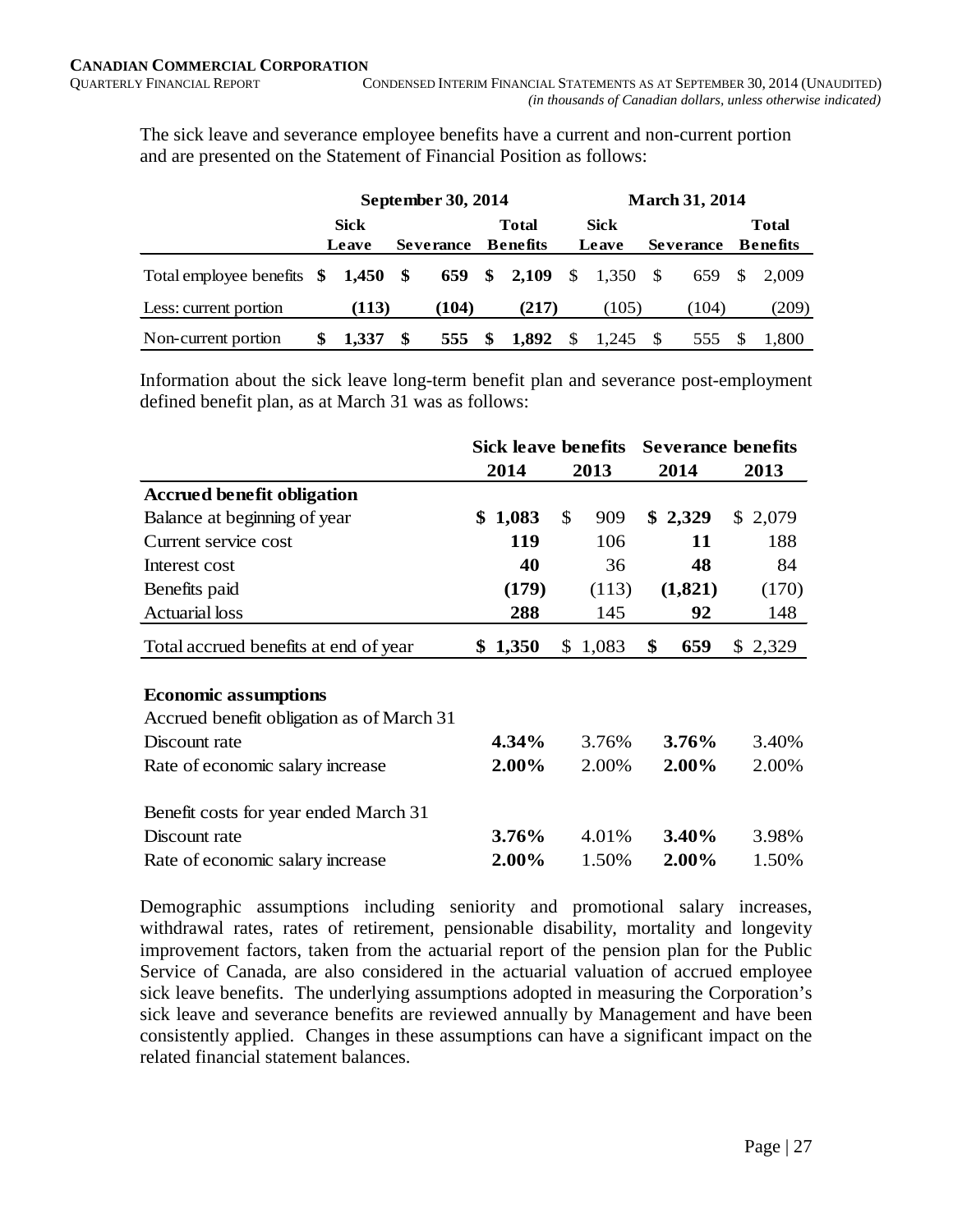Included in administrative expenses as workforce compensation and related expenses for the three months ended September 30, 2014 was a charge of \$50 (September 30, 2013 – \$25) and \$100 for the six months ended September 30, 2014 (September 30, 2013 – \$50), for sick leave benefits.

#### **7. Provision for contract remediation expenses**

The Corporation may incur contract re-procurement expenses should Canadian exporters fail to fulfill the terms and conditions of their contracts. The Corporation is the defendant in certain pending claims and lawsuits. While the damages being claimed by the plaintiffs can be significant, Management, based on advice from legal counsel, records in the period a liability when damages are considered more likely than not and the associated costs can be reliably estimated.

Management used judgment in determining whether a provision should be recognized or disclosed considering the probability that a payment will be required to settle the obligation and that a reliable estimate of the amount can be made. Management's estimate of the provision is subject to many uncertainties, including the timing and the actual amount of the payout.

No provision for contract remediation expenses has been identified as required for the three and six months ended September 30, 2014 and March 31, 2014.

No onerous contracts have been identified as at September 30, 2014 and March 31, 2014.

#### **8. Capital management**

The Corporation's objective with respect to capital is to preserve and strengthen its capital base through prudent risk management. This, coupled with the strategies to optimize operating surpluses ensures that capital is available to facilitate investments in people and processes and to mitigate any potential losses related to operational, performance and credit risk.

Key strategies used by the Corporation to manage its capital base include: minimizing contract remediation expenses; balancing smart growth with operating expenses; minimizing foreign exchange exposure and optimizing interest income. From time to time the Corporation may be required to return to the Government of Canada any part of capital deemed to be in excess of the amount required for the purposes for which the Corporation was constituted.

The Minister of International Trade directed the Corporation to pay to the Receiver General the amount of \$40.0 million by March 31, 2014, an amount considered to be in excess of the amount required by the Corporation for the purposes of the *Canadian Commercial Corporation Act.*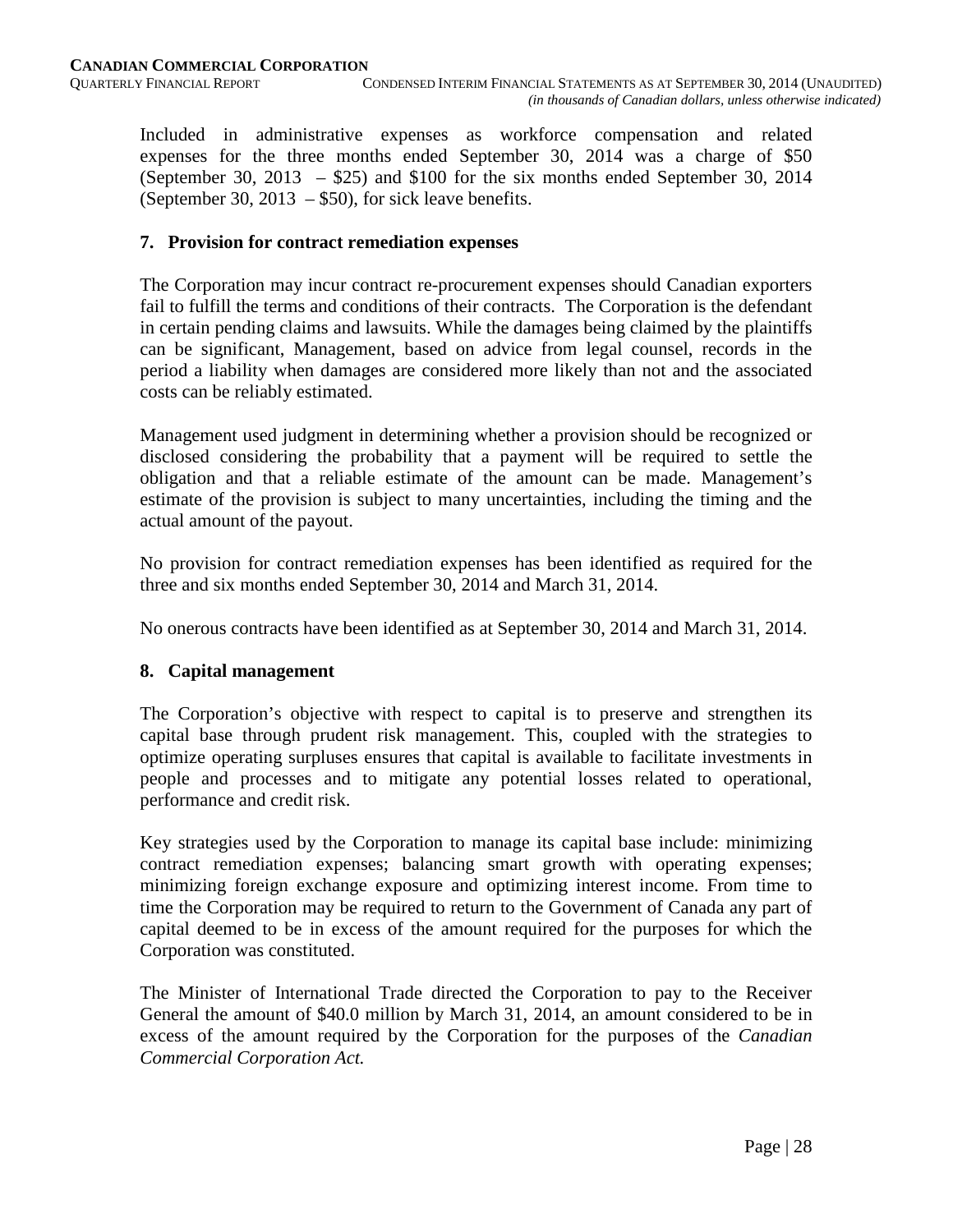The Corporation's breakdown of supply of capital is as follows:

|                     | September 30, |        |    | March 31, |
|---------------------|---------------|--------|----|-----------|
|                     |               | 2014   |    |           |
| Contributed surplus | \$            | 10,000 | \$ | 10,000    |
| Retained earnings   |               | 7,076  |    | 2,509     |
|                     | \$            | 17,076 |    | 12,509    |

#### **9. Commercial trading transactions, fees for service, other income and sourcing services transactions**

The Corporation facilitates sales of Canadian goods to foreign customers including governments, international agencies and other customers and receives revenues from commercial trading transactions related to prime contracts, fees for service and other income. The Corporation also engages in transactions related to sourcing services for support of international programs.

The profile by geographic regions is as follows:

| For the three months |               |                 |               |          |           |    |                 |      |         |
|----------------------|---------------|-----------------|---------------|----------|-----------|----|-----------------|------|---------|
| ended September 30   |               | 2014            |               | 2013     |           |    |                 |      |         |
|                      |               | <b>Sourcing</b> |               |          |           |    | <b>Sourcing</b> |      |         |
|                      |               | services        |               | services |           |    |                 |      |         |
|                      | Revenues*     | transactions    | Total         |          | Revenues* |    | transactions    |      | Total   |
| Asia                 | \$<br>403,499 | \$<br>379       | \$<br>403,878 | \$       | 3,026     | \$ | 114             | - \$ | 3,140   |
| <b>United States</b> | 147,848       |                 | 147,848       |          | 259,090   |    |                 |      | 259,090 |
| Central America      |               |                 |               |          |           |    |                 |      |         |
| & Caribbean          | 66,924        |                 | 66,924        |          | 45,138    |    | 2,536           |      | 47,674  |
| South America        | 25,667        |                 | 25,667        |          | 42,389    |    | 271             |      | 42,660  |
| Europe               | 863           | 16,907          | 17,770        |          | 1,288     |    | 15,597          |      | 16,885  |
| Africa               | 362           | 17              | 379           |          | 140       |    | 486             |      | 626     |
| Canada               | 33            | 105             | 138           |          | 483       |    | 1,412           |      | 1,895   |
| Other                | 37            | ۰               | 37            |          | 77        |    |                 |      | 77      |
|                      | \$<br>645,233 | \$<br>17,408    | \$<br>662.641 | \$.      | 351.631   | \$ | 20.416          | \$   | 372,047 |

\* Revenues include revenue related to Commercial Trading Transactions, Fees for Service and Other Income.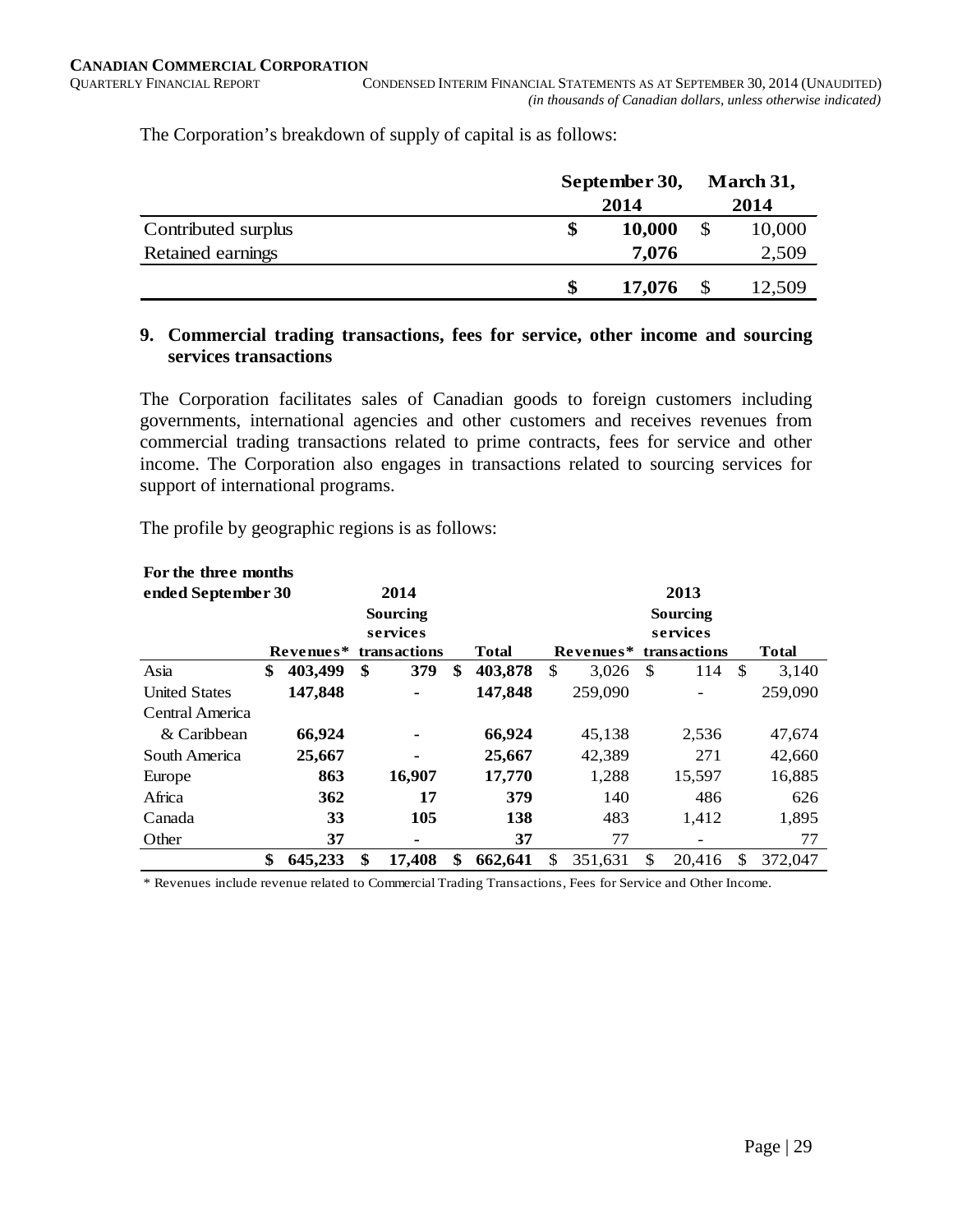| For the six months   |               |                     |               |                                  |         |     |                          |     |              |
|----------------------|---------------|---------------------|---------------|----------------------------------|---------|-----|--------------------------|-----|--------------|
| ended September 30   |               | 2014                |               |                                  |         |     | 2013                     |     |              |
|                      |               | Sourcing            |               |                                  |         |     | Sourcing                 |     |              |
|                      |               | services            |               |                                  |         |     | services                 |     |              |
|                      | Revenues*     | <b>transactions</b> | <b>Total</b>  | Revenues*<br><b>transactions</b> |         |     |                          |     | <b>Total</b> |
| Asia                 | \$<br>722,654 | \$<br>1,610         | \$<br>724,264 | \$                               | 8,466   | \$. | 931                      | \$. | 9,397        |
| <b>United States</b> | 278,327       |                     | 278,327       |                                  | 559,652 |     |                          |     | 559,652      |
| Central America      |               |                     |               |                                  |         |     |                          |     |              |
| $&$ Caribbean        | 133,922       | 1,214               | 135,136       |                                  | 93,476  |     | 5,227                    |     | 98,703       |
| South America        | 50,258        |                     | 50,258        |                                  | 61,773  |     | 525                      |     | 62,298       |
| Europe               | 927           | 20,118              | 21,045        |                                  | 1,800   |     | 19,889                   |     | 21,689       |
| Canada               | 49            | 2,080               | 2,129         |                                  | 869     |     | 3.320                    |     | 4.189        |
| Africa               | 702           | 830                 | 1,532         |                                  | 1,628   |     | 721                      |     | 2,349        |
| Other                | 62            | ۰                   | 62            |                                  | 377     |     | $\overline{\phantom{a}}$ |     | 377          |
|                      | \$1,186,901   | \$<br>25,852        | \$1,212,753   | \$                               | 728,041 | \$  | 30.613                   | \$  | 758,654      |

\* Revenues include revenue related to Commercial Trading Transactions, Fees for Service and Other Income.

Revenues for the three months ended September 30, 2014 include \$392,315 (September 30, 2013 - nil), \$711,045 for the six months ended September 30, 2014 (September 30, 2013 - nil), of unbilled revenues. Value of contracts signed is distinct from revenues. During the six months ended September 30, 2014, the value of contracts and amendments which were signed and became effective amounted to \$709.6 million (September 30, 2013 - \$456.9 million).

#### **10. Risk management and financial instruments**

The Corporation is exposed to credit risk, market risk and liquidity risk as a result of holding financial instruments. The Board of Directors has responsibility for the oversight of the Corporation's risk management framework and the review, approval and monitoring the Corporation's risk management policies including the development of an Enterprise Risk Management program which involves establishing corporate risk tolerance, identifying and measuring the impact of various risks and developing risk management action plans to mitigate risks that exceed corporate risk tolerance.

The Audit Committee of the Board of Directors provides oversight of Management's compliance with the Corporation's risk management policies and procedures, and periodically reviews the adequacy of the risk management framework in relation to the risk exposure of the Corporation. The Audit Committee is assisted in its oversight role by the Internal Audit function of the Corporation. Internal audits of the Corporation are performed as both regular and ad hoc reviews of risk management controls and procedures, the results of which are reported to the Audit Committee.

The following is a description of risks associated with financial instruments and how the Corporation manages its risk exposure: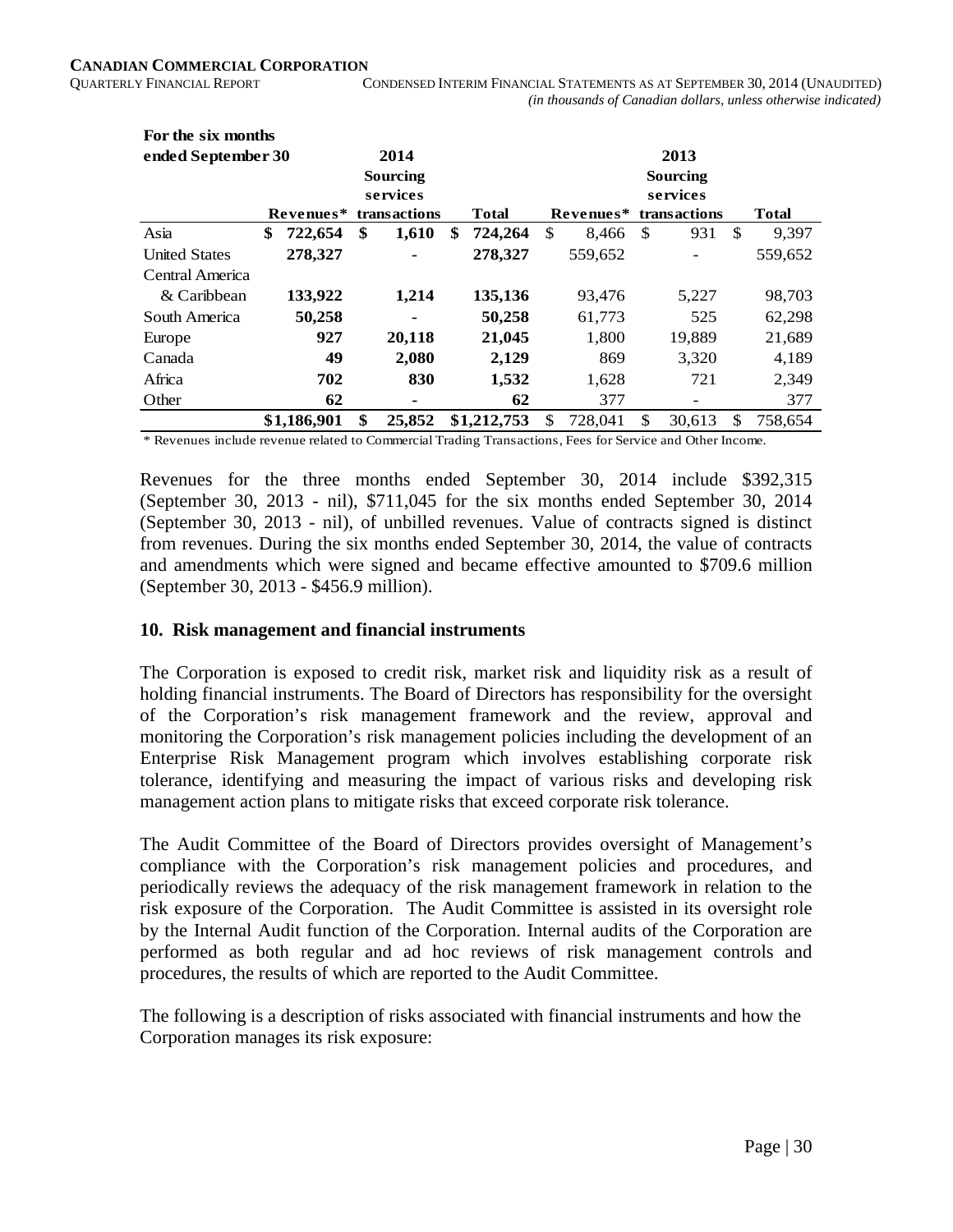#### **(a) Credit risk**

Credit risk is the risk that one party to a financial instrument will cause a financial loss for the other party by failing to discharge an obligation and arises principally from the Corporation's cash and cash equivalents and trade receivables from customers. The carrying amount of financial assets recorded in the financial statements represents the maximum exposure to credit risk.

#### *Cash and cash equivalents*

The Corporation invests surplus funds to earn investment income with the objective of maintaining safety of principal and providing adequate liquidity to meet cash flow requirements. The Corporation's exposure to credit risk from investing cash and cash equivalents is minimized through compliance with the Corporation's Board of Directors approved investment policy which includes approved investment instruments and portfolio limits. The Corporation invests cash and cash equivalents in highly liquid temporary deposits with a Canadian chartered bank. Investments must maintain credit ratings at or above thresholds identified from at least two of the agencies listed below:

Moody's rating of P1 Standard and Poor's (S&P) rating of A1 Dominion Bond Rating Service (DBRS) rating of R1 (low)

#### *Trade receivables*

The Corporation's exposure to credit risk associated with trade receivables are influenced mainly by the demographics of the Corporation's customer base. The Corporation generally manages foreign customer credit risk by extending open account terms to parties with a Moody's credit rating of at least AAA, and seeks security where the rating falls below this threshold. During the six months ended September 30, 2014, 25% (September 31, 2013 - 77%) of the Corporation's revenues were from AAA customers.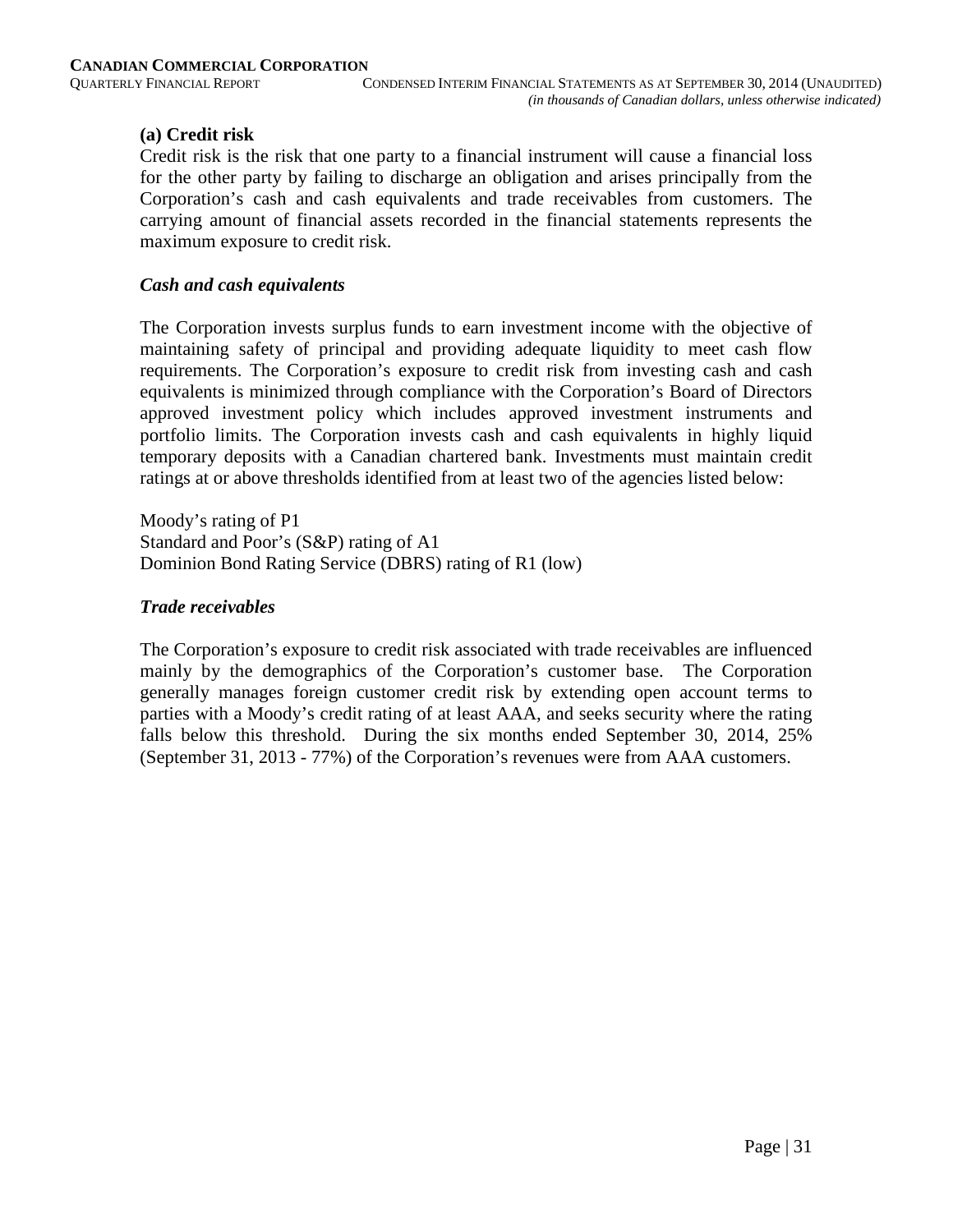|                               | September 30, |         |    | March 31, |  |  |
|-------------------------------|---------------|---------|----|-----------|--|--|
|                               | 2014          |         |    | 2014      |  |  |
| Central America and Caribbean | \$            | 55,548  | \$ | 29,855    |  |  |
| <b>United States</b>          |               | 55,373  |    | 86,424    |  |  |
| Asia                          |               | 24,721  |    | 164,750   |  |  |
| South America                 |               | 17,709  |    | 12,381    |  |  |
| Canada                        |               | 5,195   |    | 2,861     |  |  |
| Europe                        |               | 1,434   |    | 6,630     |  |  |
| Africa                        |               |         |    |           |  |  |
|                               | \$            | 159,980 | \$ | 302,901   |  |  |

The maximum exposure to credit risk for trade receivables by geographic region was as follows:

Trade receivables are based on normal international trade terms and are generally noninterest bearing. The maturity profile of the Corporation's trade receivables was as follows:

|                       | September 30, |            |               | March 31, |
|-----------------------|---------------|------------|---------------|-----------|
|                       |               | 2014       |               | 2014      |
| $<$ 1 year            |               | 159,956 \$ |               | 302,390   |
| $> 1$ and $<$ 3 years |               | 24         |               | 511       |
|                       |               | 159,980    | $\mathcal{S}$ | 302,901   |

Trade receivables are considered past due when the payor has failed to make the payment by the contractual due date. The aging profile of the Corporation's past due trade receivables was as follows:

|                              | September 30, |       | March 31, |        |  |
|------------------------------|---------------|-------|-----------|--------|--|
|                              |               | 2014  |           |        |  |
| $<$ 30 days                  | \$            | 1,772 | - \$      | 2,402  |  |
| $>$ 30 days and $<$ 180 days |               | 1,448 |           | 5,384  |  |
| $> 180$ days                 |               | 2,490 |           | 3,329  |  |
|                              | S             | 5,710 | S         | 11,115 |  |

#### *Advances and progress payments to Canadian exporters*

Credit risk exposure related to advances and progress payments to Canadian exporters is mitigated by the back to back nature of the Corporation's contractual obligations and supplemented by collateral held.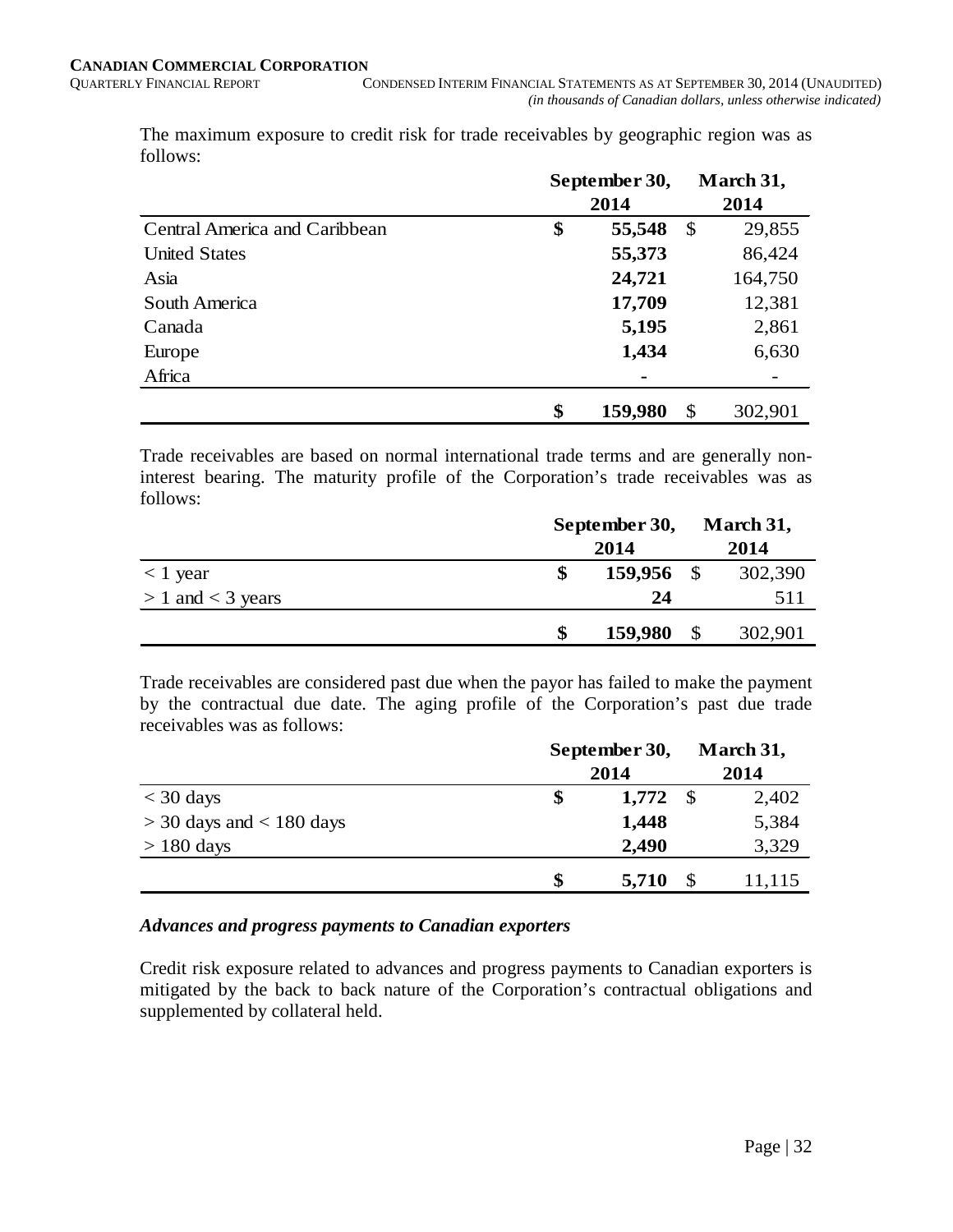#### *Collateral*

With respect to managing credit risk related to its outstanding contractual obligations, the Corporation has contractual recourse that consists, in all material respects, of corresponding contractual obligations against Canadian exporters in the same amount. In addition, in order to further mitigate its overall credit risk exposure, depending upon the results of its due diligence, the Corporation may supplement this recourse by requiring commercial securities including holdbacks, bank guarantees, surety bonds, parent guarantees, insurance assignments, property liens, personal guarantees and shareholder cash held in trust with the Corporation.

The profile of the Corporation's total collateral held with respect to its contractual obligations in the unlikely event of contractual non-performance by Canadian companies, was as follows:

|                   | September 30,<br>2014 |            |               | March 31,    |  |  |
|-------------------|-----------------------|------------|---------------|--------------|--|--|
|                   |                       | 2014       |               |              |  |  |
| Holdbacks         | \$                    | 6,827      |               | 6,875        |  |  |
| Bank guarantees   | \$                    | 38,238     | <sup>\$</sup> | 47,149       |  |  |
| Surety bonds      | \$                    | 92,725     | - \$          | 91,524       |  |  |
| Parent guarantees | S                     | 15,235,198 |               | \$15,077,368 |  |  |
| Other             | \$                    | 7,157      |               | 11,156       |  |  |

The above amounts approximate the fair values of collateral held.

#### **(b) Market risk**

Market risk is the risk that the fair value or future cash flows of a financial instrument will fluctuate because of changes in market rates. Market risk comprises three types of risk: currency risk, interest rate risk and other price risk. The Corporation is not exposed to significant other price risk.

#### **i) Currency risk**

Currency risk is the risk that the fair value or future cash flows of a financial instrument will fluctuate because of changes in foreign exchange rates. To address foreign exchange risks, contracts with foreign customers and corresponding contracts with Canadian exporters are generally transacted in the same currency. In some cases where payment between parties is made in a different currency the Corporation may enter into forward contracts. The Corporation uses these strategies to effectively transfer the currency risk to the Canadian exporter resulting in minimal net exposure.

#### **ii) Interest rate risk**

Interest rate risk is the risk that the fair value or future cash flows of a financial instrument will fluctuate because of changes in market interest rates. The Corporation's exposure to fair-value interest rate risk arises from investing cash and cash equivalents. The risks associated with fluctuations in interest rates are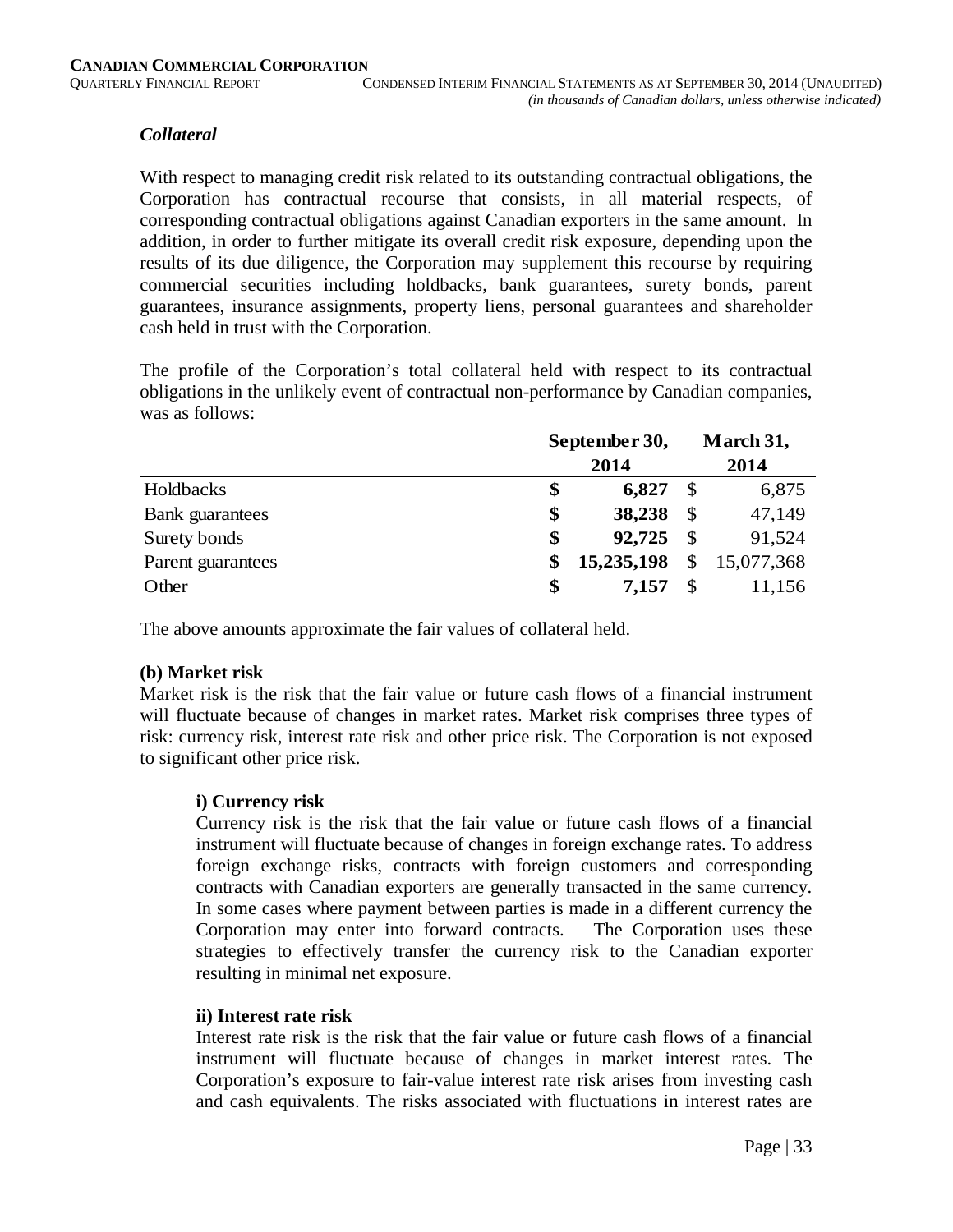minimized by investing in highly liquid temporary deposits with a Canadian chartered bank.

As directed by the Minister of International Trade, the Corporation has developed an approach to transfer its Cuba trade financing activities to a related Crown Corporation which eliminates related risks to the Corporation while continuing to ensure support to the Canadian exporters.

Under a specific series of financing contracts, included in trade payables and accrued liabilities, the Corporation owed \$52,831 as at September 30, 2014 (March 31, 2014 –  $$24,275$ ) which bears interest at the cost of funds plus 0.25% (March 31, 2014 – 0.25%).

#### **(c) Liquidity risk**

Liquidity risk is the risk that an entity will encounter difficulty in meeting obligations associated with financial liabilities that are settled by delivering cash or another financial asset.

Liquidity risk related to cash and cash equivalents is minimized through compliance with the Corporation's investment policy whereby cash and cash equivalents are invested in highly liquid temporary deposits with a Canadian chartered bank.

With respect to outstanding contractual obligations to foreign customers, the Corporation has contractual recourse that consists of, in all material respects, back to back contractual obligations against Canadian exporters in the same amount. In addition, in order to further mitigate its overall liquidity risk exposure, depending upon the results of its due diligence, the Corporation may supplement this recourse by requiring commercial securities including holdbacks, bank guarantees, surety bonds, parent guarantees, insurance assignments, property liens and shareholder cash held in trust with the Corporation.

The *Canadian Commercial Corporation Act* permits the Corporation to borrow from the Consolidated Revenue Fund or enter into other credit arrangements or indemnities from other sources for an amount not to exceed \$90.0 million.

The Corporation has a revolving credit facility providing access to funds in the amount of \$20.0 million Canadian or its U.S. dollar equivalent. Indebtedness under this agreement is unsecured and this credit facility has no expiry date. As at September 30, 2014, there were no draws on this line of credit (March 31, 2014 – nil).

In addition, the Corporation enters into credit arrangements up to a maximum of \$70.0 million (March 31, 2014 – \$35.0 million) whereby transactions are fully insured by a related Crown Corporation with a Moody's credit rating of AAA, thereby mitigating all liquidity risk related to the Cuba contracting program. The Corporation incurred an expense of \$765 for the three months ended September 30, 2014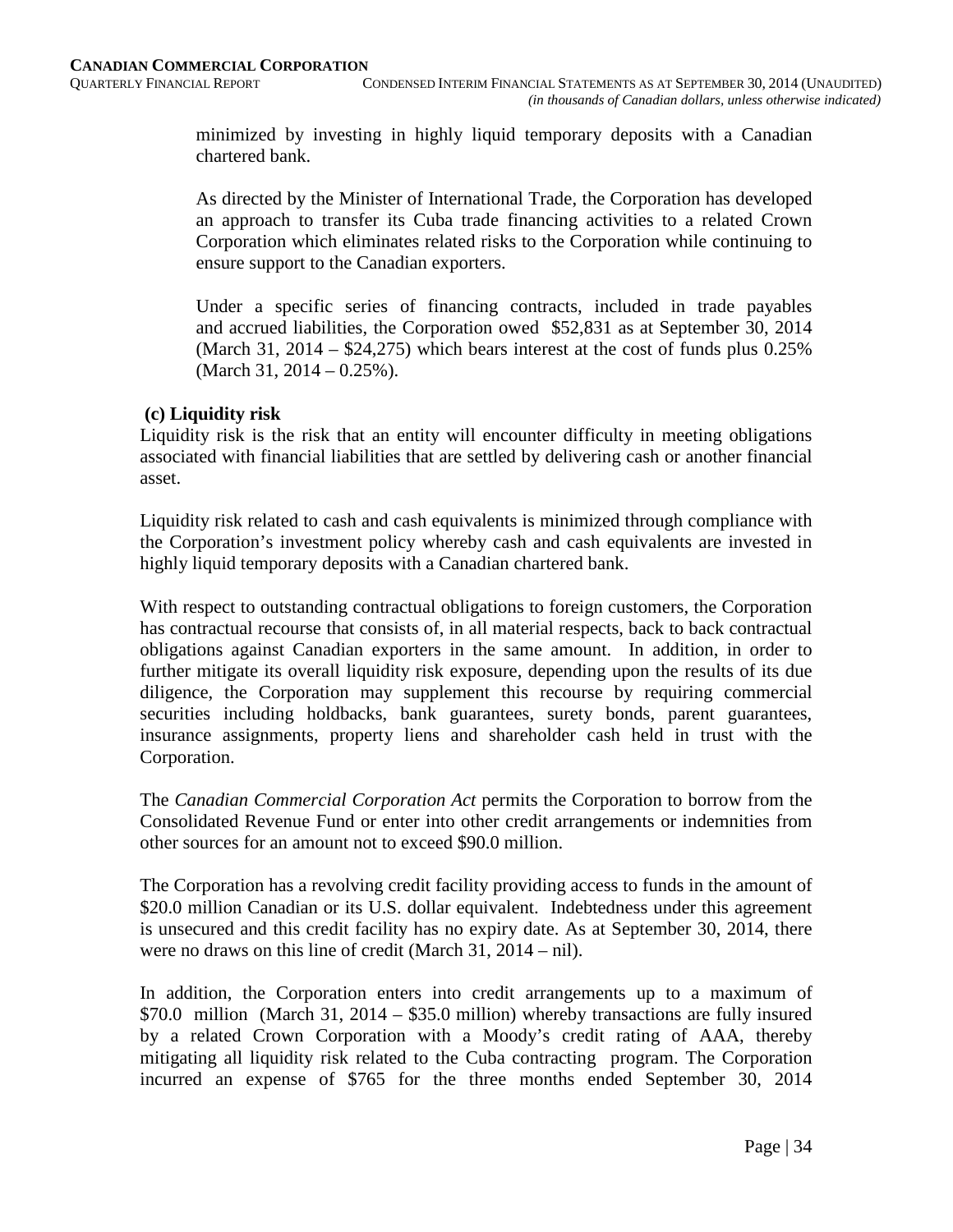(September 30, 2013 – nil) and expense of \$1,049 for the six months ended September 30, 2014 (September 30, 2013 – nil) related to the Cuba contracting program.

#### *Trade payables and accrued liabilities*

Trade payables are due on normal trade terms. The maturity profile of the Corporation's trade payables was as follows:

|                          | September 30, |           |         |
|--------------------------|---------------|-----------|---------|
|                          | 2014          |           | 2014    |
| $\langle 1 \rangle$ year | 191,493       |           | 327,398 |
|                          | 191,493       | <b>\$</b> | 327,398 |

Under a specific series of financing contracts, related to the Cuba contracting program included in trade payables and accrued liabilities the Corporation owed \$52,831 as at September 30, 2014 (March 31, 2014 – \$24,275) which bears interest at the cost of funds plus 0.25% (March 31, 2014 - 0.25%) and the Corporation has offered as security certain foreign trade receivables under certain conditions. The amount of outstanding trade receivables fully insured by a related Crown corporation under these arrangements was \$54,069 as at September 30, 2014 (March 31, 2014 – \$29,043) and was profiled as follows:

|                       | September 30, |        |               | March 31, |
|-----------------------|---------------|--------|---------------|-----------|
|                       |               | 2014   |               | 2014      |
| $< 1$ year            |               | 54,044 | $\mathcal{S}$ | 28,532    |
| $> 1$ and $<$ 3 years |               | 25     |               | 511       |
|                       | S             | 54,069 | \$            | 29,043    |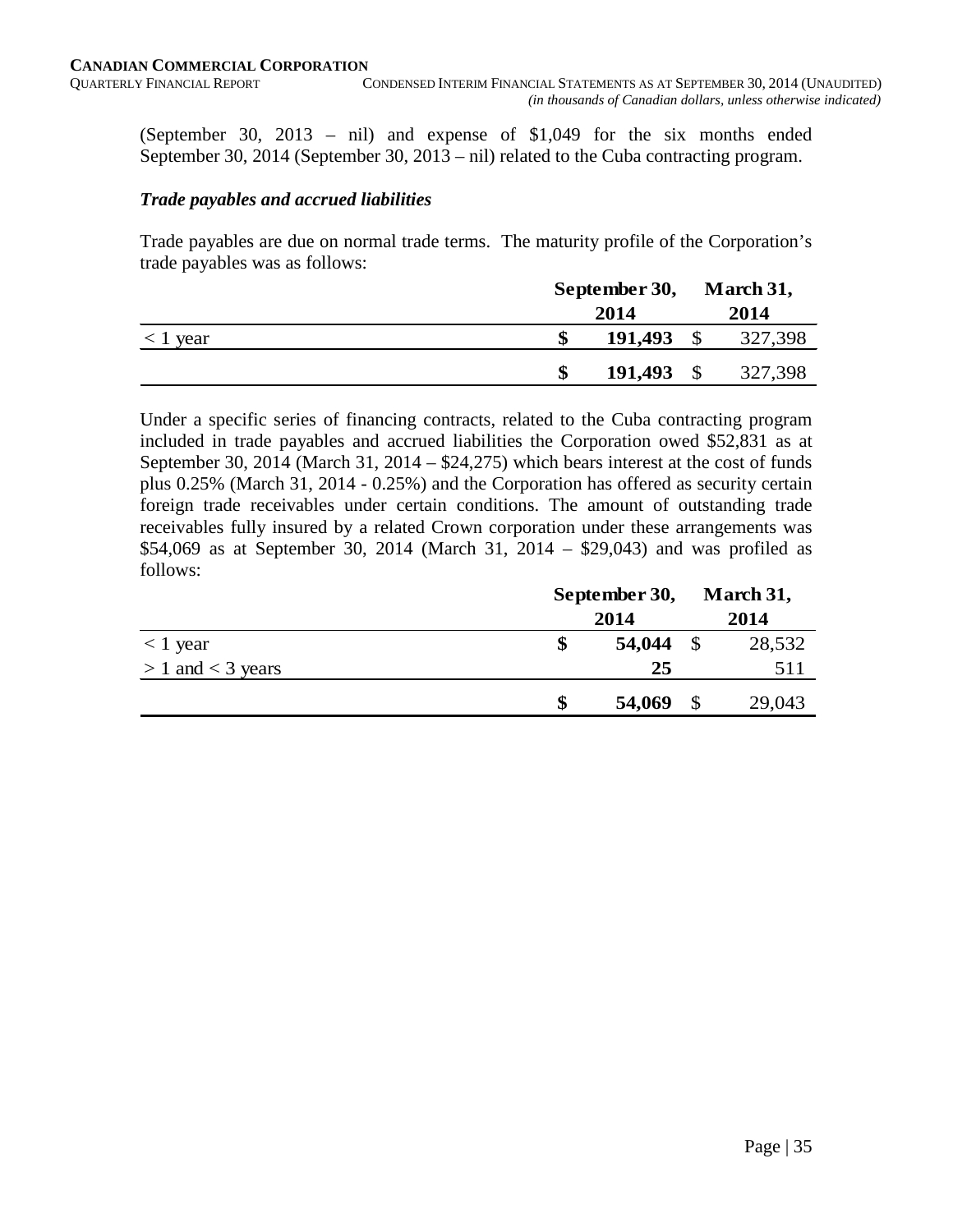#### **11. Administrative expenses**

Administrative expenses included the following:

|                                             | For the three months<br>ended September 30 |       |    |       |    | For the six months |    |        |  |  |  |
|---------------------------------------------|--------------------------------------------|-------|----|-------|----|--------------------|----|--------|--|--|--|
|                                             |                                            |       |    |       |    | ended September 30 |    |        |  |  |  |
|                                             |                                            | 2014  |    | 2013  |    | 2014               |    | 2013   |  |  |  |
| Workforce compensation and related expenses | \$                                         | 4,698 | \$ | 4,691 | \$ | 9,146              | S  | 9,290  |  |  |  |
| Contract management services                |                                            | 869   |    | 1,037 |    | 1,737              |    | 2,075  |  |  |  |
| Rent and related expenses                   |                                            | 549   |    | 547   |    | 1,125              |    | 1,106  |  |  |  |
| Travel and hospitality                      |                                            | 324   |    | 274   |    | 801                |    | 604    |  |  |  |
| Consultants                                 |                                            | 147   |    | 195   |    | 408                |    | 362    |  |  |  |
| Software, hardware and support              |                                            | (3)   |    | (21)  |    | 317                |    | 304    |  |  |  |
| Corporate communications                    |                                            | 47    |    | 29    |    | 178                |    | 68     |  |  |  |
| Amortization and depreciation               |                                            | 42    |    | 42    |    | 84                 |    | 84     |  |  |  |
| Other expenses                              |                                            | 183   |    | 149   |    | <b>330</b>         |    | 313    |  |  |  |
|                                             | \$                                         | 6,856 |    | 6.943 | \$ | 14.126             | S. | 14.206 |  |  |  |

#### **12. Finance income, net**

The Corporation has recorded finance income and cost in relation to the following financial instruments:

|                                                      | For the three months<br>ended September 30 |        |    | For the six months<br>ended September 30 |  |      |      |      |
|------------------------------------------------------|--------------------------------------------|--------|----|------------------------------------------|--|------|------|------|
|                                                      |                                            | 2014   |    | 2013                                     |  | 2014 |      | 2013 |
| Financial assets                                     |                                            |        |    |                                          |  |      |      |      |
| - Finance income earned on cash and cash equivalents | \$.                                        | 101 \$ |    | 61 \$                                    |  | 175  | - \$ | -123 |
| <b>Financial liabilities</b>                         |                                            |        |    |                                          |  |      |      |      |
| - Finance cost on payables and other liabilities     |                                            | (22)   |    |                                          |  | (46) |      |      |
|                                                      |                                            | 79     | -S | 61                                       |  | 129  |      | 123  |

#### **13. Parliamentary appropriation**

The appropriation authorized by the Parliament of Canada is included in the net results of operations for the three months ended September 30, 2014 in the amount of \$3,914 (September 30, 2013 - \$3,870) and for the six months ended September 30, 2014 in the amount of \$7,827 (September 30, 2013 - \$7,741).

#### **14. Related party transactions**

The Corporation is related in terms of common ownership to all Government of Canada departments, agencies and Crown corporations. The Corporation enters into transactions with these entities in the normal course of business, under the same terms and conditions that apply to unrelated parties, and as such the transactions approximate fair value.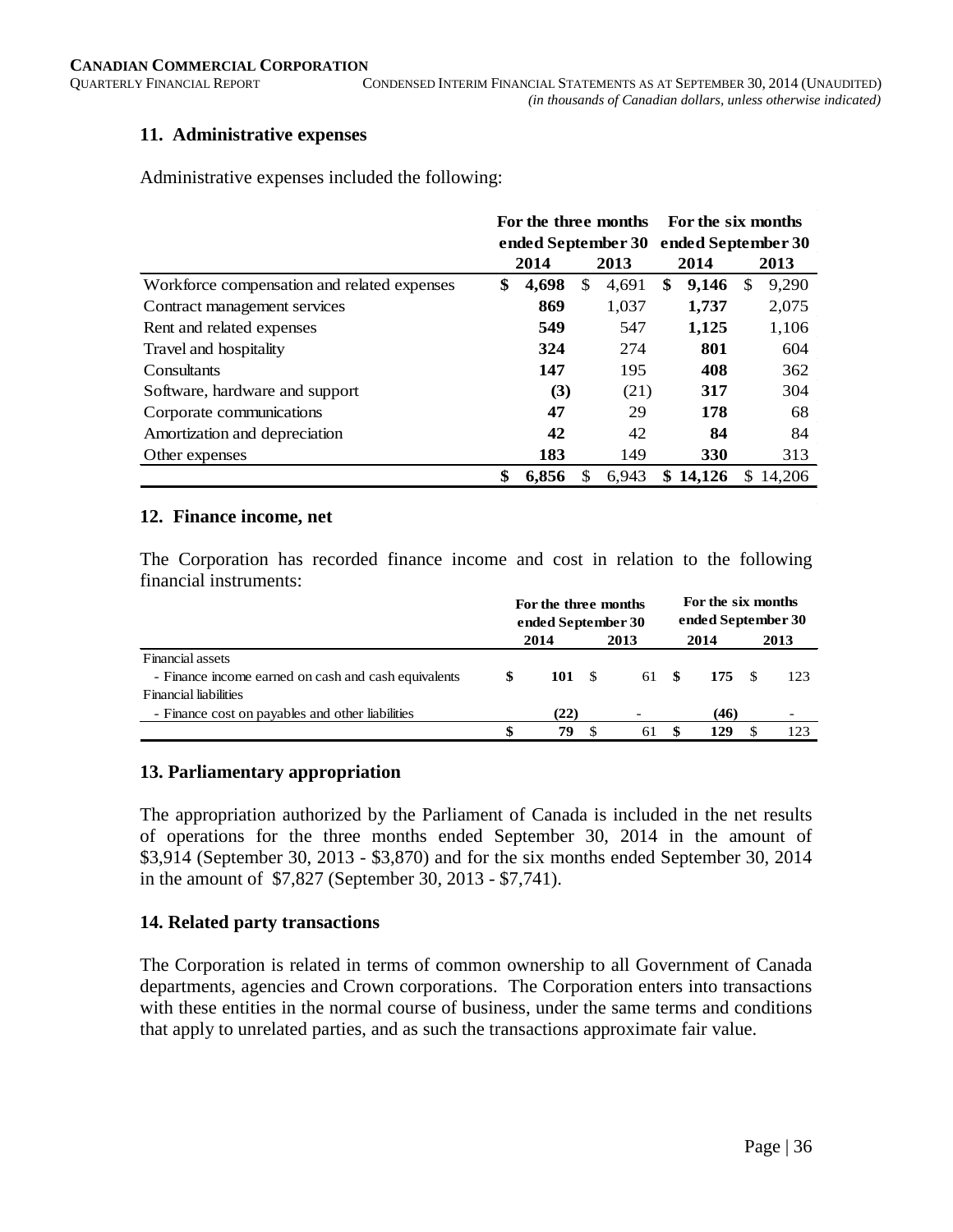The amounts due from and to these parties included in trade receivables and trade payables and accrued liabilities respectively were as follows:

|                   |      |       | September 30, March 31, |      |  |
|-------------------|------|-------|-------------------------|------|--|
|                   | 2014 |       |                         | 2014 |  |
| Trade receivables |      | 1,022 | -S                      | 831  |  |
| Trade payables    |      | 389   |                         | 144  |  |

Transactions that are individually or collectively significant are listed below.

#### **(a) Public Works and Government Services Canada**

Public Works and Government Services Canada provides contract management and other administrative services to the Corporation at negotiated rates which reflect fair value.

For the three months ended September 30, 2014, the cost of these services amounted to \$868 (September 30, 2013 - \$1,046) and \$1,737 for the six months ended September 30, 2014 (September 30, 2013 - \$2,093) and is included in administrative expenses.

#### **(b) PPP Canada Inc.**

The Corporation has a Memorandum of Understanding with PPP Canada Inc. for the provision of shared services primarily in the areas of information technology, human resource management, finance and procurement, legal services, research and communications, governance and facilities management. This arrangement generates savings through economies of scale for both organizations.

For the three months ended September 30, 2014, revenues related to the provision of these services amounted to \$188 (September 30, 2013 - \$188) and \$375 for the six months ended September 30, 2014 (September 30, 2013 - \$375) and are included in fees for service.

#### **(c) Other Government of Canada departments, agencies and Crown corporations**

Commercial trading transactions, fees for service, and sourcing services transactions, arising from the Corporation's facilitation of sales of Canadian goods to foreign customers, and other international activities include the following transactions with related party entities:

|                                                                                      | For the three months For the six months |      |  |      |  |                 |  |      |
|--------------------------------------------------------------------------------------|-----------------------------------------|------|--|------|--|-----------------|--|------|
|                                                                                      | ended September 30 ended September 30   |      |  |      |  |                 |  |      |
|                                                                                      |                                         | 2014 |  | 2013 |  | 2014            |  | 2013 |
| Department of Foreign Affairs, Trade and Development \$1,346 \$1,254 \$7,175 \$8,810 |                                         |      |  |      |  |                 |  |      |
| Department of National Defence                                                       |                                         |      |  |      |  | $S - S - S - S$ |  |      |

The Corporation also participates in employee interchange programs with the Department of Foreign Affairs, Trade and Development.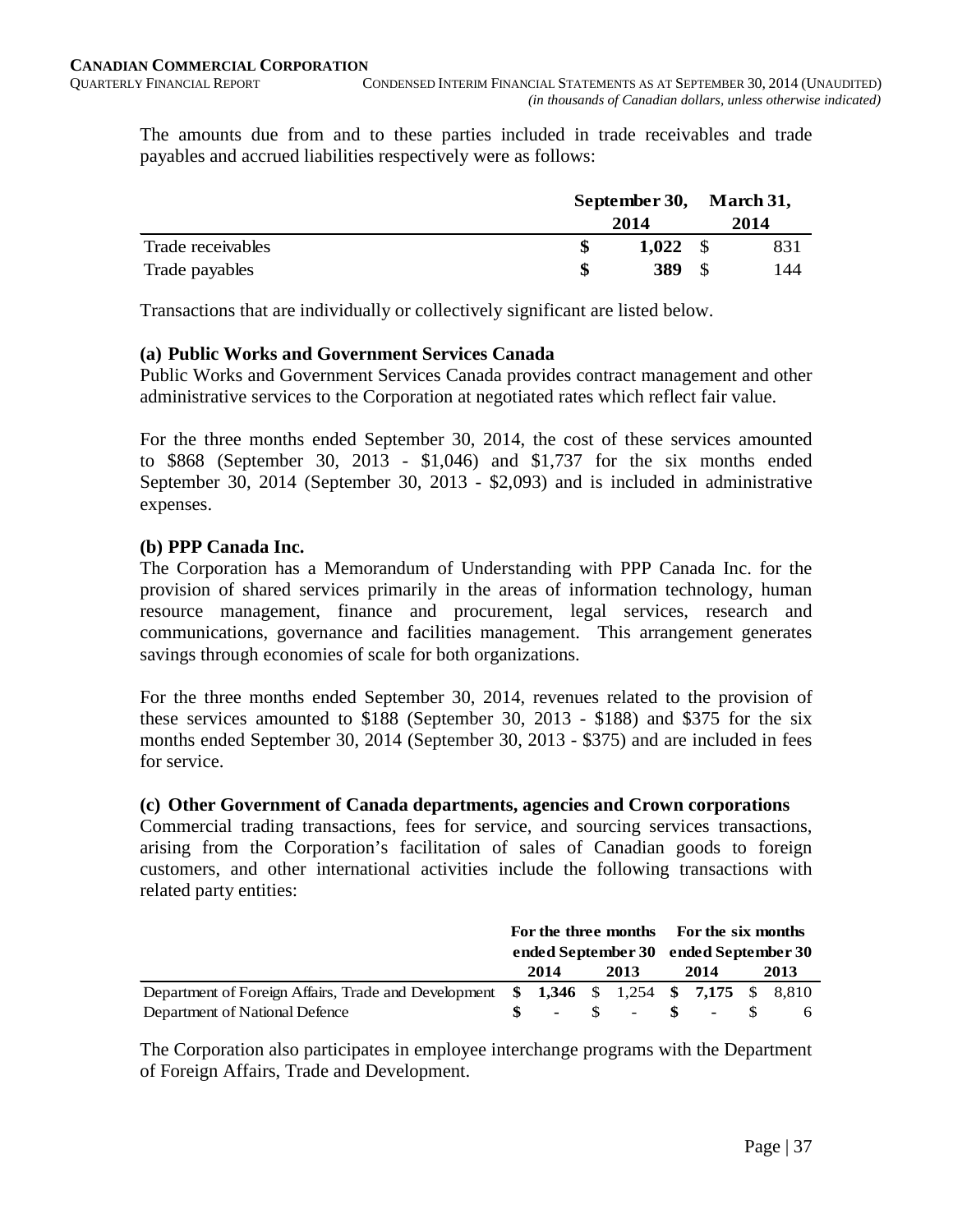#### **(d) Transactions with Canadian exporters solely or jointly governed by key management personnel**

The Corporation may enter into supply contracts with Canadian exporters whose financial and operating policies are solely or jointly governed by key management personnel of the Corporation. The Corporation enters into transactions with these Canadian exporters in the normal course of business, under the same terms and conditions that apply to unrelated parties, and as such the transactions approximate fair value. The supply contract transactions with related Canadian exporters were as follows:

|                                     | For the three months<br>ended September 30 |                | For the six months<br>ended September 30 |            |  |                          |  |  |
|-------------------------------------|--------------------------------------------|----------------|------------------------------------------|------------|--|--------------------------|--|--|
|                                     | 2014                                       | 2013           |                                          | 2014       |  | 2013                     |  |  |
| Cascade Aerospace Inc.              | 5.780 S                                    | $\sim$         | S                                        | $8.683$ \$ |  | $\overline{\phantom{a}}$ |  |  |
| Blue Drop Performance Learning Inc. | $37 \text{ s}$                             | $\blacksquare$ |                                          |            |  | $\overline{\phantom{0}}$ |  |  |

The amounts due from and to these related Canadian exporters included in trade receivables and trade payables and accrued liabilities respectively were as follows:

|                   | September 30, March 31,<br>2014 |       |      |                          |  |  |
|-------------------|---------------------------------|-------|------|--------------------------|--|--|
|                   |                                 |       |      | 2014                     |  |  |
| Trade receivables |                                 | 1 S   |      | $\sim$                   |  |  |
| Trade payable     |                                 | 2,837 | - \$ | $\overline{\phantom{0}}$ |  |  |

#### **15. Guarantees**

As prime contractor, the Corporation is contractually obligated to complete numerous contracts with foreign customers ensuring that the terms of the contract are fulfilled regardless of the quality of performance by the Canadian exporter. The Corporation also engages in the fulfilment of contractual obligations related to sourcing services for support of international assistance programs.

The total prime and sourcing services contract portfolio value remaining to be fulfilled was as follows:

|                                 | September 30,   | March 31,     |
|---------------------------------|-----------------|---------------|
|                                 | 2014            | 2014          |
| $<$ 1 year                      | 1,108,383<br>\$ | 999,286<br>\$ |
| $> 1$ and $<$ 3 years           | 795,197         | 453,860       |
| $>$ 3 and $<$ 5 years           | 7,993,121       | 5,275,989     |
| $>$ 5 years                     | 6,610,156       | 9,400,925     |
| <b>Total contract portfolio</b> | 16,506,857      | \$16,130,060  |